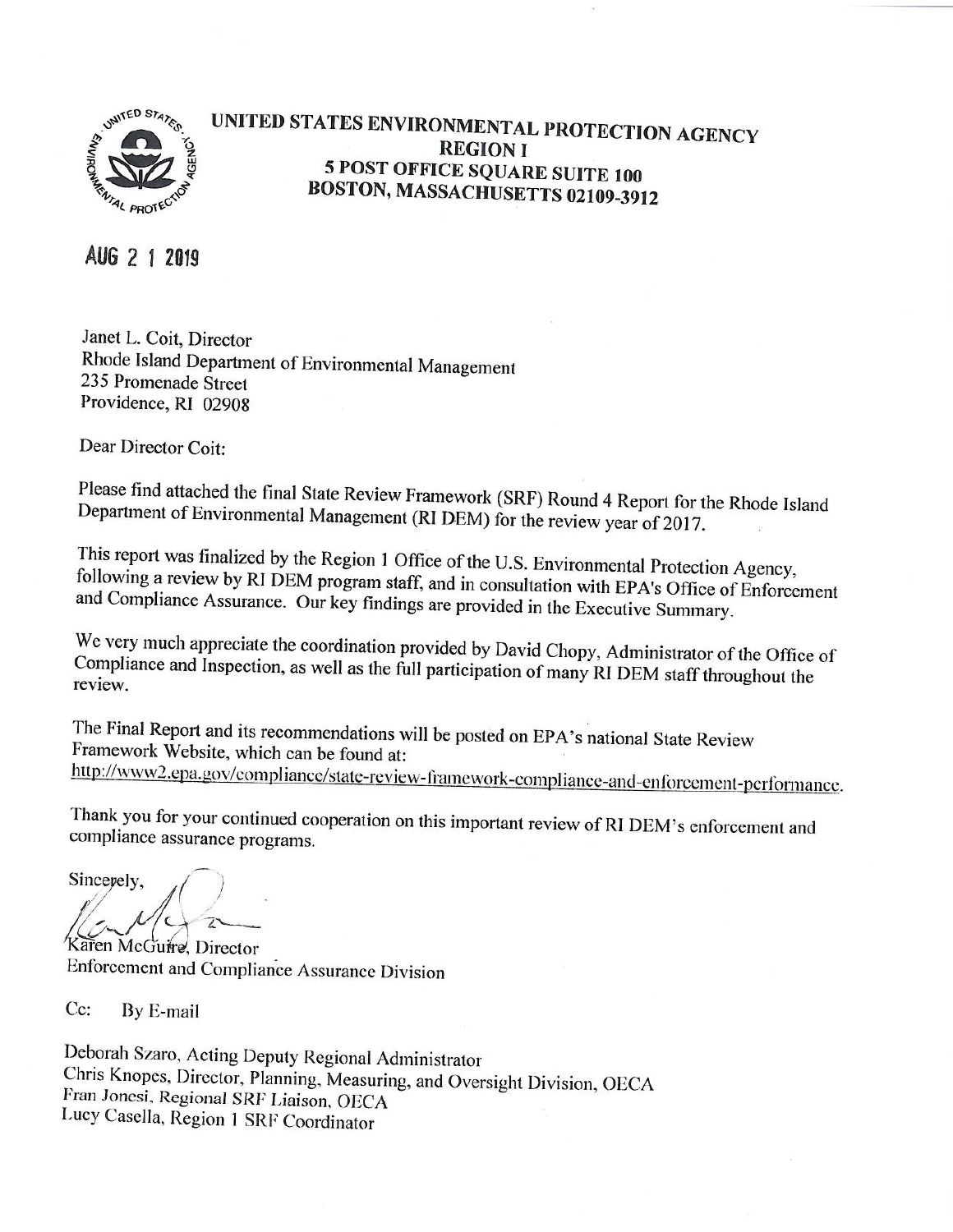# **STATE REVIEW FRAMEWORK**

**Rhode Island**

**Clean Water Act, Clean Air Act, and Resource Conservation and Recovery Act Implementation in Federal Fiscal Year 2017**

**U.S. Environmental Protection Agency Region 1**

> **Final Report August 21, 2019**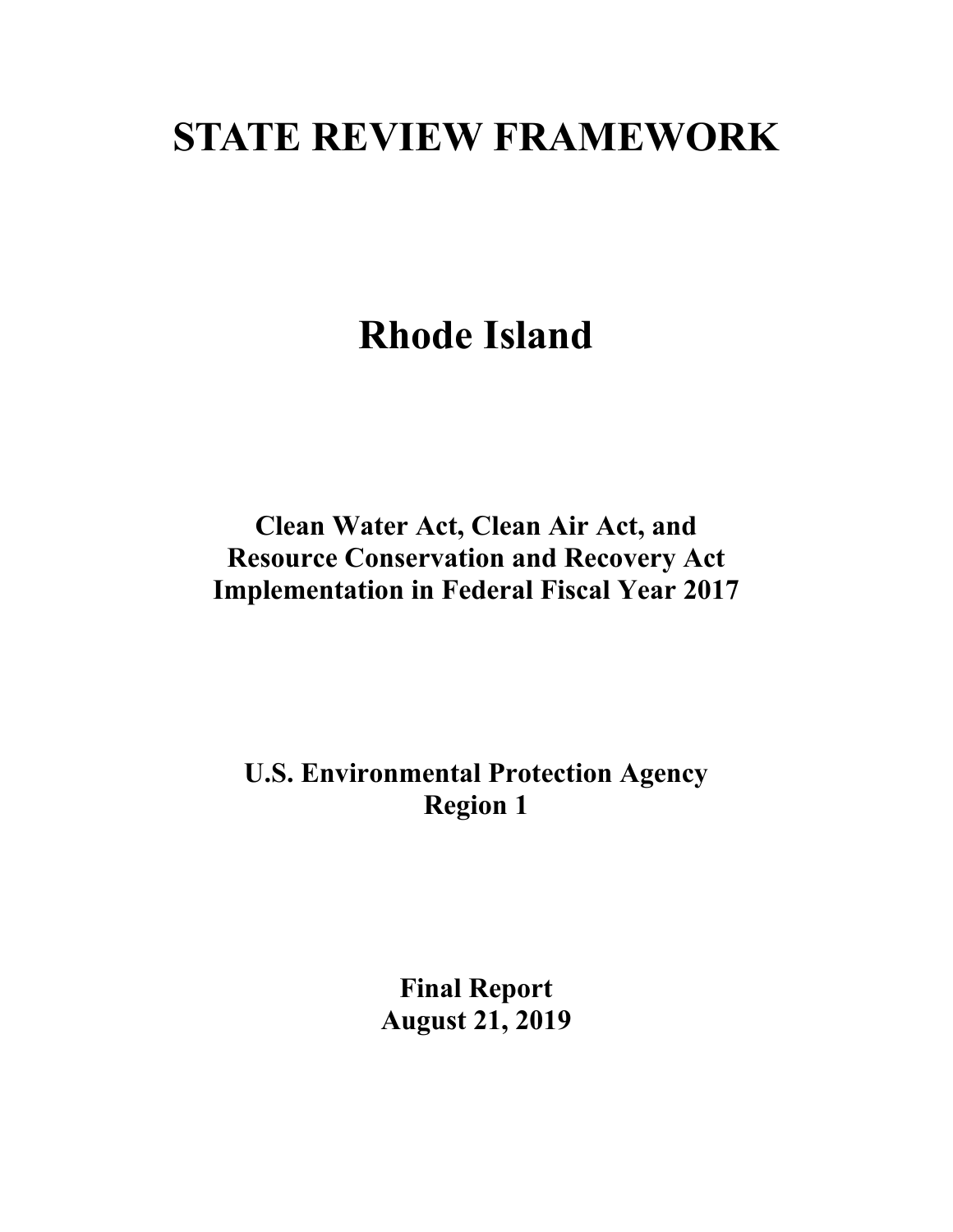# **I. Introduction**

# **A. Overview of the State Review Framework**

The State Review Framework (SRF) is a key mechanism for EPA oversight, providing a nationally consistent process for reviewing the performance of state delegated compliance and enforcement programs under three core federal statutes: Clean Air Act, Clean Water Act, and Resource Conservation and Recovery Act. Through SRF, EPA periodically reviews such programs using a standardized set of metrics to evaluate their performance against performance standards laid out in federal statute, EPA regulations, policy, and guidance. When states do not achieve standards, the EPA will work with them to improve performance.

Established in 2004, the review was developed jointly by EPA and Environmental Council of the States (ECOS) in response to calls both inside and outside the agency for improved, more consistent oversight of state delegated programs. The goals of the review that were agreed upon at its formation remain relevant and unchanged today:

- 1. Ensure delegated and EPA-run programs meet federal policy and baseline performance standards
- 2. Promote fair and consistent enforcement necessary to protect human health and the environment
- 3. Promote equitable treatment and level interstate playing field for business
- 4. Provide transparency with publicly available data and reports

# **B. The Review Process**

The review is conducted on a rolling five-year cycle such that all programs are reviewed approximately once every five years. The EPA evaluates programs on a one-year period of performance, typically the one-year prior to review, using a standard set of metrics to make findings on performance in five areas (elements) around which the report is organized: data, inspections, violations, enforcement, and penalties. Wherever program performance is found to deviate significantly from federal policy or standards, the EPA will issue recommendations for corrective action which are monitored by EPA until completed and program performance improves.

The SRF is currently in its 4th Round (FY2018-2022) of reviews, preceded by Round 3 (FY2012-2017), Round 2 (2008-2011), and Round 1 (FY2004-2007). Additional information and final reports can be found at the EPA website under [State Review Framework.](https://www.epa.gov/compliance/state-review-framework-compliance-and-enforcement-performance)

# **II. Navigating the Report**

The final report contains the results and relevant information from the review including EPA and program contact information, metric values, performance findings and explanations, program responses, and EPA recommendations for corrective action where any significant deficiencies in performance were found.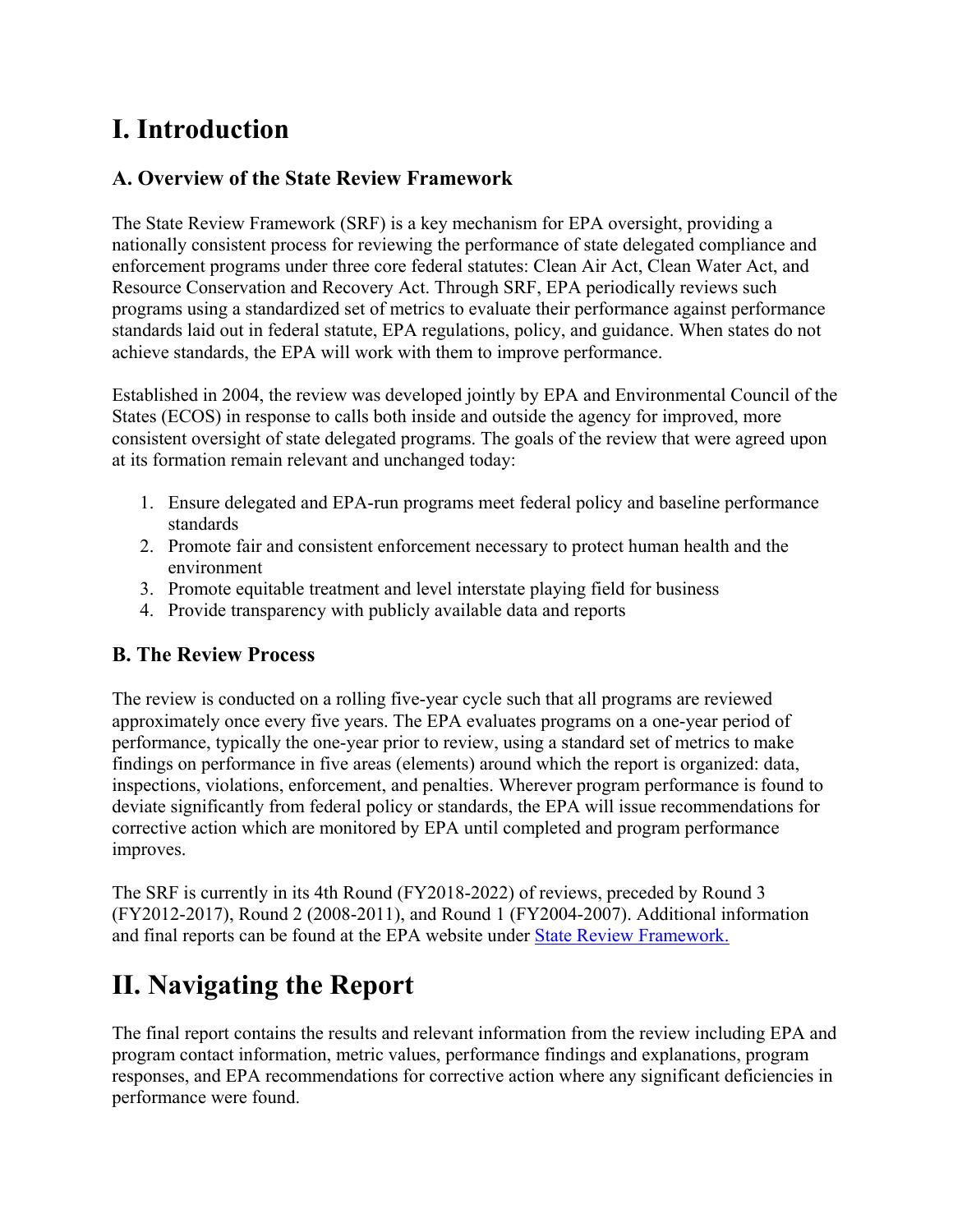# **A. Metrics**

There are two general types of metrics used to assess program performance. The first are **data metrics**, which reflect verified inspection and enforcement data from the national data systems of each media, or statute. The second, and generally more significant, are **file metrics**, which are derived from the review of individual facility files in order to determine if the program is performing their compliance and enforcement responsibilities adequately.

Other information considered by EPA to make performance findings in addition to the metrics includes results from previous SRF reviews, data metrics from the years in-between reviews, multi-year metric trends.

# **B. Performance Findings**

The EPA makes findings on performance in five program areas:

- **Data** completeness, accuracy, and timeliness of data entry into national data systems
- **Inspections** meeting inspection and coverage commitments, inspection report quality, and report timeliness
- **Violations** identification of violations, accuracy of compliance determinations, and determination of significant noncompliance (SNC) or high priority violators (HPV)
- **Enforcement** timeliness and appropriateness of enforcement, returning facilities to compliance
- **Penalties** calculation including gravity and economic benefit components, assessment, and collection

Though performance generally varies across a spectrum, for the purposes of conducting a standardized review, SRF categorizes performance into three findings levels:

**Meets or Exceeds:** No issues are found. Base standards of performance are met or exceeded.

**Area for Attention:** Minor issues are found. One or more metrics indicates performance issues related to quality, process, or policy. The implementing agency is considered able to correct the issue without additional EPA oversight.

**Area for Improvement:** Significant issues are found. One or more metrics indicates routine and/or widespread performance issues related to quality, process, or policy. A recommendation for corrective action is issued which contains specific actions and schedule for completion. The EPA monitors implementation until completion.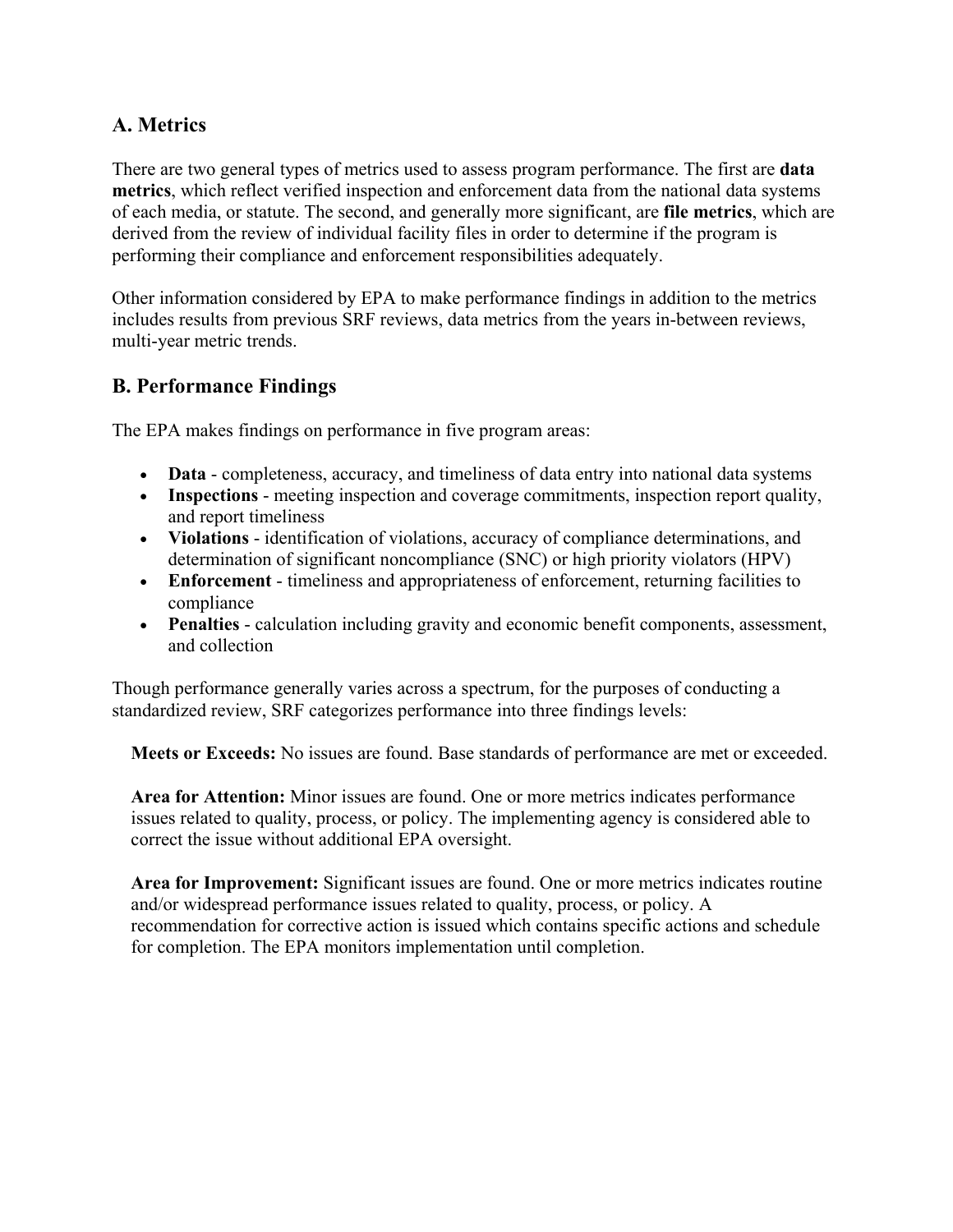# **C. Recommendations for Corrective Action**

Whenever the EPA makes a finding on performance of *Area for Improvement*, the EPA will include a recommendation for corrective action, or recommendation, in the report. The purpose of recommendations is to address significant performance issues and bring program performance back in line with federal policy and standards. All recommendations should include specific actions and a schedule for completion, and their implementation is monitored by the EPA until completion.

# **III. Review Process Information**

# **Kickoff Meeting**

July 18, 2018 Rhode Island Department of Environmental Management Office, Providence, Rhode Island

# **Clean Water Act (CWA) Contacts**

David Chopy, RI DEM, (401) 222-1360 ext.7400 Joe Haberek, RI DEM, (401) 222-1360 ext. 7715 Sam Kaplan, RI DEM, (401) 222-1360 ext. 7046 Bill Patenaude, RI DEM, (401) 222-1360 ext. 7264 David Turin, EPA Region 1, (617) 918-1598 Solanch Pastrana-Del Valle, EPA Region 1, (617) 918-1746

# **Clean Air Act (CAA) Contacts**

Chris John, RI DEM, (401) 222-2808 ext.7023 David Chopy, RI DEM, (401) 222-1360 ext.7400 Tom McCusker, EPA Region 1, (617) 918-1862

# **Resource Conservation and Recovery Act (RCRA) Contacts**

David Chopy, RI DEM, (401) 222-1360 ext.7400 Richard Piligian, EPA Region 1, (617) 918-1757

# **State Review Framework (SRF) Contacts**

David Chopy, RI DEM, (401) 222-1360, ext. 7400 James Chow, EPA Region 1, (617) 918-1394 Lucy Casella, EPA Region 1, (617) 918-1759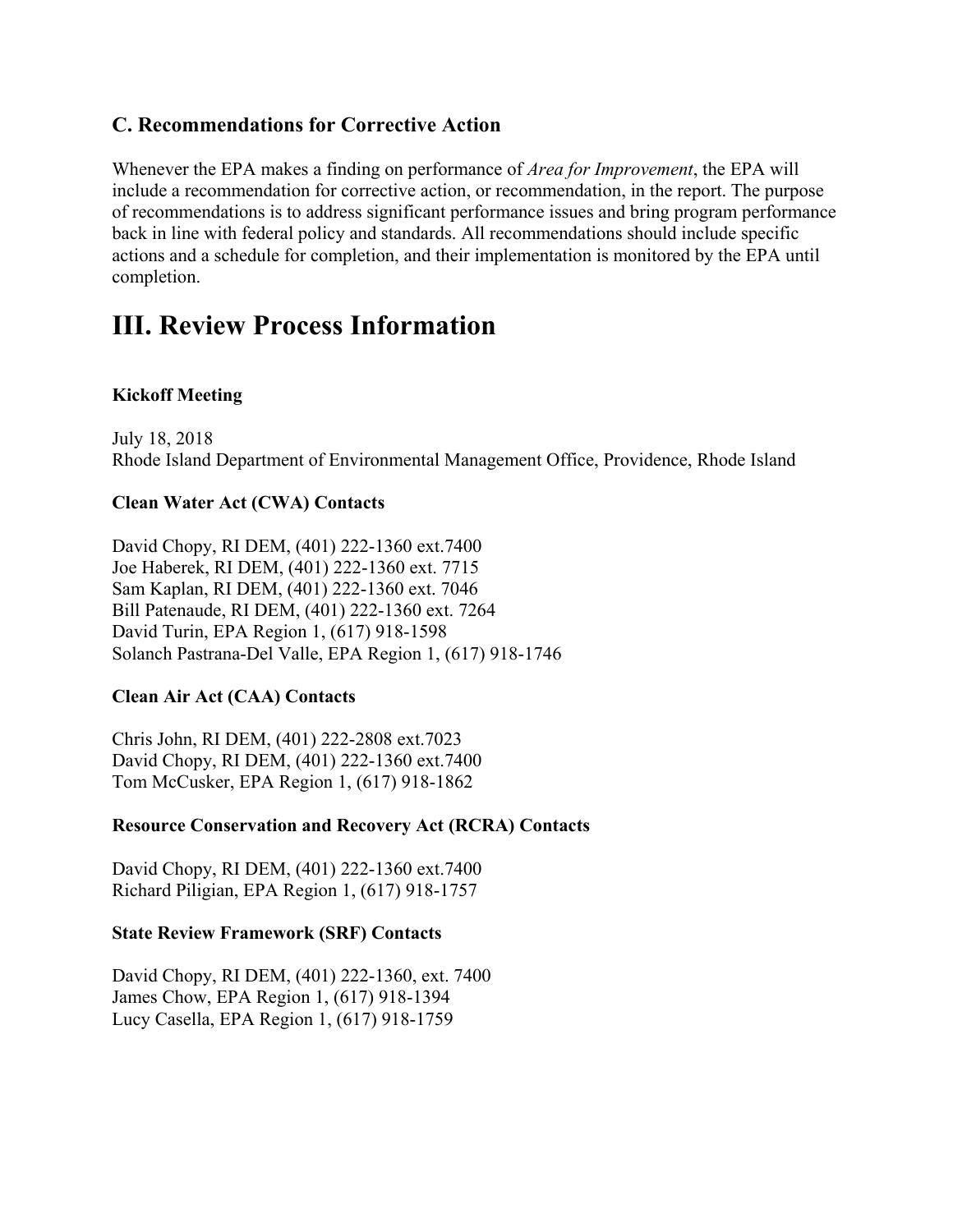# **Executive Summary**

# **Introduction**

EPA Region 1 conducted a State Review Framework (SRF) review of the Rhode Island Department of Environmental Management (RIDEM) pertaining primarily to enforcement and compliance activities conducted by RIDEM in 2017. However, in order to review a representative sampling of HPVs/SNC and enforcement case files, the review also extended into federal fiscal years (FFYs) 2013, 2015, 2016, and 2018. The review entailed analyzing both data metrics and file metrics in order to evaluate RIDEM's strengths and areas for improvement in carrying out its responsibilities under EPA's Clean Air Act (CAA), Clean Water Act (CWA) and Resource Conservation and Recovery Act (RCRA) compliance programs. The report will provide findings under five major headings as follows: Data; Inspections; Violations; Enforcement; and Penalties. Under each heading, EPA evaluated whether RIDEM is meeting or exceeding expectations and, as necessary, will point out areas where EPA will seek improvement by RIDEM. In some cases, where there is only a minor concern, EPA will identify the issue for follow up by the State. Where any major issues are found, EPA will provide recommendations for RIDEM to implement to resolve any issues, and Region 1 will track the resolution of such recommendations.

# **Areas of Strong Performance**

The following are aspects of the program that, according to the review, are being implemented at a high level:

# **Clean Water Act (CWA)**

RIDEM is entering 100 percent of its NPDES permit limits and 99.8 percent of its discharge monitoring reports (DMR) for major and non-major facilities.

The review generally indicated a strong inspection program for major and non-major individual NPDES permits.

# **Clean Air Act (CAA)**

In most cases, RIDEM inspectors write well-documented and comprehensive inspection reports with accurate compliance determinations.

RIDEM does an excellent job of documenting violations and making accurate compliance and HPV determinations.

RIDEM does an excellent job of taking timely and appropriate enforcement. RIDEM also does an excellent job of providing early warning notice to facilities with violations to expedite their return to compliance.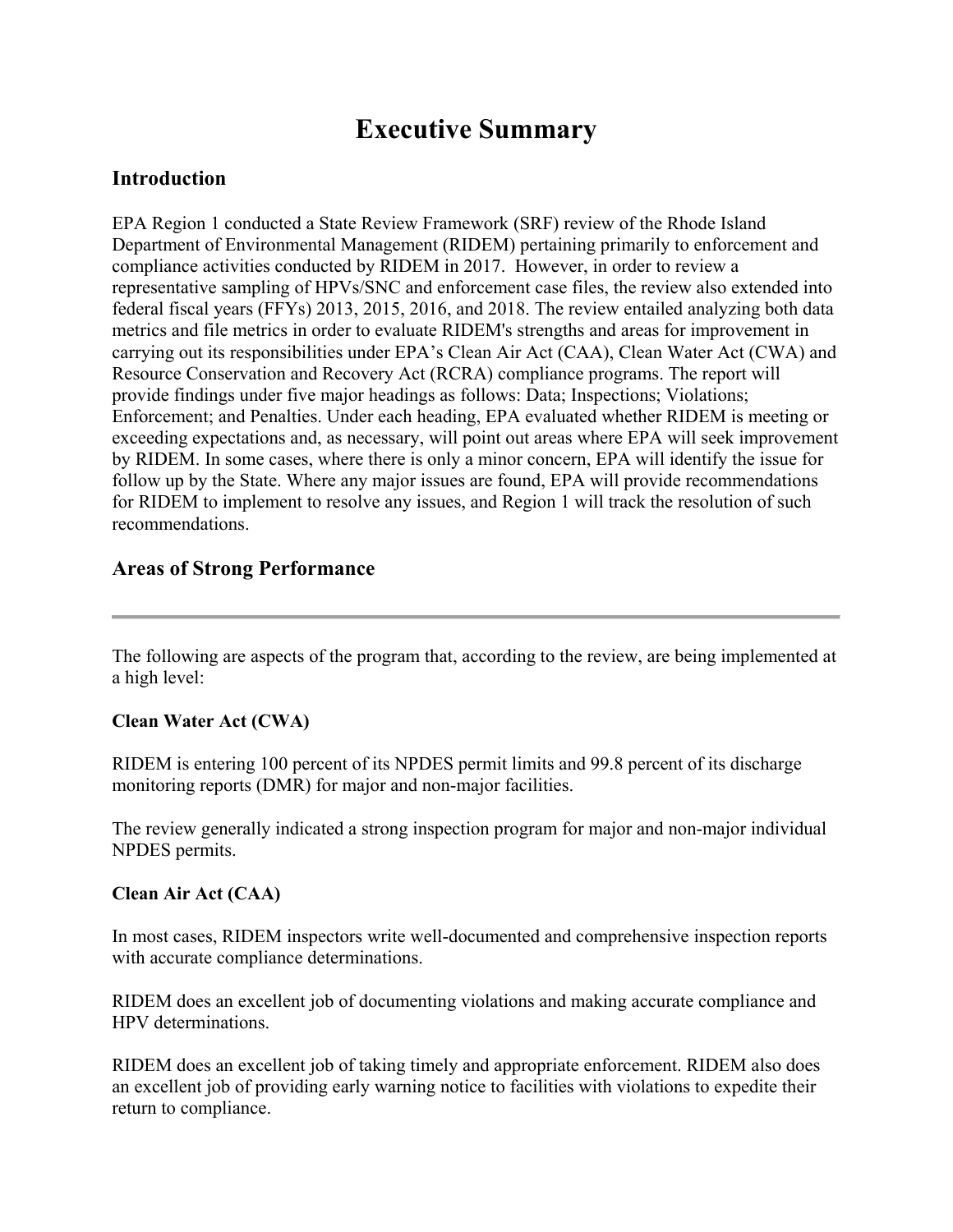RIDEM does an excellent job of calculating the gravity portion and the economic benefit portion of its penalties according to RIDEM's Rules and Regulations for the Assessment of Penalties.

RIDEM also does an excellent job of documenting that penalties have been collected.

# **Resource Conservation and Recovery Act (RCRA)**

RIDEM does an excellent job of producing timely, accurate inspection reports, and documenting violations.

RIDEM does an excellent job of making accurate SNC determinations.

RIDEM did an excellent job of accurately determining compliance and documenting compliance status.

RIDEM does an excellent job of taking timely and appropriate enforcement, and all enforcement taken (21) was taken by RIDEM was appropriate to the specific case details.

In each penalty action initiated, RIDEM considers and calculates economic benefit if appropriate.

In expedited settlements and expedited citations RIDEM policy is that the collected payments must be greater than any economic benefit determined.

Penalty collection documentation is present in each file.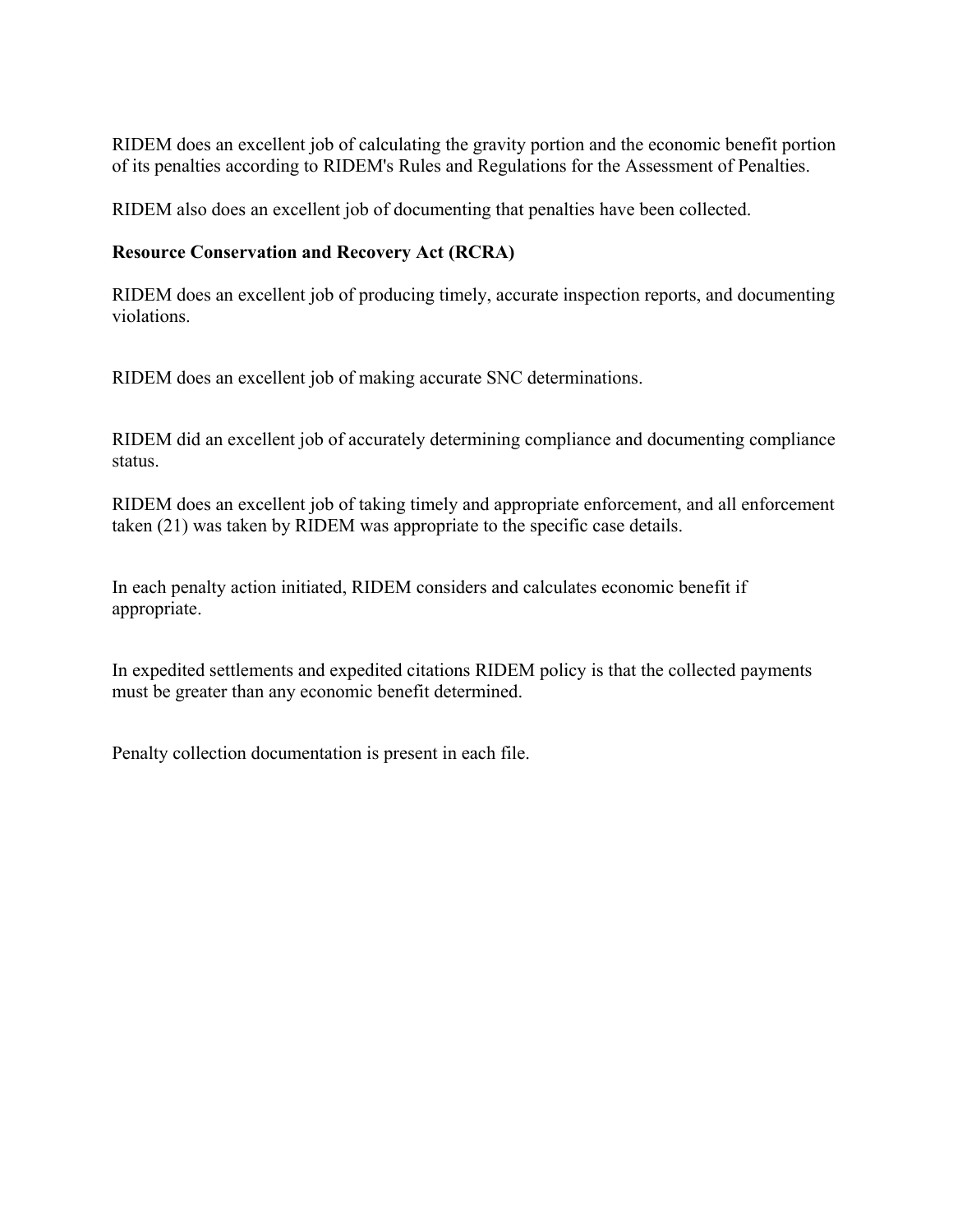# **Priority Issues to Address**

The following are aspects of the program that, according to the review, are not meeting federal standards and should be prioritized for management attention:

# **Clean Water Act (CWA)**

Not all penalty calculations adequately consider economic benefits.

# **Clean Air Act (CAA)**

Both the file review metrics and the data metrics indicate that RIDEM has had minor issues regarding the timely entry of minimum data requirements (MDRs) into ICIS.

A review of the file review metrics and the data metrics (Data Metric Analysis and Data Verification) indicate that RIDEM had issues regarding the completeness of data entered into ICIS, especially with regards to the creation of federally-enforceable violator (FRV) case files.

# **Resource Conservation and Recovery Act (RCRA)**

RIDEM has a minor problem with entering all appropriate data in RCRAInfo. This is mainly an oversight in not entering all formal actions as SNCs. 81.5% of the reviewed facilities had all required data elements entered into RCRAInfo properly. Four facilities never had the SNY Flag turned on (SNC). One facility did not have two CSE Inspections entered.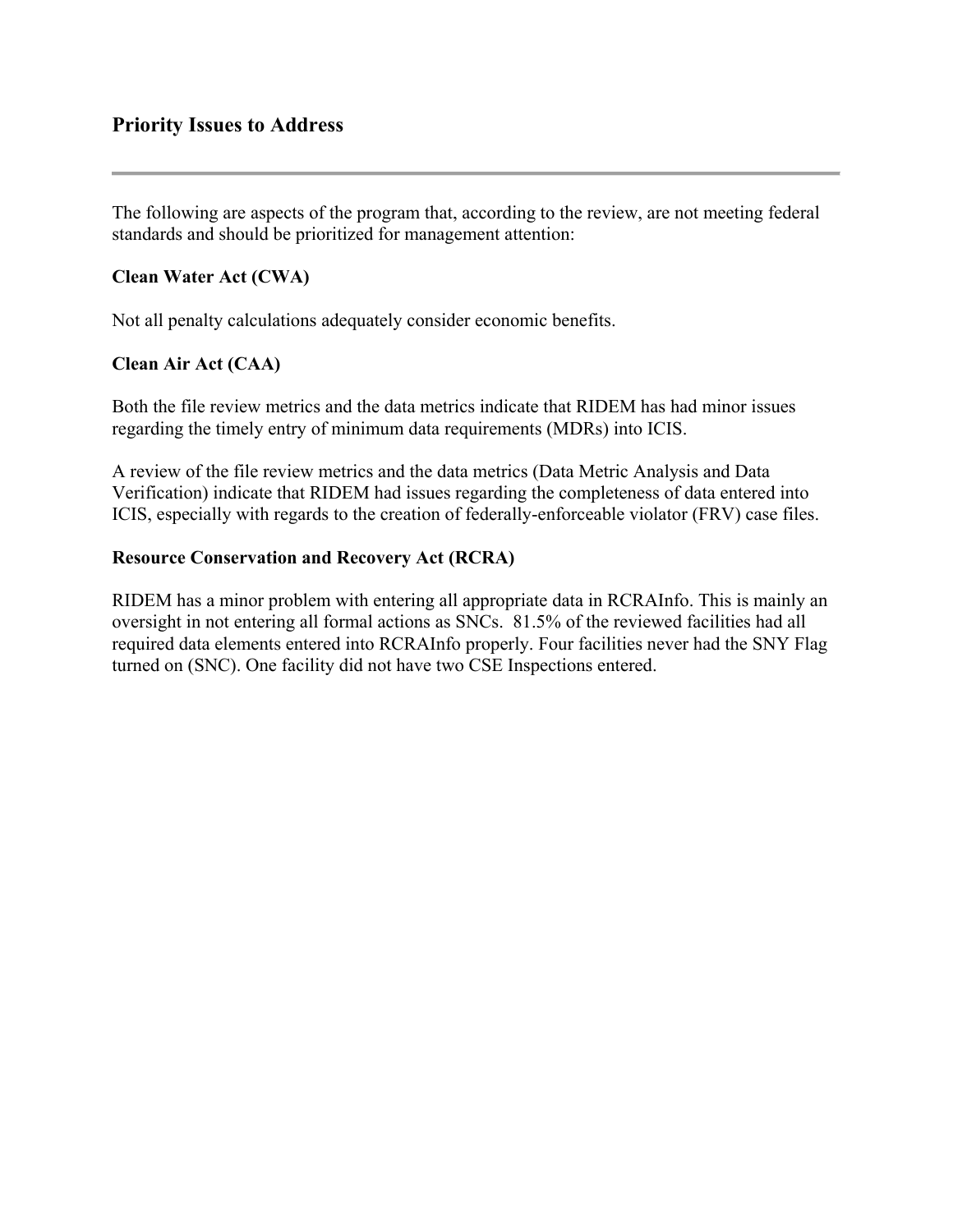|             |      | RI DEM Round 3 Area for Improvement Recommendations                                                                                                                                                                                                         | <b>Status in Round 4</b> |
|-------------|------|-------------------------------------------------------------------------------------------------------------------------------------------------------------------------------------------------------------------------------------------------------------|--------------------------|
| CAA         | Data | Both the file review metrics and the data metrics indicate that RIDEM has had<br>Finding 1-1 some issues regarding the accuracy and completeness of data entered into AFS. Area for Attention                                                               |                          |
| CAA         | Data | Both the file review metrics and the data metrics indicate that RIDEM has had<br>Finding 1-2 some issues regarding the timely entry of MDRs into AFS.                                                                                                       | Area for Attention       |
| <b>CWA</b>  | Data | The review indicates that single-event violations (SEV) and non-DMR<br>significant noncompliance (SNC) are not accurately coded into the ICIS-NPDES<br>Finding 1-3 data system.                                                                             | Meets or Exceeds         |
|             |      | The review indicates that single-event violations (SEV) and significant                                                                                                                                                                                     |                          |
| <b>CWA</b>  |      | Violation Finding 3-2 noncompliance (SNC) violations are not accurately identified.                                                                                                                                                                         | Meets or Exceeds         |
|             |      |                                                                                                                                                                                                                                                             | Recommendation           |
| <b>CWA</b>  |      | Penalties Finding 5-2 Not all penalty calculations adequately consider economic benefits.                                                                                                                                                                   | for Improvement          |
| <b>RCRA</b> |      | A review of the case files and the DMA indicates that RIDEM did not make an<br>Violation Finding 3-2 appropriate SNC determination in 3 of the 20 enforcement cases.                                                                                        | Meets or Exceeds         |
|             |      | RI DEM Round 4 Area for Improvement Recommendations                                                                                                                                                                                                         | <b>Status in Round 3</b> |
| CAA         | Data | A review of the file review metrics and the data metrics indicate that RIDEM<br>had issues regarding the completeness of data entered into ICIS, especially<br>Finding 1-3 with regards to the creation of federally-enforceable violator (FRV) case files. | Area for Attention       |
|             |      |                                                                                                                                                                                                                                                             | Recommendation           |
| <b>CWA</b>  |      | Penalties Finding 5-1 Not all penalty calculations adequately consider economic benefits.                                                                                                                                                                   | for Improvement          |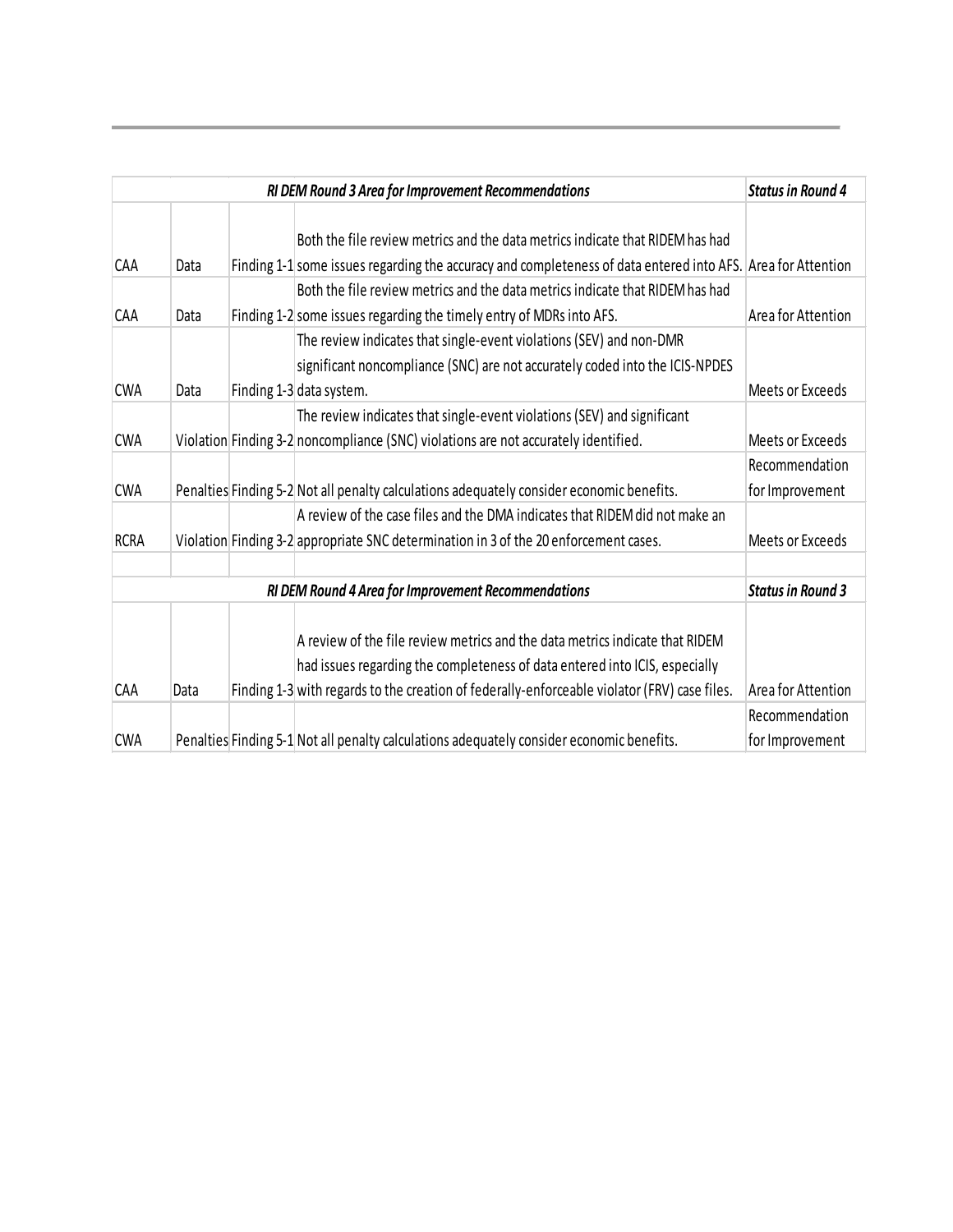# **Clean Water Act Findings**

# **CWA Element 1 - Data**

#### **Finding 1-1**

Meets or Exceeds Expectations

#### **Summary:**

RIDEM is entering 100 percent of its NPDES permit limits and 99.8 percent of its discharge monitoring reports (DMR) for major and non-major facilities.

#### **Explanation:**

RIDEM has exceeded the national goal of entering 95% of the data for Metrics 1b5 and 1b6. In addition, RIDEM has continued to maintain its significant improvements to the entry rate of formal and informal actions into the ICIS-NPDES data system initiated since the Round 2 SRF review.

# **State Response:**

No response necessary.

| <b>Metric ID Number and Description</b>                                                       | <b>Natl</b><br>Goal | <b>Natl</b><br>Avg | <b>State</b><br>N | <b>State</b><br>D | <b>State</b><br>$\frac{6}{6}$ |
|-----------------------------------------------------------------------------------------------|---------------------|--------------------|-------------------|-------------------|-------------------------------|
| 1b5 Completeness of data entry on major and<br>non-major permit limits. [GOAL]                | 95%                 | 88.1%              | 71                | 71                | $100\%$                       |
| 1b6 Completeness of data entry on major and<br>non-major discharge monitoring reports. [GOAL] | 95%                 | $90.6\%$           | 1459              | 1462              | 99.79%                        |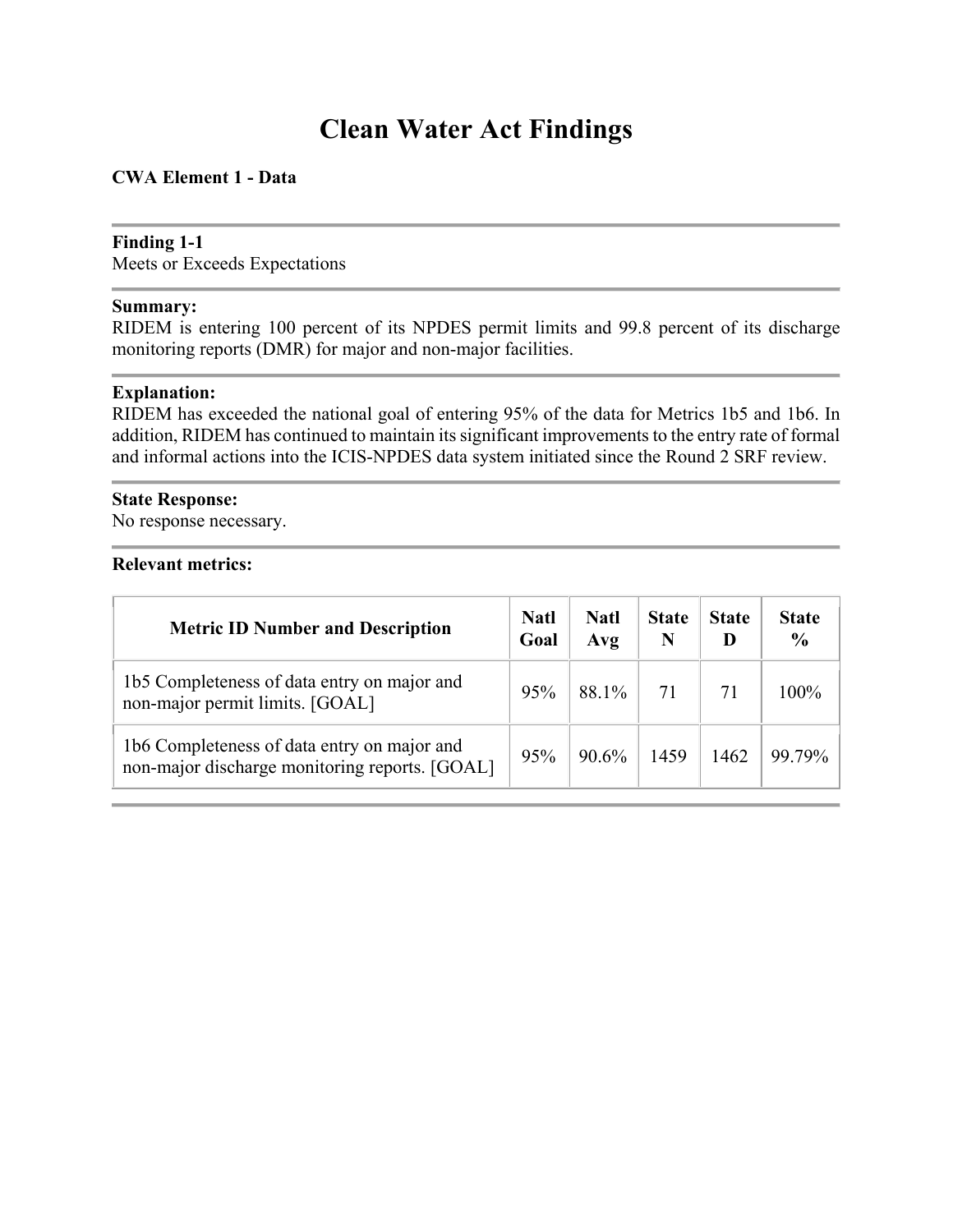## **CWA Element 1 - Data**

#### **Finding 1-2**

Meets or Exceeds Expectations

#### **Summary:**

The file review indicated a relatively high degree of completeness between the data in the ICIS database and the data in the files reviewed.

#### **Explanation:**

For two of the 26 files reviewed, there were relatively few omissions in ECHO of inspection report conclusions and informal actions. At 92.3 percent completeness, this represents a continuation of improvements observed during Round 3, where there was an 84 percent completeness observed. For one of these files, an SEP included in a consent agreement was not entered into ICIS. In the other facility, an inspection report in the file was not entered into ICIS.

#### **State Response:**

No response necessary.

| <b>Metric ID Number and Description</b>                                                     | <b>Natl</b><br>Goal | <b>Natl</b><br>Avg | <b>State</b> | <b>State</b> | <b>State</b><br>$\frac{0}{0}$ |
|---------------------------------------------------------------------------------------------|---------------------|--------------------|--------------|--------------|-------------------------------|
| 2b Files reviewed where data are accurately<br>reflected in the national data system [GOAL] | $100\%$             | $\frac{0}{0}$      | 24           | 26           | 92.31%                        |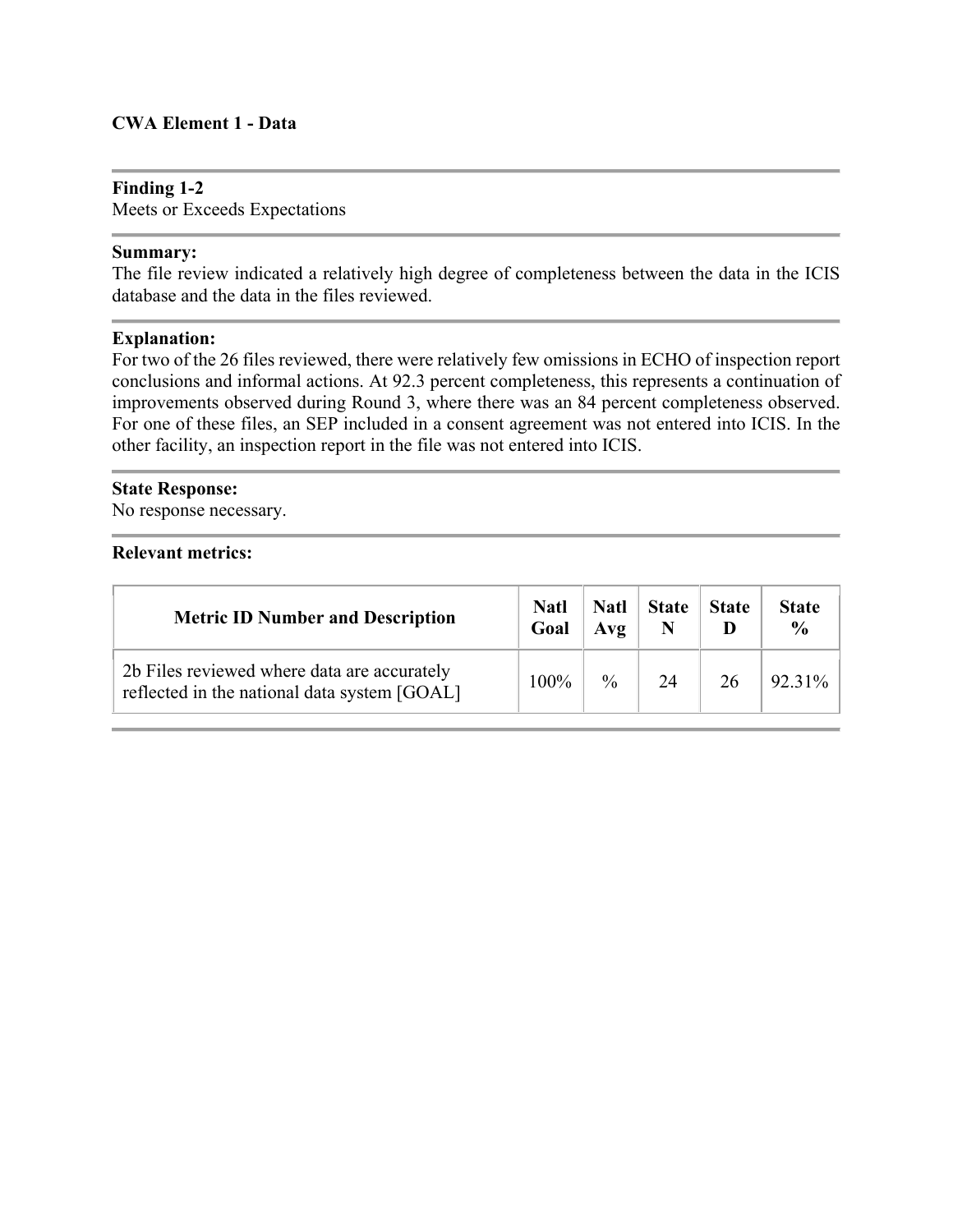#### **CWA Element 2 - Inspections**

#### **Finding 2-1**

Meets or Exceeds Expectations

#### **Summary:**

The review generally indicated a strong inspection program for major and non-major individual permits.

#### **Explanation:**

RIDEM inspected 100 percent of its individual major permits each year (exceeding the EPA requirement of 50 percent each year), and 11 of 51 non-major individual permits (22 percent), consistent with its CMS commitment. While RIDEM did not conduct the 8 inspections for facilities covered under RIDEM's construction general permit it committed to in its FY17 CMS plan, EPA notes that RIDEM performed 19 construction permit inspections in FY18, 11 more than its commitment for FY18 and more than enough to make up for the deficit in FY17. EPA noted that the Data Metrics Analysis Aggregate report (DMA Report) does not reflect desk audits performed by RIDEM, however, EPA included these inspections in its analysis. EPA determined that inspection reports were generally timely, with an average of 17 days and many completed in under 1 week. As discussed in finding 2-2, RIDEM uses inspection checklists that include limited amount of narrative comments. While this may generally provide sufficient detail to determine compliance at inspected facilities, especially in concert with the inspection summaries that are sent to the facility, the inspection reports would be improved by providing more narrative details. In addition, while EPA observes that the reports are signed by the RIDEM inspectors in a timely manner, the inspection report provides a space for a supervisor's signature and the majority of the reports were not signed by a supervisor. The inspection summaries sent to the facilities, however, are signed by a supervisor.

#### **State Response:**

No response necessary.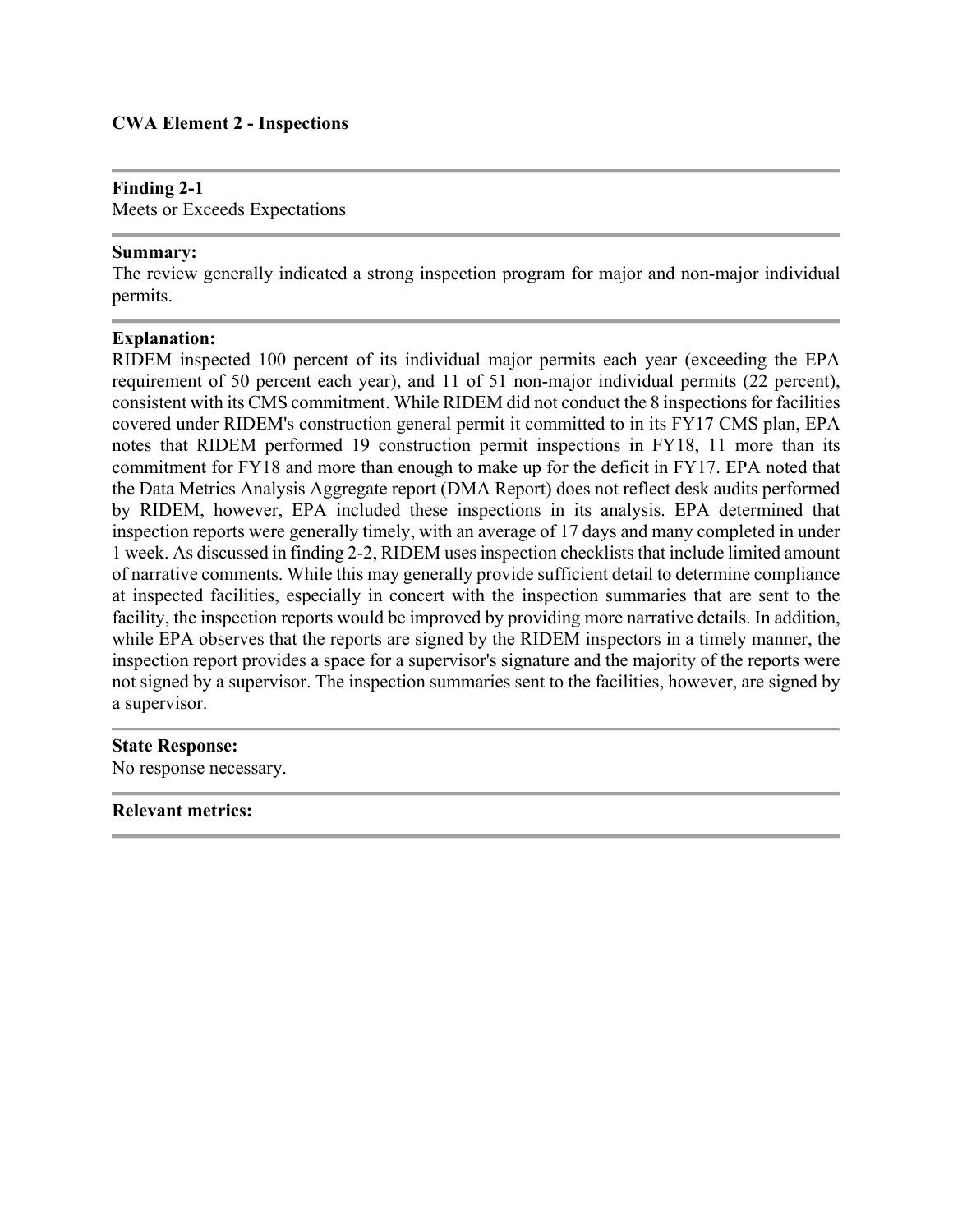| <b>Metric ID Number and Description</b>                                                                            | <b>Natl</b><br>Goal | <b>Natl</b><br>Avg | <b>State</b><br>N | <b>State</b><br>D | <b>State</b><br>$\frac{0}{0}$ |
|--------------------------------------------------------------------------------------------------------------------|---------------------|--------------------|-------------------|-------------------|-------------------------------|
| 4a1 Number of pretreatment compliance<br>inspections and audits at approved local<br>pretreatment programs. [GOAL] | 100%                | $\frac{0}{0}$      | 3                 | $\overline{3}$    | 100%                          |
| 4a11 Number of sludge/biosolids inspections at<br>each major POTW. [GOAL]                                          | 100%                | $\frac{0}{0}$      | 40                | 25                | 160%                          |
| 4a4 Number of CSO inspections. [GOAL]                                                                              | 100%                | $\frac{0}{0}$      | $\mathbf{1}$      | $\mathbf{1}$      | 100%                          |
| 4a5 Number of SSO inspections. [GOAL]                                                                              | 100%                | $\frac{0}{0}$      | 6                 | $\mathbf{1}$      | 600%                          |
| 4a7 Number of Phase I and II MS4 audits or<br>inspections. [GOAL]                                                  | 100%                | $\frac{0}{0}$      | 10                | 8                 | 125%                          |
| 4a8 Number of industrial stormwater inspections.<br>[GOAL]                                                         | $\frac{0}{0}$       | $\frac{0}{0}$      | 18                | 15                | 120%                          |
| 4a9 Number of Phase I and Phase II construction<br>stormwater inspections. [GOAL]                                  | 100%                | $\frac{0}{0}$      | $\theta$          | 8                 | $0\%$                         |
| 5a1 Inspection coverage of NPDES majors.<br>[GOAL]                                                                 | 100%                | 54.2%              | 23                | 23                | 100%                          |
| 5b1 Inspections coverage of NPDES non-majors<br>with individual permits [GOAL]                                     | 100%                | 22%                | 11                | 51                | 21.57%                        |
| 5b2 Inspections coverage of NPDES non-majors<br>with general permits [GOAL]                                        | $\frac{0}{0}$       | $\frac{0}{0}$      | 28                | 31                | 90.32%                        |
| 6b Timeliness of inspection report completion<br>[GOAL]                                                            | 100%                | $\frac{0}{0}$      | 26                | 28                | 92.86%                        |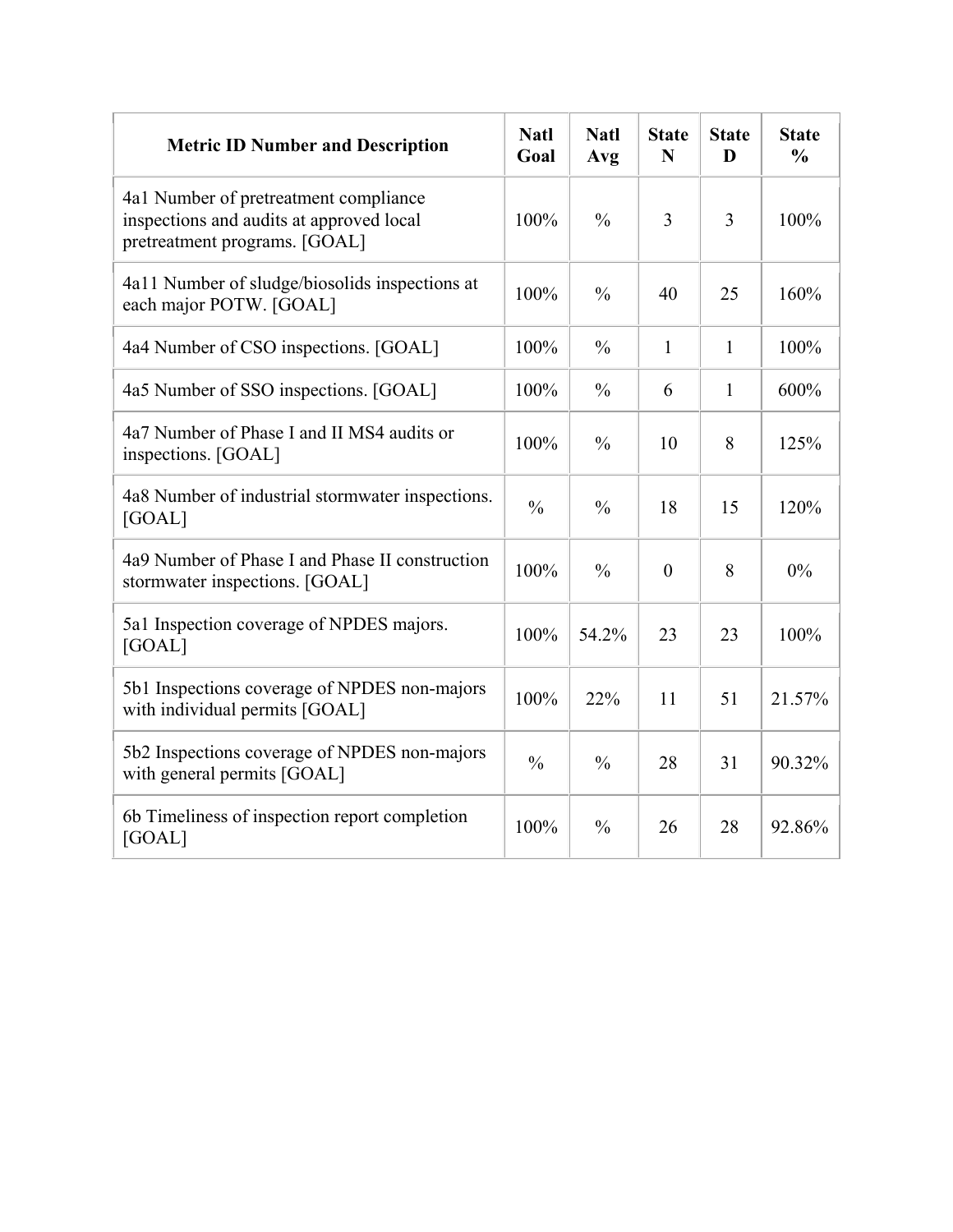## **Finding 2-2**

Area for Attention

#### **Summary:**

Additional narrative would improve the completeness of inspection reports based on checklists.

## **Explanation:**

RIDEM uses inspection checklists that include limited narrative comments. While this approach may generally provide sufficient detail to determine compliance at inspected facilities, especially evaluated along with the inspection cover letters sent to the facility, it is being raised as an area for attention because inspection reports would be improved by the incorporation of a little more narrative detail describing the observations of the inspector.

# **State Response:**

No response necessary.

| <b>Metric ID Number and Description</b>                                                          | <b>Natl</b><br>Goal | <b>Natl</b><br>Avg | <b>State</b> | <b>State</b> | <b>State</b><br>$\frac{0}{0}$ |
|--------------------------------------------------------------------------------------------------|---------------------|--------------------|--------------|--------------|-------------------------------|
| 6a Inspection reports complete and sufficient to<br>determine compliance at the facility. [GOAL] | $100\%$             | $\frac{0}{0}$      | 27           | 28           | 96.43%                        |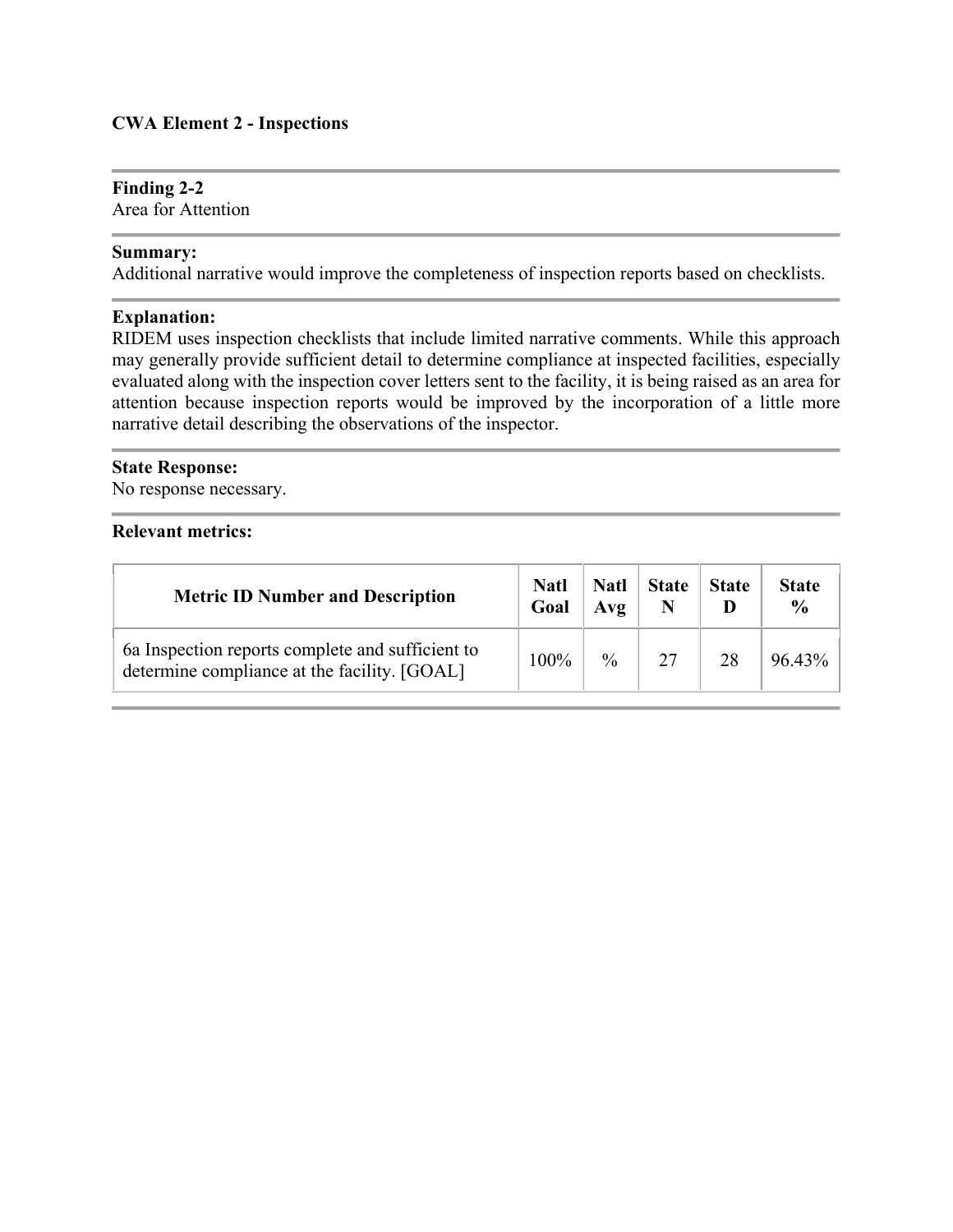#### **CWA Element 3 - Violations**

#### **Finding 3-1**

Meets or Exceeds Expectations

#### **Summary:**

Inspection reports reviewed led to accurate compliance determinations.

#### **Explanation:**

The file review did not identify inspection reports that made incorrect compliance determinations, as discussed in finding 2-1. As noted in finding 2-2, however, the reports could be made more complete by providing additional narrative details and a discussion of inspection conclusions in the report. This review finds that through its development of an Enforcement Management System (EMS) and certain protocols, DEM has implemented measures to significantly improve its ability to identify and track SEVs. In its review of files, EPA found evidence of a single SEV in an inspection report that was not reflected in ICIS. As the rates of non-compliance in Rhode Island are consistent with the rates of other New England states, EPA made no finding for state attention or recommendation for improvement. The SRF guidance explains that the review indicator metrics, 7k1 and 8a3 are used to identify areas for further analysis during the file review, not to develop EPA's findings. In addition, EPA did not consider data regarding facilities with general permits in this SRF 4 Review. Rhode Island has turned on a "flag" for general permits in its data system, well ahead of EPA's deadline to do so, which will be in 2020. Currently, in the ECHO Data Metrics Analysis, facilities with general permits that are in non-compliance or significant noncompliance are not tracked in ICIS, resulting in apparent 100% general permit compliance rates for these states.

#### **State Response:**

No response necessary.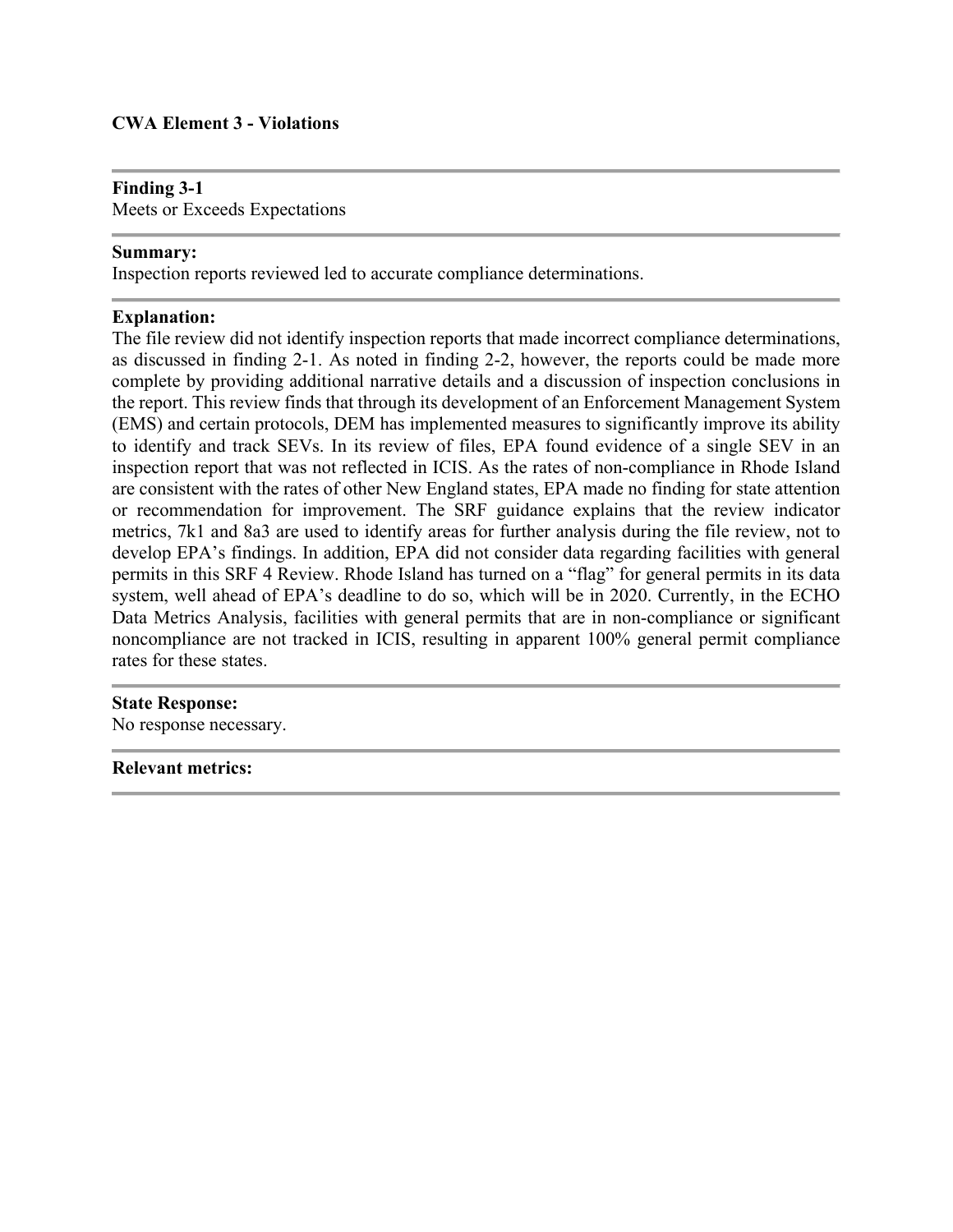| <b>Metric ID Number and Description</b>                                                                                      | <b>Natl</b><br>Goal | <b>Natl</b><br>Avg | <b>State</b><br>N | <b>State</b><br>Ð | <b>State</b><br>$\frac{6}{9}$ |
|------------------------------------------------------------------------------------------------------------------------------|---------------------|--------------------|-------------------|-------------------|-------------------------------|
| 7e Accuracy of compliance determinations<br>[GOAL]                                                                           | $\frac{0}{0}$       | $\frac{0}{0}$      | 28                | 28                | 100%                          |
| 711 Number of major and non-major facilities<br>with single-event violations reported in the<br>review year                  | $\frac{0}{0}$       | $\frac{0}{0}$      | 8                 | 9                 | 88.89%                        |
| 7k1 Major and non-major facilities in<br>noncompliance.                                                                      | $\frac{0}{0}$       | 18.7%              | 183               | 407               | 44.96%                        |
| 8a3 Percentage of major facilities in SNC and<br>non-major facilities Category I noncompliance<br>during the reporting year. | $\frac{0}{0}$       | 7.5                | 128               | 405               | 31.6%                         |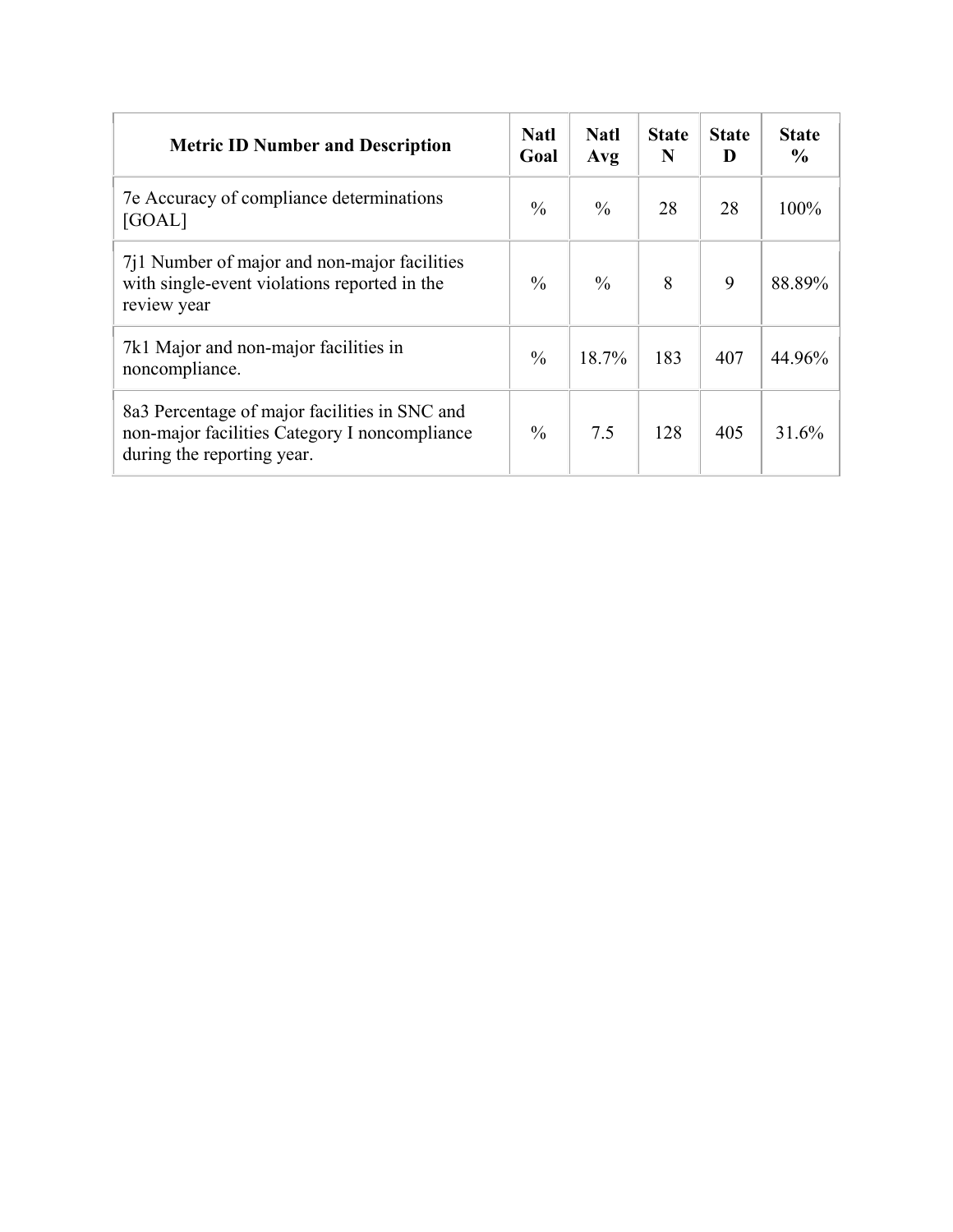## **Finding 4-1**

Area for Attention

## **Summary:**

RIDEM has not taken timely formal enforcement actions for major facilities in SNC during the audit year.

#### **Explanation:**

RIDEM did not take timely formal enforcement actions for 3 major facilities that had 2 consecutive quarters of SNC during the audit period. Under EPA's 1989 "Enforcement Management System, National Pollutant Discharge Elimination System (Clean Water Act)," formal enforcement action must occur prior to the facility appearing on a consecutive QNCR to be "timely." To meet EPA's criteria for timely action, RIDEM would be required to initiate formal enforcement shortly after a facility appears in non-compliance on the QNCR for the initial time. EPA notes, however, that RIDEM is effectively addressing many violations, including for the 3 facilities cited above, through informal enforcement actions. which are a component of RIDEM's Enforcement Management System. According to EPA's EMS, where formal enforcement is not taken, the State should have a written record that justifies that an alternative action, such as informal enforcement, is more appropriate. EPA believes that it is appropriate for RIDEM to cite its EMS as a basis for using informal response, however, RIDEM should be clear to document its decision regarding the appropriate tools to address violations. EPA is concerned, however, that RIDEM exercise caution to not attribute limited compliance and legal staffing resources as a basis for not initiating appropriate formal enforcement actions; in this case, the State should work to ensure that staffing levels are sufficient to address the need for formal enforcement actions.

#### **State Response:**

No response necessary.

| <b>Metric ID Number and Description</b>                                                                                               | <b>Natl</b><br>Goal | Natl<br>Avg | <b>State</b> | <b>State</b> | State<br>$\frac{6}{9}$ |
|---------------------------------------------------------------------------------------------------------------------------------------|---------------------|-------------|--------------|--------------|------------------------|
| 10a1 Percentage of major NPDES facilities with<br>formal enforcement action taken in a timely manner<br>in response to SNC violations | $\frac{0}{0}$       | $15.6\%$    |              |              | $0\%$                  |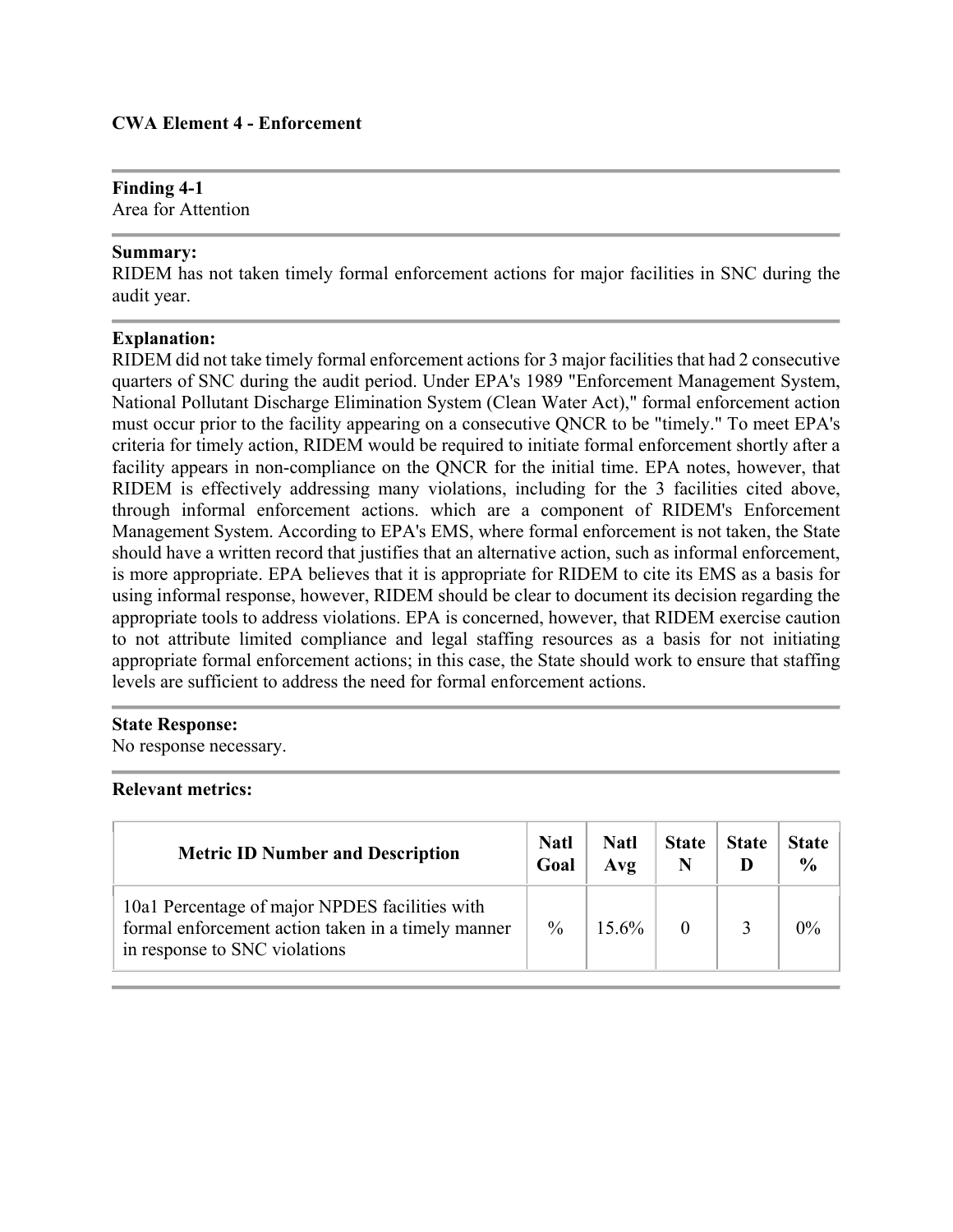## **CWA Element 4 - Enforcement**

#### **Finding 4-2**

Meets or Exceeds Expectations

#### **Summary:**

Based on files reviewed, in most cases, RIDEM has taken appropriate enforcement actions to return facilities in violation back into compliance.

#### **Explanation:**

Based on files reviewed, in 18 of 21 enforcement responses, actions by RIDEM will return the facility to compliance. In 19 of 21 cases, RIDEM's response addressed the violations in an appropriate manner. In at least one file reviewed, EPA believed that a formal response and penalty was warranted, even though the facility was brought back into compliance through an informal action. As discussed in finding 4-1, RIDEM should follow its Enforcement Management System with regard to violations that warrant a referral for formal actions and penalties, as appropriate. RIDEM should develop protocols to document in its files its decision regarding the appropriate tools to address violations.

#### **State Response:**

No response necessary.

| <b>Metric ID Number and Description</b>                                                                                | <b>Natl</b><br>Goal | <b>Natl</b><br>Avg | <b>State</b> | <b>State</b><br>Đ | <b>State</b><br>$\frac{0}{0}$ |
|------------------------------------------------------------------------------------------------------------------------|---------------------|--------------------|--------------|-------------------|-------------------------------|
| 10b Enforcement responses reviewed that address<br>violations in an appropriate manner [GOAL]                          | $100\%$             | $\%$               | 19           | 21                | 90.48%                        |
| 9a Percentage of enforcement responses that<br>returned, or will return, a source in violation to<br>compliance [GOAL] | $100\%$             | $\frac{0}{0}$      | 18           | 21                | 85.71%                        |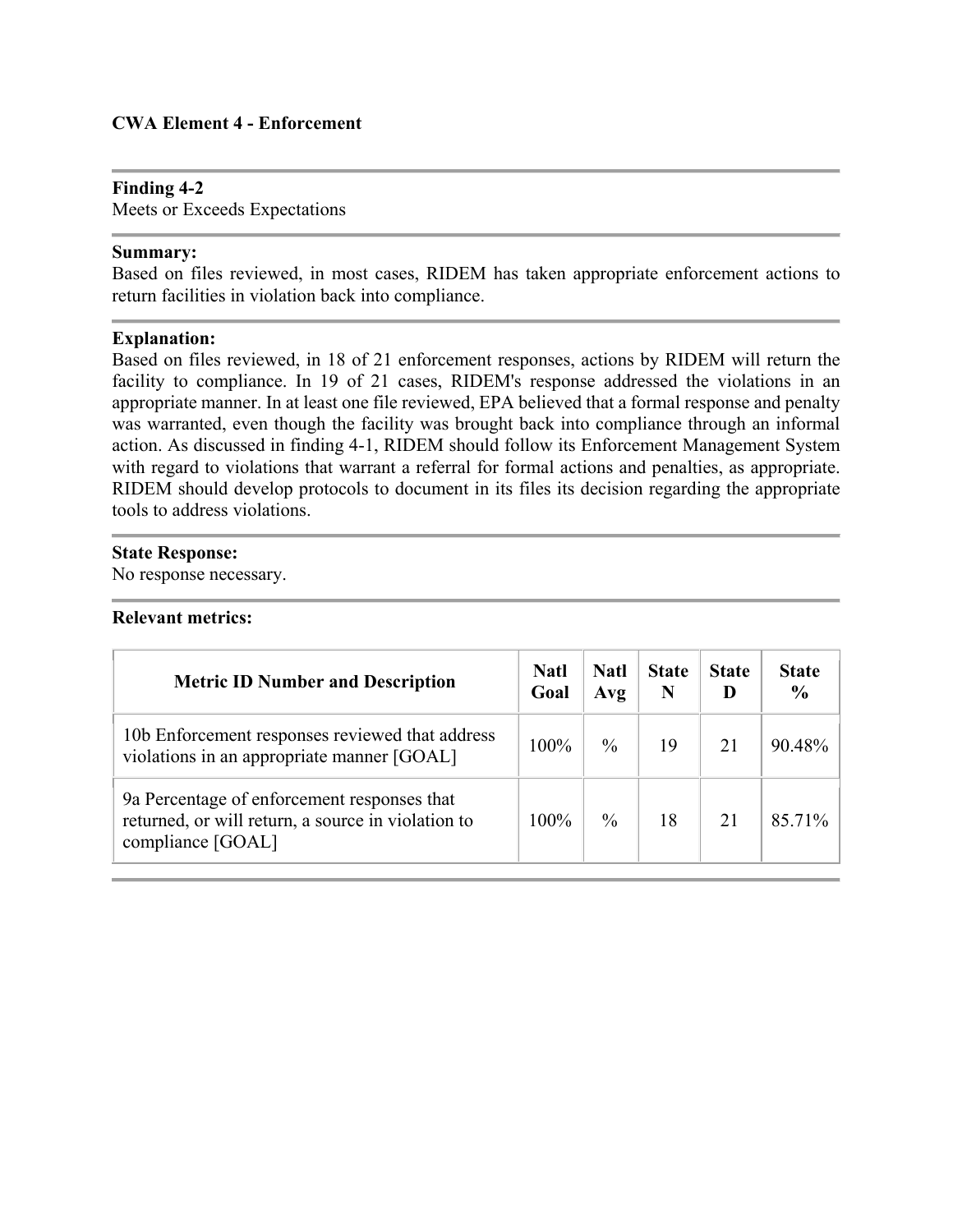# **Finding 5-1**

Area for Improvement

#### **Summary:**

Not all penalty calculations adequately consider economic benefits.

# **Explanation:**

In the files reviewed, penalty calculations were determined in accordance with DEM penalty matrix worksheets, which are appended to the formal action notices. In 2 of the 5 penalty cases reviewed, economic benefits were included in the penalty calculations. In the remaining 3 cases, there is a note in a comment field on the penalty matrix worksheet indicating that there was "no economic benefit or economic benefit cannot be quantified." This represents an improvement over the finding in the Round 3 SRF review, in that the calculation of economic benefits, when it was assessed was more thoroughly documented in the files. For example, in 1 case, though RIDEM ultimately removed an economic benefit assessed during negotiations of the consent agreement, it documented its decision in a memo to the file. In accordance with the recommendations of Round 3, EPA and RIDEM have had a number of discussions regarding RIDEM's effort to calculating economic benefit. RIDEM asserts that in many cases, it doesn't have reliable cost information to calculate economic benefit and discussions of how EPA calculates economic benefit have failed to persuade RIDEM to adopt a similar approach. Nonetheless, RIDEM expresses a willingness to continue to discuss with EPA methods and tools that it can adopt to calculate economic benefit.

#### **State Response:**

No response necessary.

#### **Recommendation:**

| Rec<br>$\overline{H}$ | <b>Due Date</b> | Recommendation                                                                                                                      |  |  |  |  |  |
|-----------------------|-----------------|-------------------------------------------------------------------------------------------------------------------------------------|--|--|--|--|--|
|                       | 09/30/2019      | RIDEM and EPA should begin higher-level talks regarding RIDEM's<br>effort to adopt methods and tools to calculate economic benefit. |  |  |  |  |  |

| <b>Metric ID Number and Description</b>                                                            | <b>Natl</b><br>Goal | <b>Natl</b><br>Avg | <b>State</b> | <b>State</b> | State<br>$\frac{0}{0}$ |
|----------------------------------------------------------------------------------------------------|---------------------|--------------------|--------------|--------------|------------------------|
| 11a Penalty calculations reviewed that document and<br>include gravity and economic benefit [GOAL] | 100%                | $\frac{0}{0}$      |              |              |                        |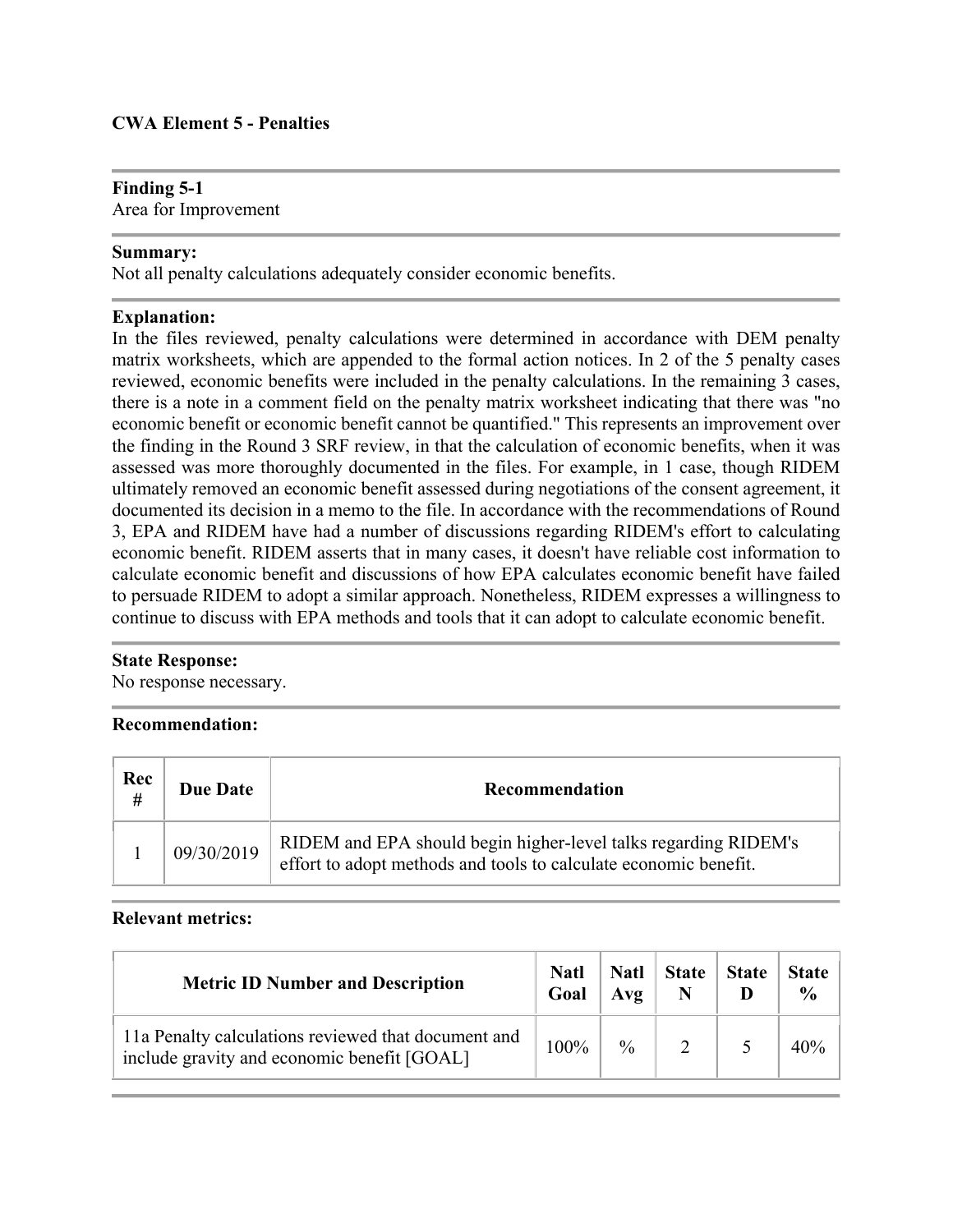# **CWA Element 5 - Penalties**

#### **Finding 5-2**

Meets or Exceeds Expectations

#### **Summary:**

All 4 files reviewed with administrative penalty orders contained documentation of final penalty amounts and that the penalty was collected.

#### **Explanation:**

RIDEM provided an acceptable rationale for differences between initial penalty calculation and final penalty and documentation that all penalties were collected in files reviewed. However, in one of the files reviewed, RIDEM provided SEP credit in lieu of a cash penalty, a practice that is not acceptable under EPA's SEP policy. In another file reviewed, EPA did not find documentation of the initial penalty calculation.

#### **State Response:**

*RI DEM*: The file reviewed by EPA that did not document a penalty calculation was an Expedited Citation Notice (ECN). As the name implies, the intent is to issue the notice quickly for noncompliance issues that can be easily resolved. An ECN does not afford the party cited an opportunity to appeal; however, in accordance with the statute the ECN expires after 60 days. There is no penalty calculation included in the ECN or in the file. The ECN simply states the penalty assessed. A guidance document is used to assist staff in calculating the penalty. *EPA Region 1 Response*: EPA was not aware that this was an ECN. This explanation is acceptable.

| <b>Metric ID Number and Description</b>                                                                          | <b>Natl</b><br>Goal | <b>Natl</b><br>Avg | <b>State</b><br>N | <b>State</b><br>D | <b>State</b><br>$\frac{6}{9}$ |
|------------------------------------------------------------------------------------------------------------------|---------------------|--------------------|-------------------|-------------------|-------------------------------|
| 12a Documentation of rationale for difference<br>between initial penalty calculation and final penalty<br>[GOAL] | 100%                | $\frac{0}{0}$      |                   |                   | $100\%$                       |
| 12b Penalties collected [GOAL]                                                                                   | $100\%$             | $\frac{0}{0}$      | 4                 | 4                 | $100\%$                       |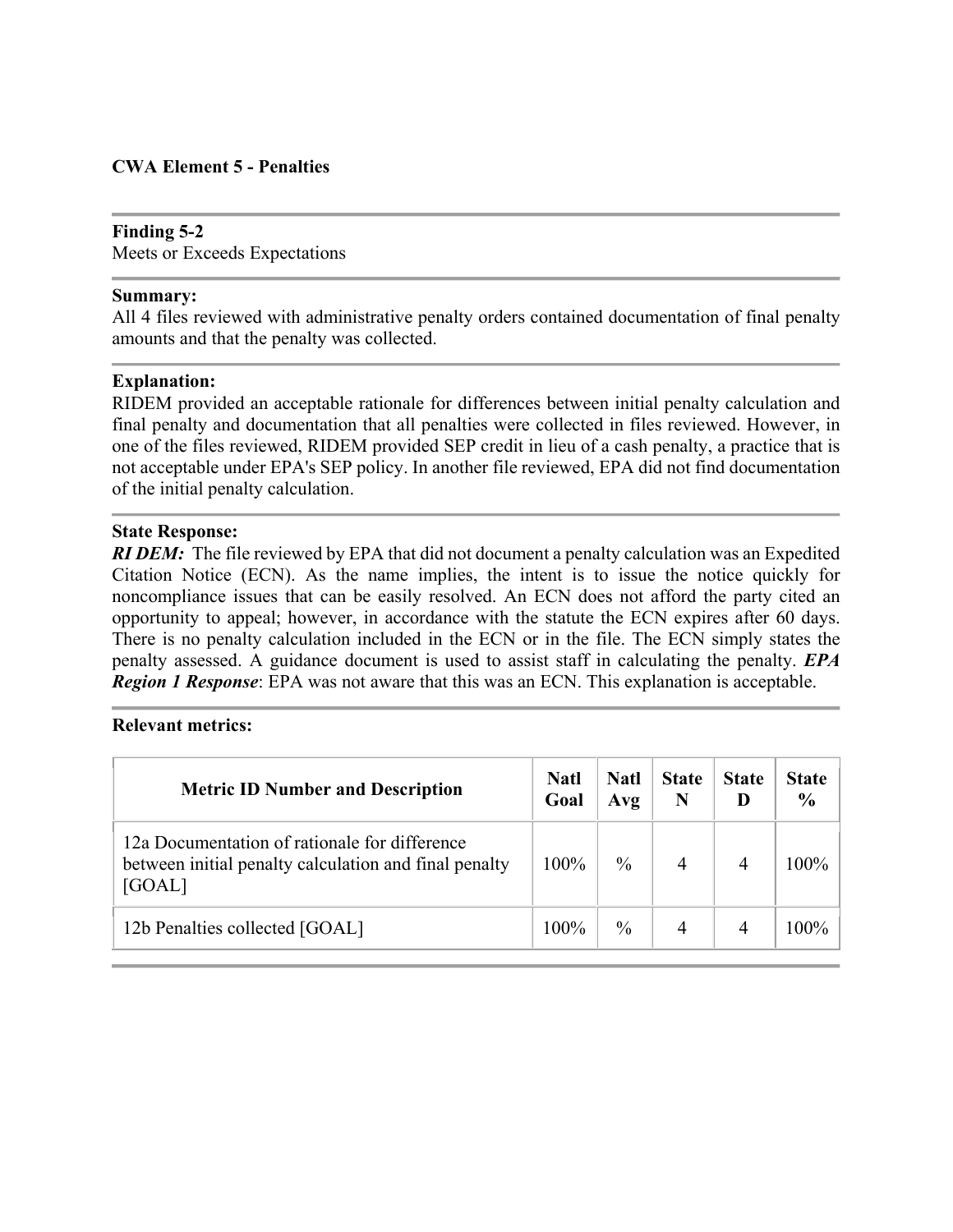# **Clean Air Act Findings**

#### **CAA Element 1 - Data**

# **Finding 1-1**

Area for Attention

#### **Summary:**

Both the file review metrics and the data metrics indicate that RIDEM has had minor issues regarding the timely entry of minimum data requirements (MDRs) into ICIS.

#### **Explanation:**

A review of Metric 3a2 of the Data Metric Analysis (DMA) indicates that RIDEM had no newly identified HPVs in FFY 2017. To review a representative sampling of HPVs, 3 HPV case files from other years were reviewed (FFYs 2013, 2015, and 2018). Based on this review, 1 out of 2 HPVs (50%) were entered into ICIS in an untimely manner (after 60 days of being identified as an HPV). The remaining HPV from 2013 would have been EPA's responsibility to report in ICIS/AFS, but was reported to EPA as an HPV in a timely manner. The 1 untimely HPV was entered as an HPV into ICIS three years late. A review of Metric 3b1 of the DMA indicates that 3 compliance monitoring activities out of 58 were entered into ICIS in an untimely manner (after 60 days of the activity). According to RIDEM, this is accurate. A review of Metric 3b2 of the DMA indicates that 26 out of 26 stack tests were reported in a timely manner. A review of Metric 3b3 of the DMA indicates that 1 enforcement-related MDR out of 10 were entered into ICIS more than 60 days after the enforcement action. The untimely enforcement-related MDR was entered 99 days after the action was taken. RIDEM reported that due to unresolved compliance issues with the facility they decided to hold off entering the MDR until all compliance issues were resolved. A review of Metric 5e of the DMA (Reviews of Title V Annual Compliance Certifications Completed) indicates that RIDEM conducted reviews at 22 out of 28 sources where Title V annual compliance certifications were due in FFY 2017. Information in RIDEM's files and ICIS indicate that Title V annual compliance certification reviews were done at all 28 sources required to be reviewed in FFY 2017. RIDEM reports that the data was entered into ICIS in a timely manner for 5 out of the 6 missing sources. These entries were entered into ICIS on the days the reviews were completed in FFY 2017. RIDEM documented the timely entries of these 5 reviews with their respective ICIS compliance monitoring identifiers (CMIs). Upon further review of the ICIS data, RIDEM correctly entered the 6 missing certifications were received, but did not populate other required data fields. ICIS-Air minimum data requirements (MDRs) for Title V annual compliance certification reviews require that proper entries include the name of the reviewing agency, the receipt date, the review date, and if the source reported any deviations. Because the review dates and any reported deviations were not entered into ICIS, these certifications were considered incomplete, and therefore, not counted as reviewed in the DMA. RIDEM reports that 1 out of the 6 missing certifications, although reviewed in FFY 2017, was entered late into ICIS (more than 60 days after the review date). This review was entered into ICIS 95 days after the review date, but still in FFY 2017. RIDEM shared the CMI number for this activity with EPA too to document that the action was entered into ICIS in FFY 2017. Two of these sources did have name changes. The file review revealed that there were some timeliness issues as well. Specifically, 1 letter of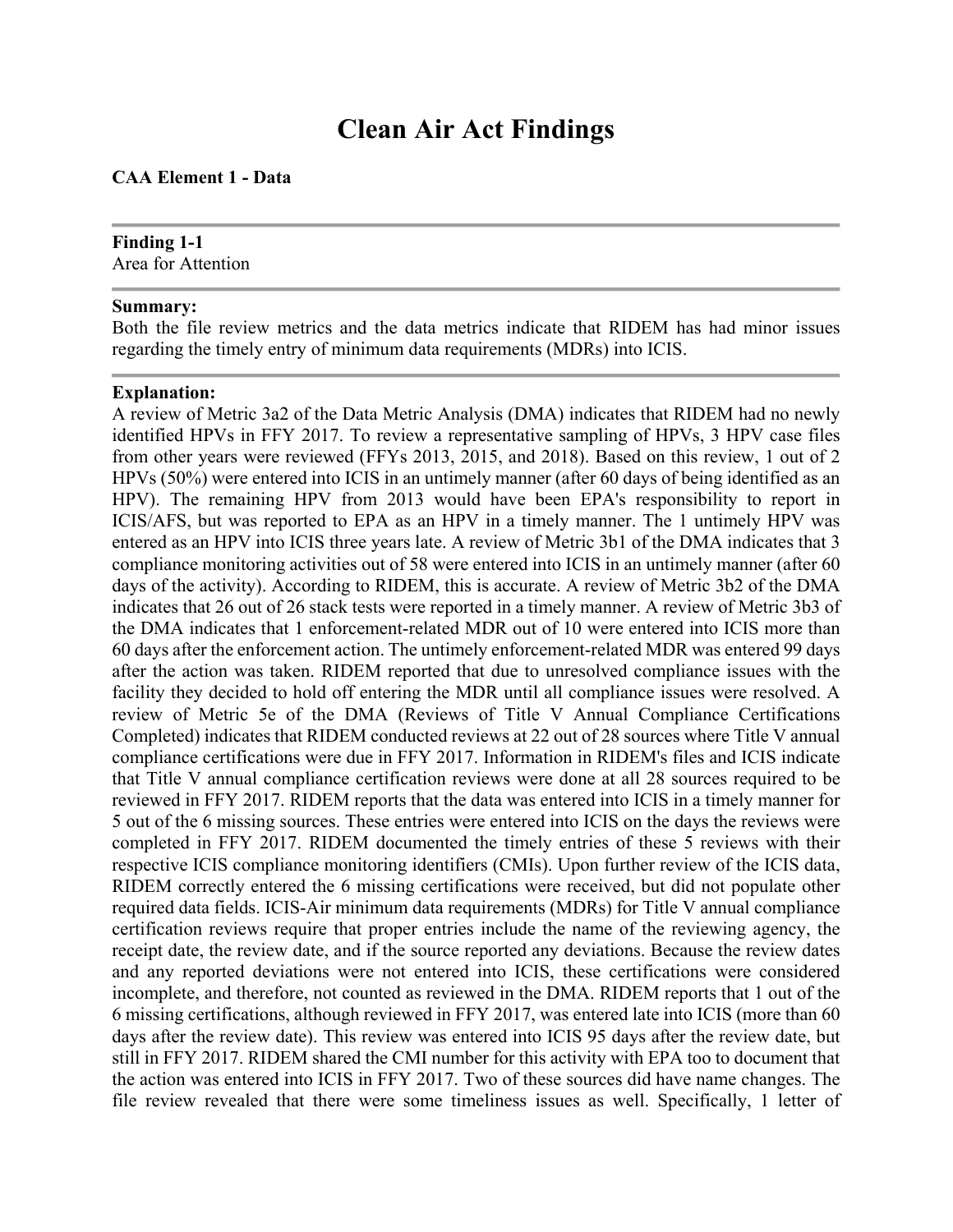noncompliance and 2 penalty actions were not entered into ICIS. RIDEM explained that because one supervisory staff person was on extended leave, prior to retiring, the paperwork for entry of these actions sat on his desk. The position could not be filled until this person was officially retired so no one had responsibility for the position. The file review revealed that the 3 HPVs were timely identified as HPVs.

#### **State Response:**

Specific statistical compliance SOPs have been revised to assist in ensuring ICIS entered data is timely, complete and accurate. Internal spreadsheets have been developed to track inspections and document reviews and the resulting data reporting requirements.

| <b>Metric ID Number and Description</b>                        | <b>Natl</b><br>Goal | <b>Natl</b><br>Avg | <b>State</b><br>N | <b>State</b><br>D | <b>State</b><br>$\frac{6}{9}$ |
|----------------------------------------------------------------|---------------------|--------------------|-------------------|-------------------|-------------------------------|
| 3a2 Timely reporting of HPV determinations<br>[GOAL]           | $\frac{0}{0}$       | $\frac{0}{0}$      | 1                 | $\overline{2}$    | 50%                           |
| 3b1 Timely reporting of compliance monitoring<br>MDRs [GOAL]   | $\frac{0}{0}$       | $\frac{0}{0}$      | 55                | 58                | 94.83%                        |
| 3b2 Timely reporting of stack test dates and<br>results [GOAL] | 100%                | $67.1\%$           | 26                | 26                | $100\%$                       |
| 3b3 Timely reporting of enforcement MDRs<br>[GOAL]             | 100%                | 77.6%              | 9                 | 10                | $90\%$                        |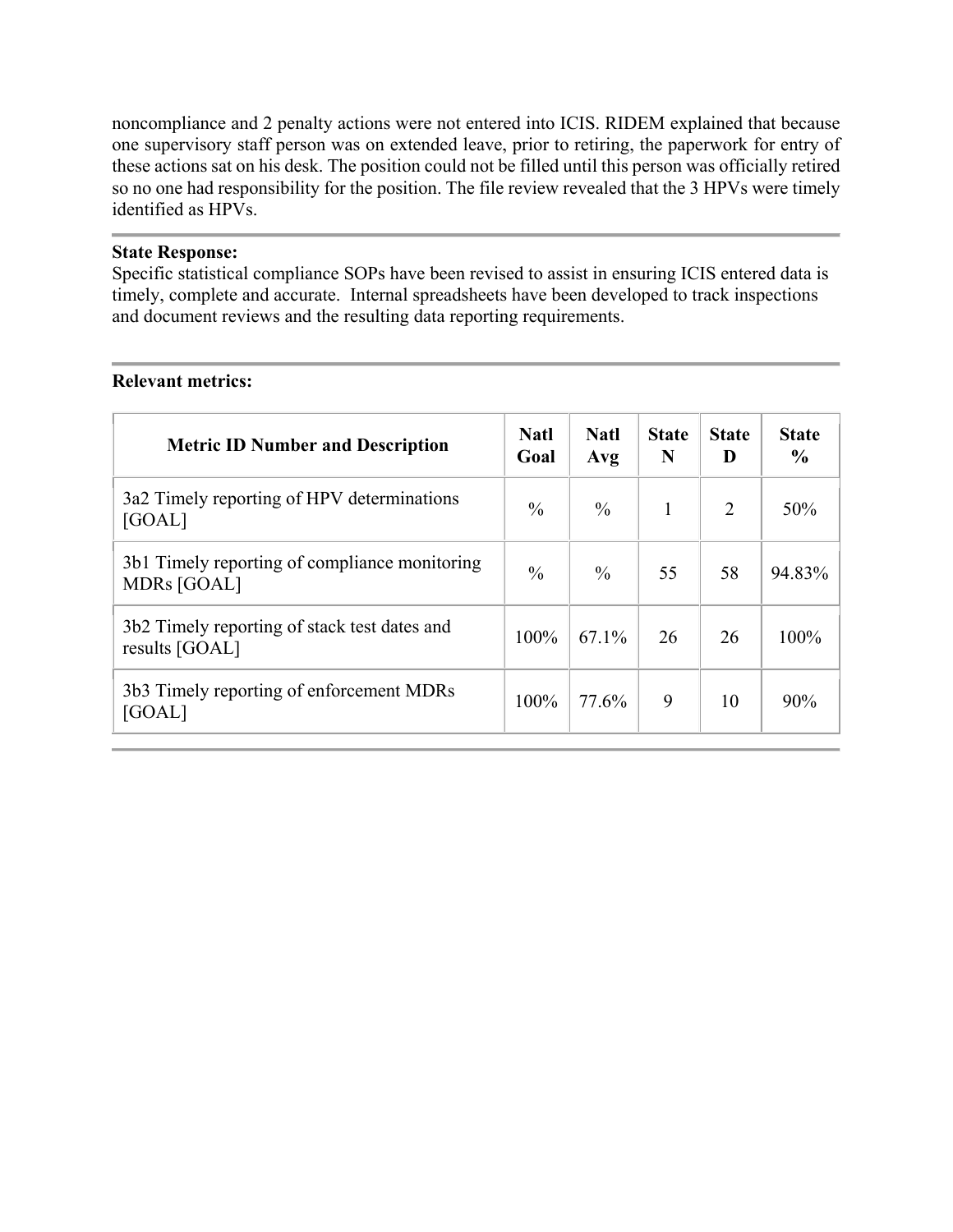## **Finding 1-2**

Area for Attention

#### **Summary:**

Both the file review metrics and the data verification metrics indicate that RIDEM has had issues regarding the completeness of data entered into ICIS.

#### **Explanation:**

A comparison of Metric 1h1 of the Data Verification Metrics (Total Amount of Assessed Penalties) with the RIDEM information for this metric indicates that for FFY 2017 the total amount of assessed penalties in ICIS does not correspond with the actual amount of penalties assessed by RIDEM. Some of the penalty amount not reported in ICIS was for violations at true minor facilities that are not federally-reportable; however, 1 penalty for a SM-80 source and one penalty for a major source was not entered into ICIS. A total of 4 out of 6 reportable penalties were entered correctly. RIDEM has since entered the missing penalty information into ICIS. RIDEM reports that this information was not entered in a timely manner because the supervisory staff person responsible for ensuring these actions get entered into ICIS was on extended leave, prior to retiring, and the paperwork sat on his desk. This position could not be filled until the person officially retired. Now that the position in question has been filled, EPA believes this issue has been resolved and no recommendation is required. A comparison of Metric 5b of the Data Metric Analysis (DMA) (FCE Coverage at SM-80s) with the RIDEM information for this metric indicates that the number of SM-80 sources required to have an FCE in FFY 2017 should have been 19 and not 21. The DMA reports that FCEs were conducted at 19 out of 21 facilities. A closer look at this information reveals that the 2 SM-80 sources that did not have FCEs, as required in FFY 2017, had been permanently shutdown since at least FFY 2014. RIDEM reports that the CMS flag for both of these facilities was removed on 10/19/14 and each has an operating status code of "CLS" (closed). Taking the above into account, RIDEM conducted FCEs at 19 out of 19 SM-80 sources in FFY 2017 that were required to be inspected (100% coverage). A review of Metric 8a of the DMA (Discovery Rate of HPVs at Major Sources) indicates that for FFY 2017 RIDEM did not identify HPVs at any of its 36 major sources. EPA's review of 15 Title V major source files did not identify any HPVs either indicating that this was not an issue. The HPV Policy has been revised such that identification of HPVs has been reduced in recent years. The file review revealed that 1 informal enforcement action, Letter of Noncompliance, was not entered into ICIS.

#### **State Response:**

No response is necessary as the issues regarding the completeness of specific ICIS entry elements was due to inattention related to the extended leave of a now retired employee and has since been rectified.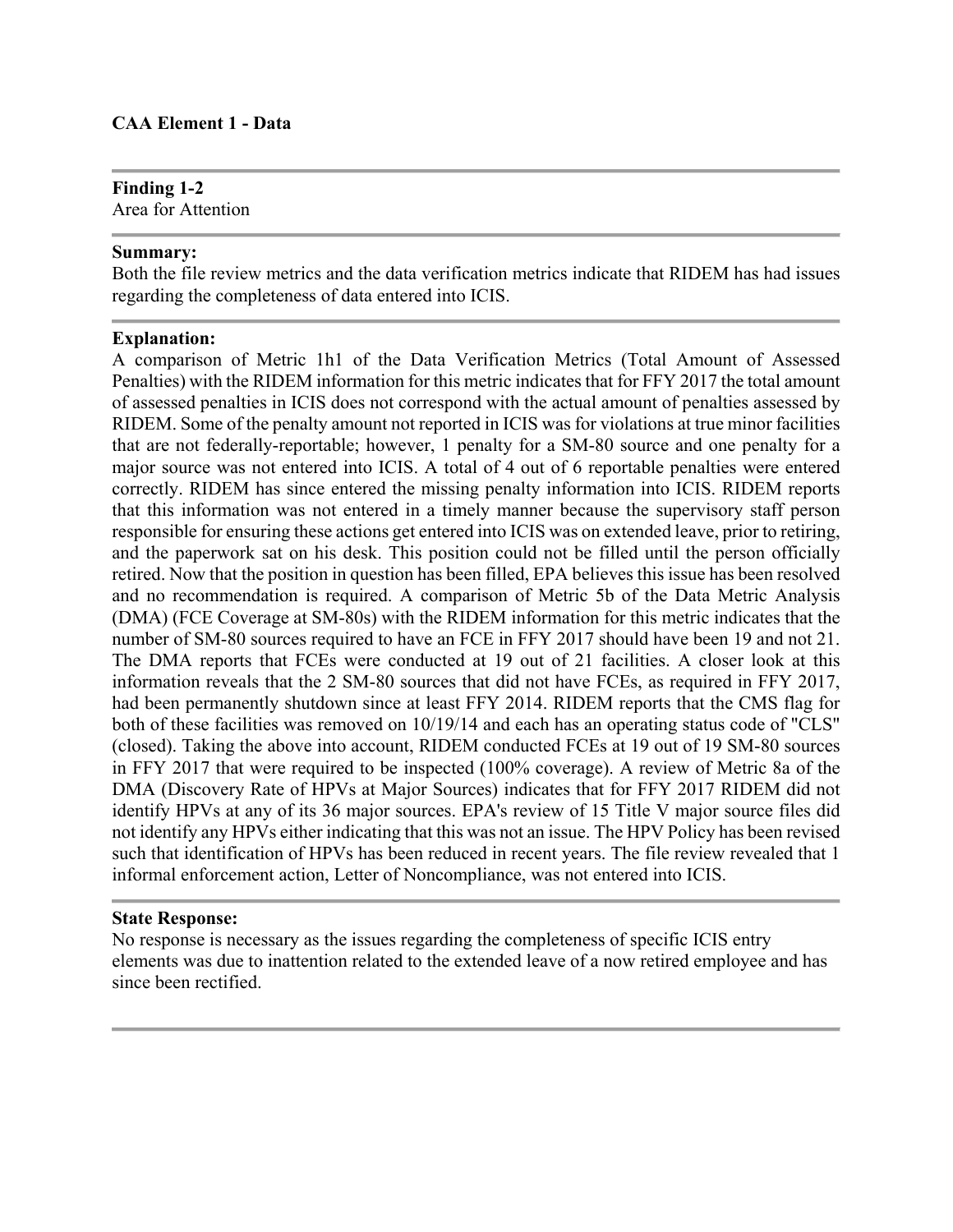# **CAA Element 1 - Data**

# **Finding 1-3**

Area for Improvement

#### **Summary:**

A review of the file review metrics and the data metrics indicate that RIDEM had issues regarding the completeness of data entered into ICIS, especially with regards to the creation of federallyenforceable violator (FRV) case files.

#### **Explanation:**

A review of Metric 7a1 (FRV Discovery Rate Based on Evaluations of Active CMS Sources) indicates that for FFY 2017 RIDEM did not find any federally-reportable violators (FRVs) for any of the 110 sources found in their CMS Plan. The file review portion of the SRF indicated that RIDEM was not creating FRV case files for many non-HPV violating sources. Case files were created for all 3 HPV case files reviewed. The file review indicated that FRV case files were created for 1 out of 8 (12.5%) of the non-HPV FRVs where formal enforcement action was taken (7 cases) or where formal enforcement is planned to be taken (1 case). Because the supervisory staff person responsible for ensuring that case files are created, as appropriate, was on extended leave, prior to retiring, no one was handling this responsibility. When this was brought to RIDEM's attention, the data-entry clerk immediately revised the "Standard Operating Procedures" for data entry into ICIS to include an additional line item to ensure FRV case files are created when appropriate. EPA will coordinate with RIDEM on at least a quarterly basis, for four quarters, to ensure FRV case files are being created when required.

#### **State Response:**

DEM acknowledges the oversight and has taken steps to ensure federally enforceable violator (FRV) case files are properly created.

# **Recommendation:**

| Rec<br># | <b>Due Date</b> | Recommendation                                                                                                                                                                                                                                           |
|----------|-----------------|----------------------------------------------------------------------------------------------------------------------------------------------------------------------------------------------------------------------------------------------------------|
|          | 03/31/2020      | EPA will coordinate with RIDEM on at least a quarterly basis, for four<br>quarters, to ensure FRV case files are being created when required. If<br>after four quarters there appear to be no further issues, this issue will be<br>considered resolved. |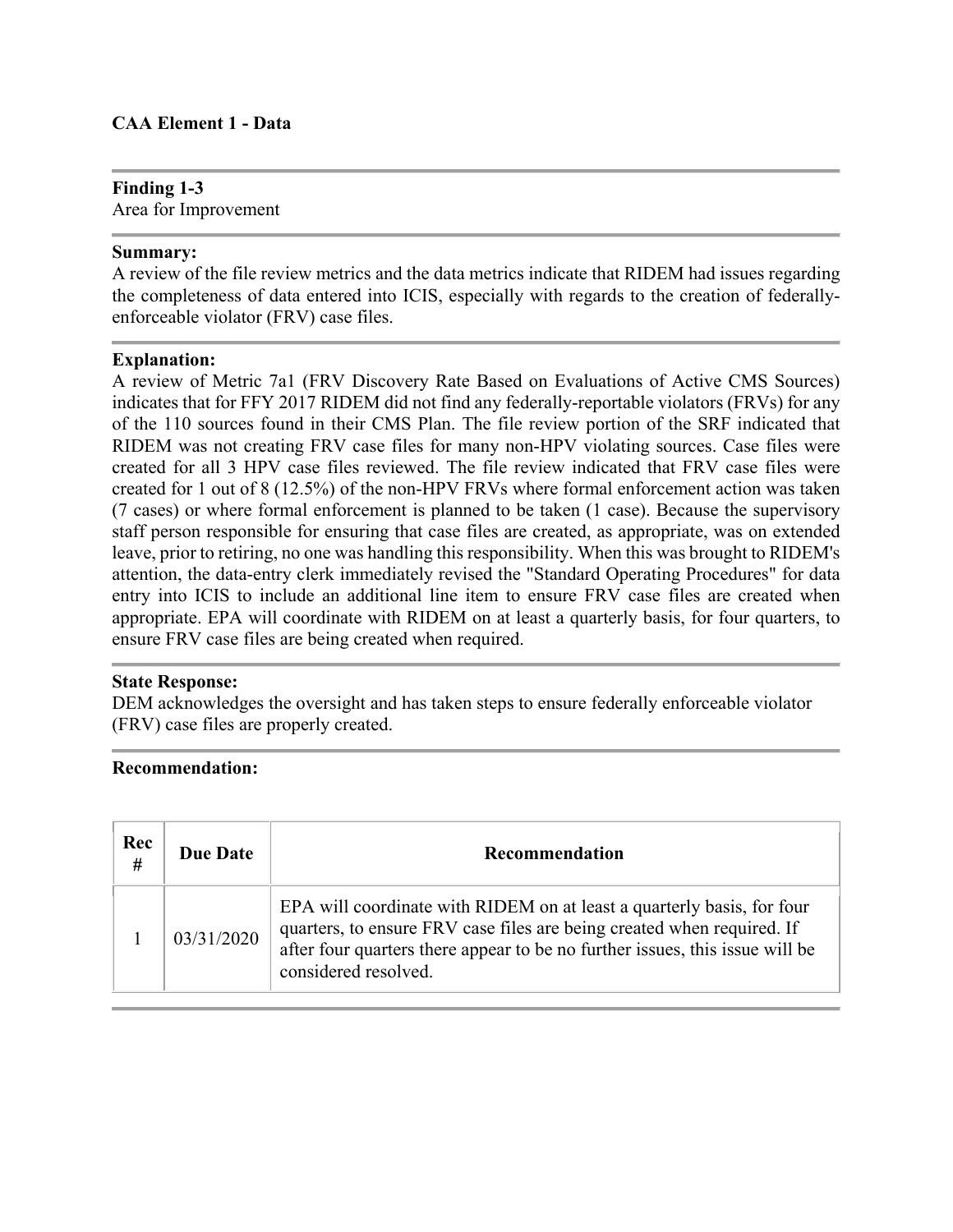## **Relevant metrics:**

| <b>Metric ID Number and Description</b>                                                     | <b>Natl</b><br>Goal | $\mathbf{N}$ atl $\mathbf{N}$<br>Avg | <b>State</b> | <b>State</b> | <b>State</b><br>$\frac{0}{0}$ |
|---------------------------------------------------------------------------------------------|---------------------|--------------------------------------|--------------|--------------|-------------------------------|
| 2b Files reviewed where data are accurately<br>reflected in the national data system [GOAL] | 100%                | $\frac{0}{0}$                        |              |              |                               |

# **CAA Element 2 - Inspections**

# **Finding 2-1**

Meets or Exceeds Expectations

#### **Summary:**

RIDEM met its CMS Plan FCE commitments for Title V major sources and SM-80 sources, with the exception of 1 missed FCE at a Title V major source. The 1 missed FCE was due to scheduling of the inspection for the last week of FFY 2017 and postponement of the FCE until the first week of FFY 2018, due to inspector illness.

## **Explanation:**

A review of Metric 5a of the Data Metric Analysis (DMA) (FCE Coverage at Majors and Mega-Sites) indicates that RIDEM conducted FCEs at 16 out of 17 Title V major sources required to be inspected with an FCE in FFY 2017. This is accurate. RIDEM reports that the one Title V major source that was not inspected in FFY 2017 was scheduled to be inspected during the last week of FFY 2017 (September 2017), but due to an illness, the inspector assigned to conduct the FCE at this facility postponed the inspection until the first week in FFY 2018 (October 2017). A review of Metric 5b of the DMA (FCE Coverage at SM-80s) indicates that RIDEM conducted required FCEs at 19 out of 21 SM-80 sources required to be inspected with an FCE in FFY 2017. A closer review of the two SM-80 sources that were not inspected as required, indicates that both sources have been permanently shut down since at least FFY 2014. RIDEM reports that the CMS flags were removed from these two sources on October 19, 2014 and that each has an accurate operating status of closed ("CLS") in ICIS. Based on this information, RIDEM conducted FCEs at 19 out of 19 SM-80 sources required to be inspected with an FCE in FFY 2017. (100% inspection coverage at SM-80s). A review of Metric 5e of the DMA (Reviews of Title V Annual Compliance Certifications Completed) indicates that RIDEM conducted reviews at 22 out of 28 sources where Title V annual compliance certifications were due in FFY 2017. Information in RIDEM's files and ICIS indicate that Title V annual compliance certification reviews were done at all 28 sources required to be reviewed in FFY 2017. As described in Finding 1-1, there were a few data entry issues for 6 of the annual compliance certifications, based on the data in ICIS. RIDEM did review 100 percent of the required certifications for FFY 2017.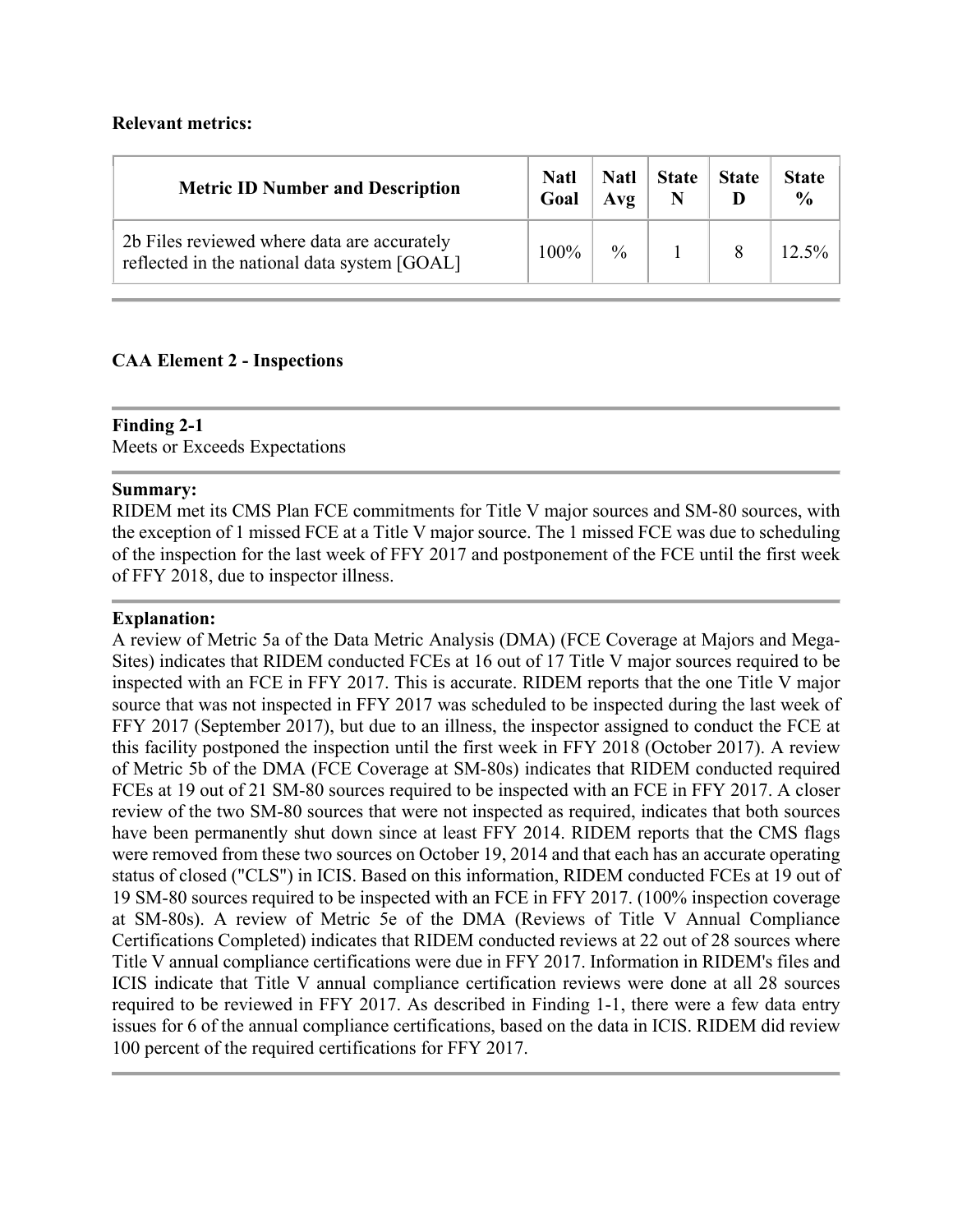# **State Response:**

As previously discussed in Finding 1-1, ICIS related data issues have been rectified.

| <b>Metric ID Number and Description</b>                                                                                                                          | <b>Natl</b><br>Goal | <b>Natl</b><br>Avg | <b>State</b><br>N | <b>State</b><br>D | <b>State</b><br>$\frac{6}{9}$ |
|------------------------------------------------------------------------------------------------------------------------------------------------------------------|---------------------|--------------------|-------------------|-------------------|-------------------------------|
| 5a FCE coverage: majors and mega-sites<br>[GOAL]                                                                                                                 | 100%                | 88.7%              | 16                | 17                | 94.12%                        |
| 5b FCE coverage: SM-80s [GOAL]                                                                                                                                   | 100%                | 93.7%              | 19                | 19                | $100\%$                       |
| 5e Reviews of Title V annual compliance<br>certifications completed [GOAL]                                                                                       | 100%                | $76.7\%$           | 28                | 28                | 100%                          |
| 6b Compliance monitoring reports (CMRs) or<br>facility files reviewed that provide sufficient<br>documentation to determine compliance of the<br>facility [GOAL] | $\frac{0}{0}$       | $\frac{0}{0}$      | 24                | 30                | 80%                           |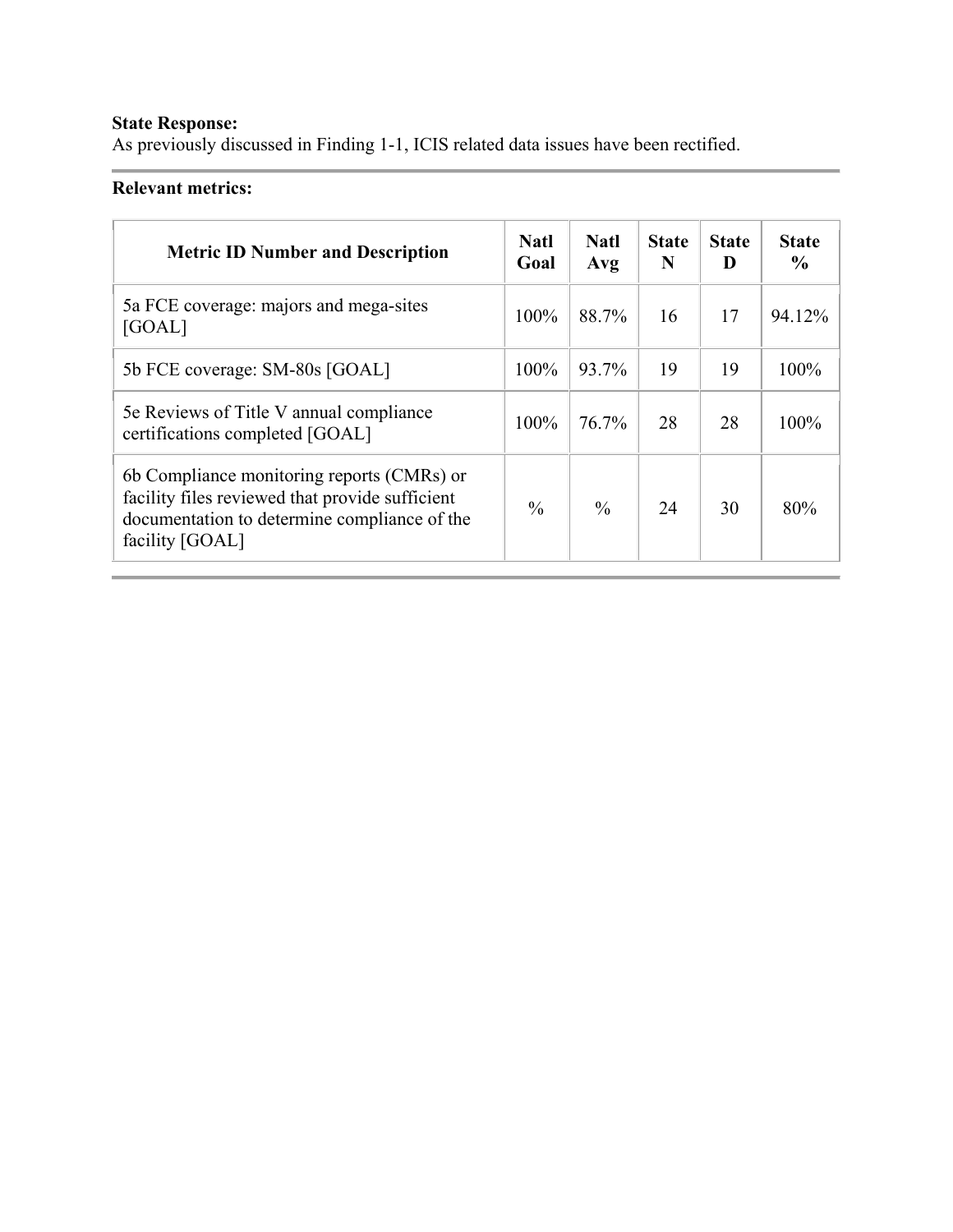# **CAA Element 2 - Inspections**

#### **Finding 2-2**

Meets or Exceeds Expectations

#### **Summary:**

In most cases, RIDEM inspectors write well-documented and comprehensive inspection reports with accurate compliance determinations.

#### **Explanation:**

Of the 30 files reviewed, 26 contained compliance monitoring reports (CMRs). In 4 instances, files contained informal and/or formal enforcement actions that were based on self- disclosures or test results where there was no associated CMR. In all 26 of the CMRs, RIDEM generally documented the elements listed in Chapter IX of the CMS (with the exception that some CMR reports for SM-80 sources did not provide an inventory of emission units leaving the file reviewer wondering if all emission units were described). For those reports where a full compliance evaluation (FCE) was done at a Title V major source with a Title V permit issued (11 out of the 26 sources) and for 9 out of the remaining 15 sources that contained CMR reports for review (a total of 20 out of 26 CMR reports), the inspection file included a completed checklist that lists each condition of a Title V permit or other permit(s) (including an inventory of emission units), the method used to determine compliance, and the compliance status of each permit condition. This has been considered a Good Practice in past SRFs and RIDEM should be commended for taking the initiative to develop and continue to use this checklist and for initiating expansion of this checklist template for other than Title V major sources (currently underway and ongoing). For 6 CMR reports for other than Title V major sources, the reports were still comprehensive and accurate compliance determinations were being made; however, in some instances there was no mention of the inventory of equipment (the inspector would describe what he or she saw, but from reading the report there was no indication that the equipment that was observed was the only equipment needing to be evaluated). No recommendation is needed here since the more expansive inspection checklist is now being used for all sources within RIDEM's CMS Plan. EPA has a general policy that inspection reports should be completed within 60 days of conducting an FCE or PCE (partial compliance evaluation), but in no case later than 90 days. EPA Region I's Air Technical Unit has had a 30-day policy in effect for several years. With the exception of one inspection report, all reports were completed in a timely manner.

**State Response:** Efforts to improve inspection reports were underway at the time of the SRF. Since the review, Title V and SM80 inspection reports are now fully inclusive of inspection observations addressing any and all concerns the EPA had regarding past inspection reports.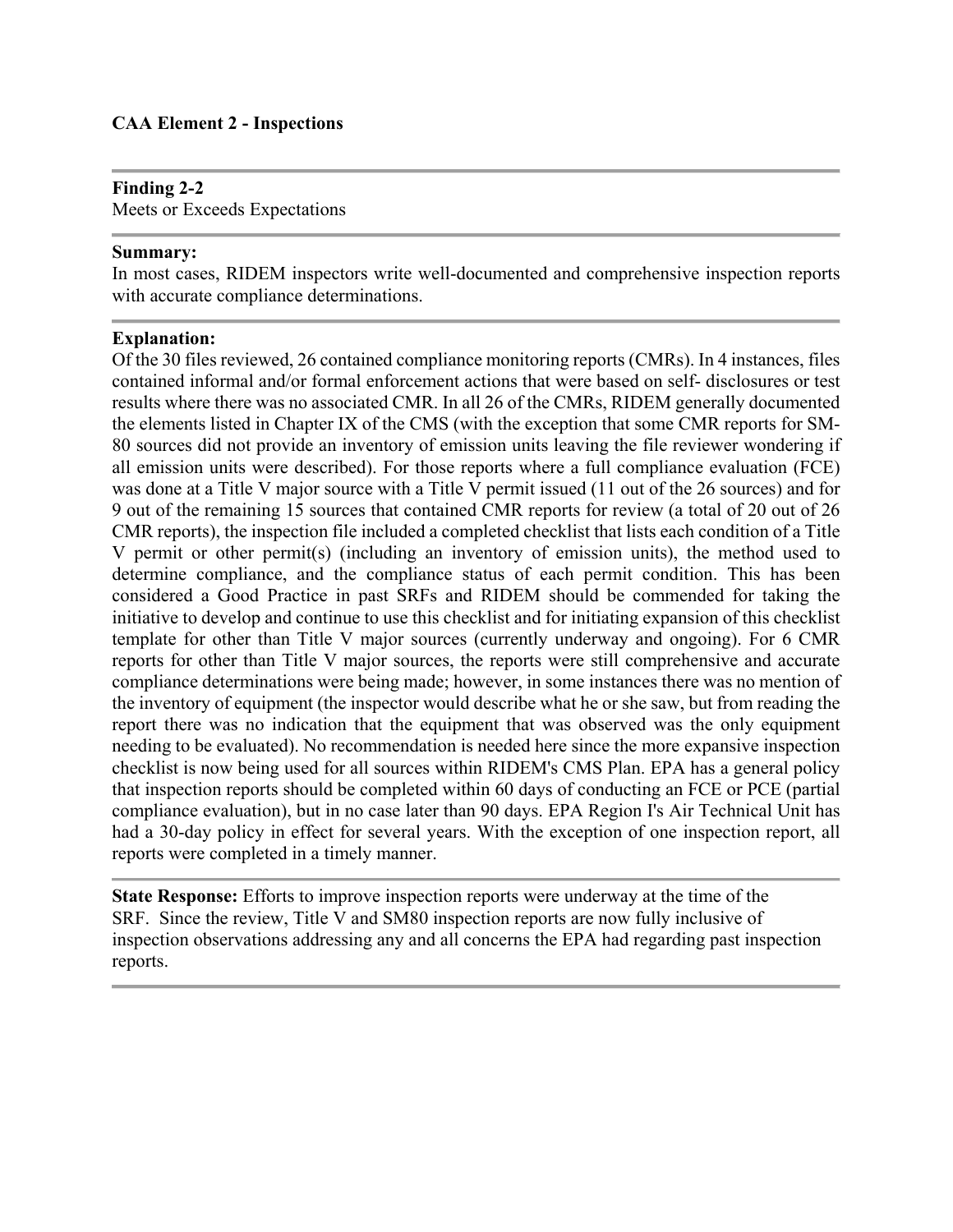## **Relevant metrics:**

| <b>Metric ID Number and Description</b> | <b>Natl</b><br>Goal | <b>Natl</b><br>Avg | <b>State</b> | <b>State</b> | <b>State</b><br>$\frac{0}{0}$ |
|-----------------------------------------|---------------------|--------------------|--------------|--------------|-------------------------------|
| 6a Documentation of FCE elements [GOAL] | $\frac{0}{0}$       | $\frac{0}{0}$      |              | 26           | 96.15%                        |

# **CAA Element 3 - Violations**

#### **Finding 3-1**

Meets or Exceeds Expectations

#### **Summary:**

RIDEM does an excellent job of documenting violations and making accurate compliance and HPV determinations.

#### **Explanation:**

In 19 out of the 30 files reviewed, there were some violations noted. In all 19 files with violations, RIDEM made accurate compliance and HPV determinations, based on inspections, stack test report reviews, and various other types of report reviews. RIDEM continues to face resource challenges that prevent it from providing inspector coverage to observe emissions testing. However, RIDEM's inspectors continue to invest time to review test protocols and test reports associated with facilities in its CMS Plan. HPV determinations are a collaborative effort between RIDEM and EPA. On an ongoing basis, at a minimum once per quarter, RIDEM and EPA discuss every enforcement action (informal and formal) taken by RIDEM to determine whether any of the violations meet the HPV criteria. The ultimate HPV determination is mutually agreed by both RIDEM and EPA. In the 11 files reviewed without violations, the compliance determinations appeared accurate based on the CMR reports, where applicable, or other information found in the file.

#### **State Response:**

No response necessary.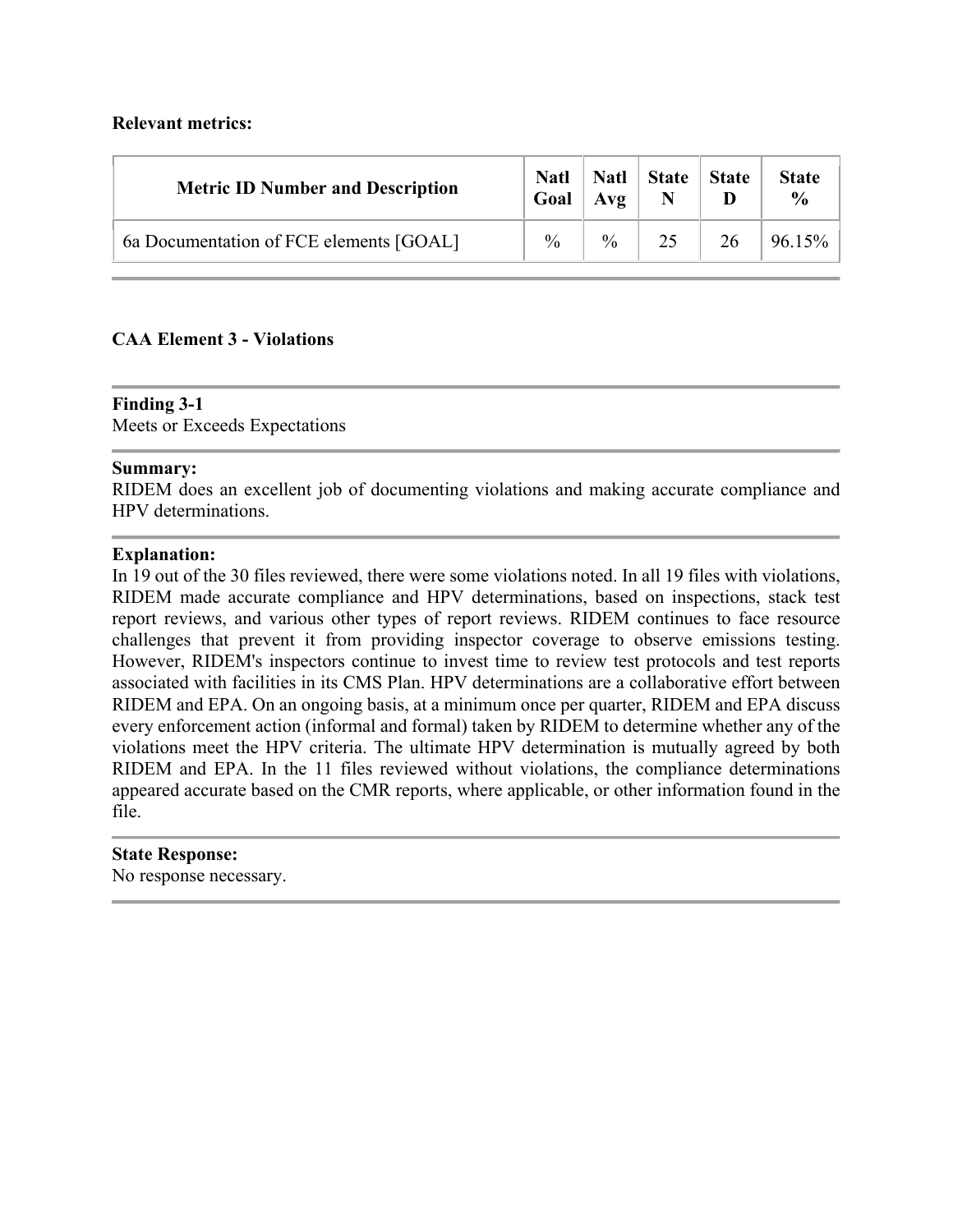# **Relevant metrics:**

| <b>Metric ID Number and Description</b>                                | <b>Natl</b><br>Goal | <b>Natl</b><br>Avg | <b>State</b><br>N | <b>State</b><br>D | <b>State</b><br>$\frac{6}{6}$ |
|------------------------------------------------------------------------|---------------------|--------------------|-------------------|-------------------|-------------------------------|
| 13 Timeliness of HPV Identification [GOAL]                             | 100%                | $\frac{0}{0}$      | 3                 | 3                 | 100%                          |
| 7a Accurate compliance determinations [GOAL]                           | $100\%$             | $\frac{0}{0}$      | 30                | 30                | 100%                          |
| 7a1 FRV "discovery rate" based on inspections at<br>active CMS sources | $\frac{0}{0}$       | $6.2\%$            | 7                 | 110               | $6.36\%$                      |
| 8a HPV discovery rate at majors                                        | $\frac{0}{0}$       | 2.3%               | $\theta$          | 35                | $0\%$                         |
| 8c Accuracy of HPV determinations [GOAL]                               | 100%                | $\frac{0}{0}$      | 11                | 11                | 100%                          |

# **CAA Element 4 - Enforcement**

# **Finding 4-1**

Meets or Exceeds Expectations

#### **Summary:**

RIDEM does an excellent job of taking timely and appropriate enforcement. RIDEM also does an excellent job of providing early warning notice to facilities with violations to expedite their return to compliance.

# **Explanation:**

RIDEM took informal and/or formal enforcement actions against 19 out of the 30 facilities in the files reviewed. One of the facilities had 2 separate violations with 2 separate enforcement responses. A total of 16 informal and 10 formal enforcement actions were taken against these 19 facilities. For the 19 facilities with violations, 14 of the 19 violations included corrective actions to be taken in the informal enforcement stage and 5 included corrective actions to be taken in the formal enforcement stage. In 14 out of the 19 violations reviewed, the violating facility had returned to compliance prior to formal enforcement being taken. RIDEM should be commended for its continued use of an early warning notice to violators to help expedite the return to compliance. This has been considered a Good Practice in earlier SRFs. For the 3 HPV case files reviewed, RIDEM addressed each case prior to the need for a case management plan. One HPV was addressed in 100 days of "Day Zero". One HPV was addressed in 137 days of "Day Zero". One HPV was addressed in 198 days of "Day Zero". If an HPV is not addressed with 180 days, the HPV Policy dictates that a case management plan be developed by Day 225. Since the last HPV was addressed in 198 days of "Day Zero", no formal case management plan was yet required to be submitted to EPA. A total of 3 out of 3 HPV cases (100%) were addressed in a timely manner,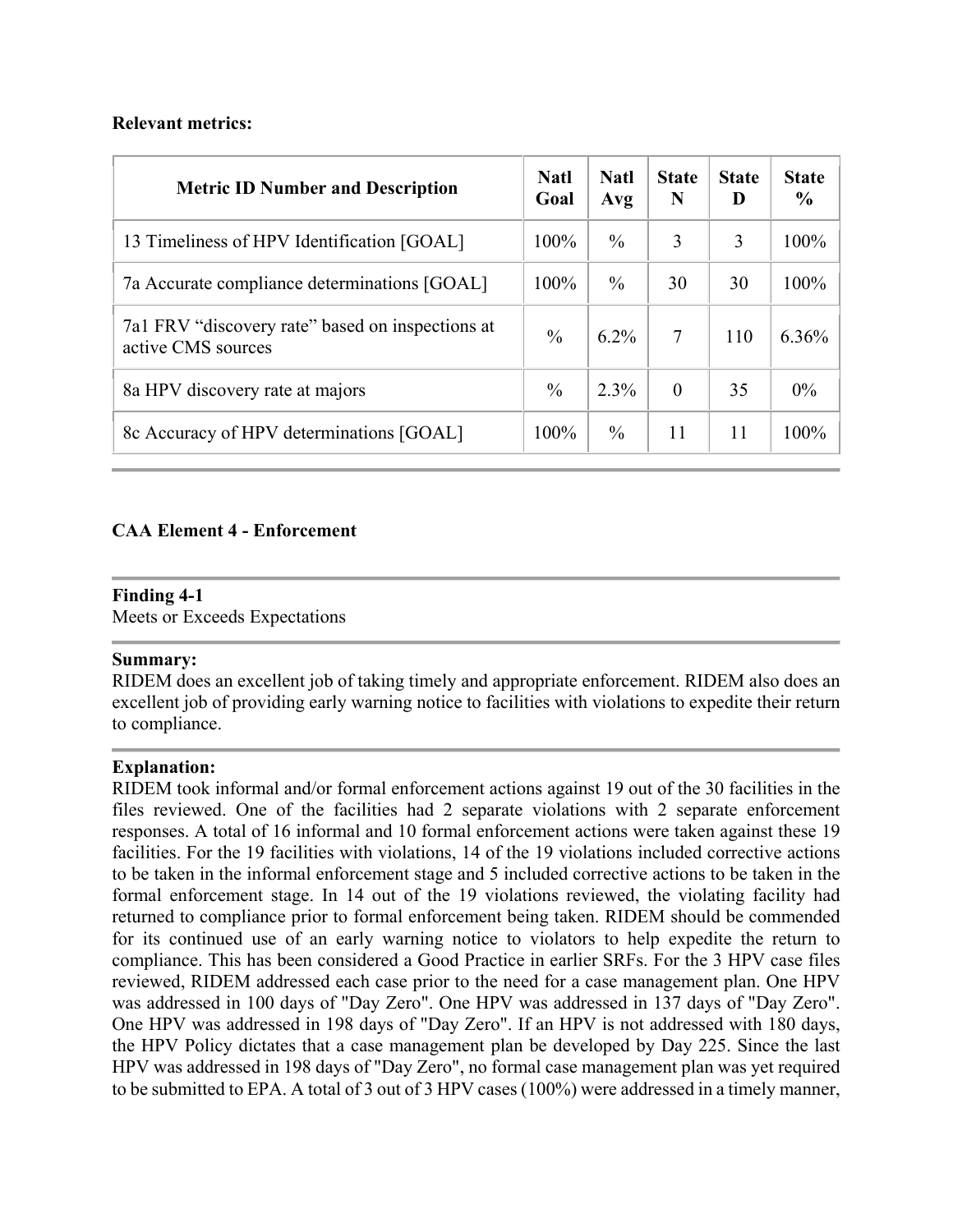prior to the need of a case management plan. None of the 3 HPVs were identified in FFY 2017. One HPV was identified in FFY 2013. One HPV was identified in FFY 2015. One HPV was identified in FFY 2018. The 3 HPVs identified outside of FFY 2017 were reviewed so that a representative number of HPV case files could be reviewed for this SRF. Due to changes in the HPV Policy, the number of violations meeting the HPV criteria has decreased. Currently, RIDEM has streamlined the enforcement process by issuing Closure Letters in lieu of Consent Agreements in simple penalty cases requiring no injunctive relief.

#### **State Response:**

No response necessary.

| <b>Metric ID Number and Description</b>                                                                                                                                                                                          | <b>Natl</b><br>Goal | <b>Natl</b><br>Avg | <b>State</b><br>N | <b>State</b><br>D | <b>State</b><br>$\frac{0}{0}$ |
|----------------------------------------------------------------------------------------------------------------------------------------------------------------------------------------------------------------------------------|---------------------|--------------------|-------------------|-------------------|-------------------------------|
| 10a Timeliness of addressing HPVs or<br>alternatively having a case development and<br>resolution timeline in place                                                                                                              | 100%                | $\frac{0}{0}$      | 3                 | 3                 | 100%                          |
| 10a1 Rate of Addressing HPVs within 180 days                                                                                                                                                                                     | $\frac{0}{0}$       | 63.7%              | $\overline{2}$    | 3                 | 66.67%                        |
| 10b Percent of HPVs that have been have been<br>addressed or removed consistent with the HPV<br>Policy [GOAL]                                                                                                                    | 100%                | $\frac{0}{0}$      | 3                 | 3                 | 100%                          |
| 10b1 Rate of managing HPVs without formal<br>enforcement action                                                                                                                                                                  | $\frac{0}{0}$       | 12.9%              | $\theta$          | 3                 | $0\%$                         |
| 14 HPV case development and resolution<br>timeline in place when required that contains<br>required policy elements [GOAL]                                                                                                       | 100%                | $\frac{0}{0}$      | $\Omega$          | $\theta$          | $\theta$                      |
| 9a Formal enforcement responses that include<br>required corrective action that will return the<br>facility to compliance in a specified time frame<br>or the facility fixed the problem without a<br>compliance schedule [GOAL] | 100%                | $\frac{0}{0}$      | 10                | 10                | 100%                          |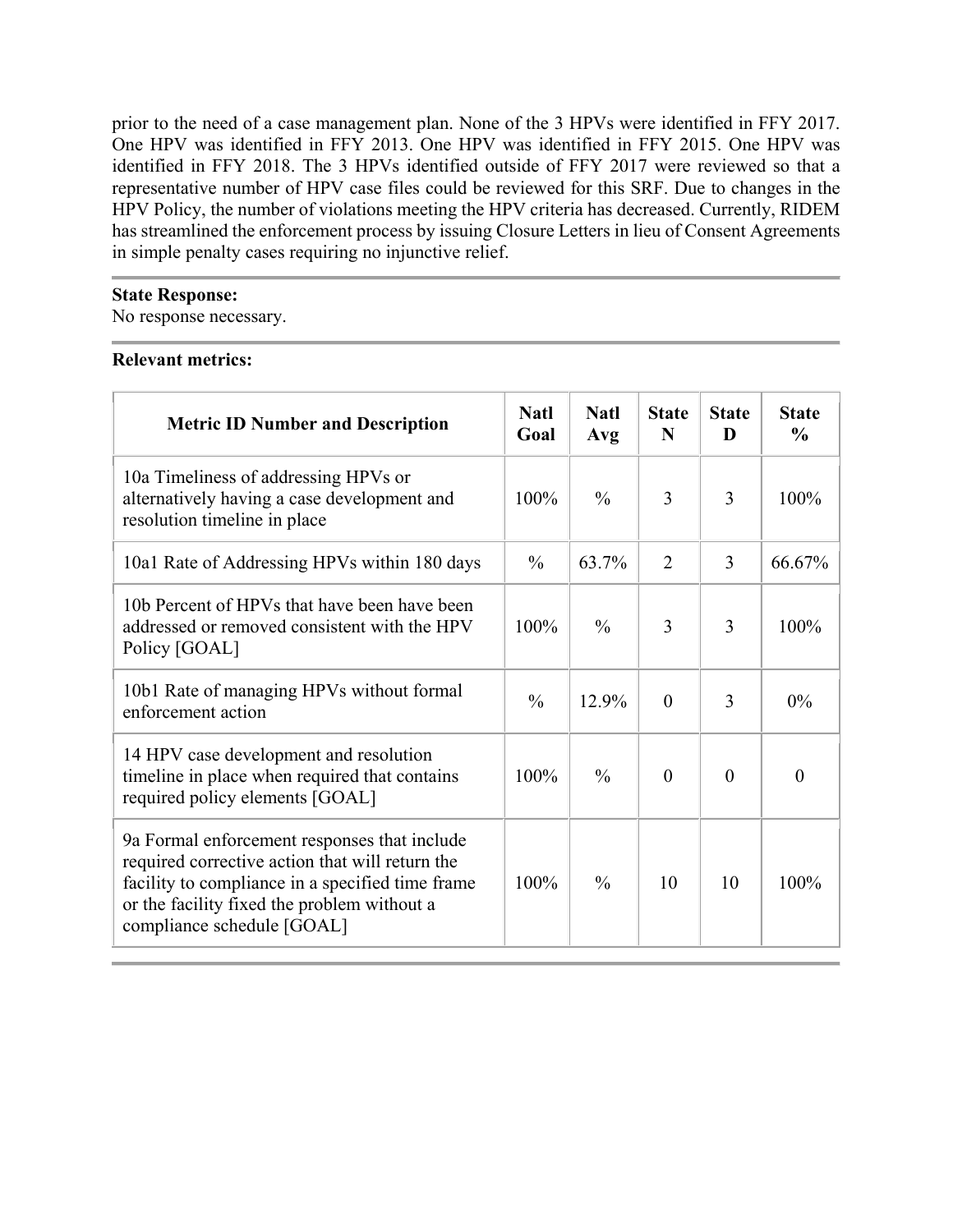# **CAA Element 5 - Penalties**

# **Finding 5-1**

Meets or Exceeds Expectations

# **Summary:**

RIDEM does an excellent job of calculating the gravity portion and the economic benefit portion of its penalties according to RIDEM's Rules and Regulations for the Assessment of Penalties. RIDEM also does an excellent job of documenting that penalties have been collected.

#### **Explanation:**

A total of 9 out of the 30 files reviewed included penalties. One file with penalties included 2 separate penalties for 2 separate violations. Therefore, a total of 10 penalties were reviewed as part of the SRF file review. All 10 penalty cases reviewed were resolved using Closure Letters. In all 10 penalty cases, RIDEM calculated the gravity component of the penalty and determined whether there was an economic benefit component. For one penalty case, an economic benefit penalty component was assessed and collected, along with the gravity penalty component. For the remaining 9 penalty cases, RIDEM determined that the economic benefit penalty component was insignificant and collected the calculated gravity penalty component. EPA agreed with these determinations. In all 10 penalty cases, the initial proposed penalty was the final assessed penalty. Therefore, in no cases was the initial penalty reduced. For all 10 penalty cases, documentation was found in the files that the penalties were paid.

#### **State Response:**

No response necessary.

| <b>Metric ID Number and Description</b>                                                                          | Natl<br>Goal | <b>Natl</b><br>Avg | <b>State</b><br>N | <b>State</b><br>D | <b>State</b><br>$\frac{6}{9}$ |
|------------------------------------------------------------------------------------------------------------------|--------------|--------------------|-------------------|-------------------|-------------------------------|
| 11a Penalty calculations reviewed that document<br>gravity and economic benefit [GOAL]                           | $100\%$      | $\frac{0}{0}$      | 10                | 10                | 100%                          |
| 12a Documentation of rationale for difference<br>between initial penalty calculation and final penalty<br>[GOAL] | 100%         | $\frac{0}{0}$      | $\Omega$          | $\Omega$          | $\theta$                      |
| 12b Penalties collected [GOAL]                                                                                   | 100%         | $\%$               | 10                | 10                | 100%                          |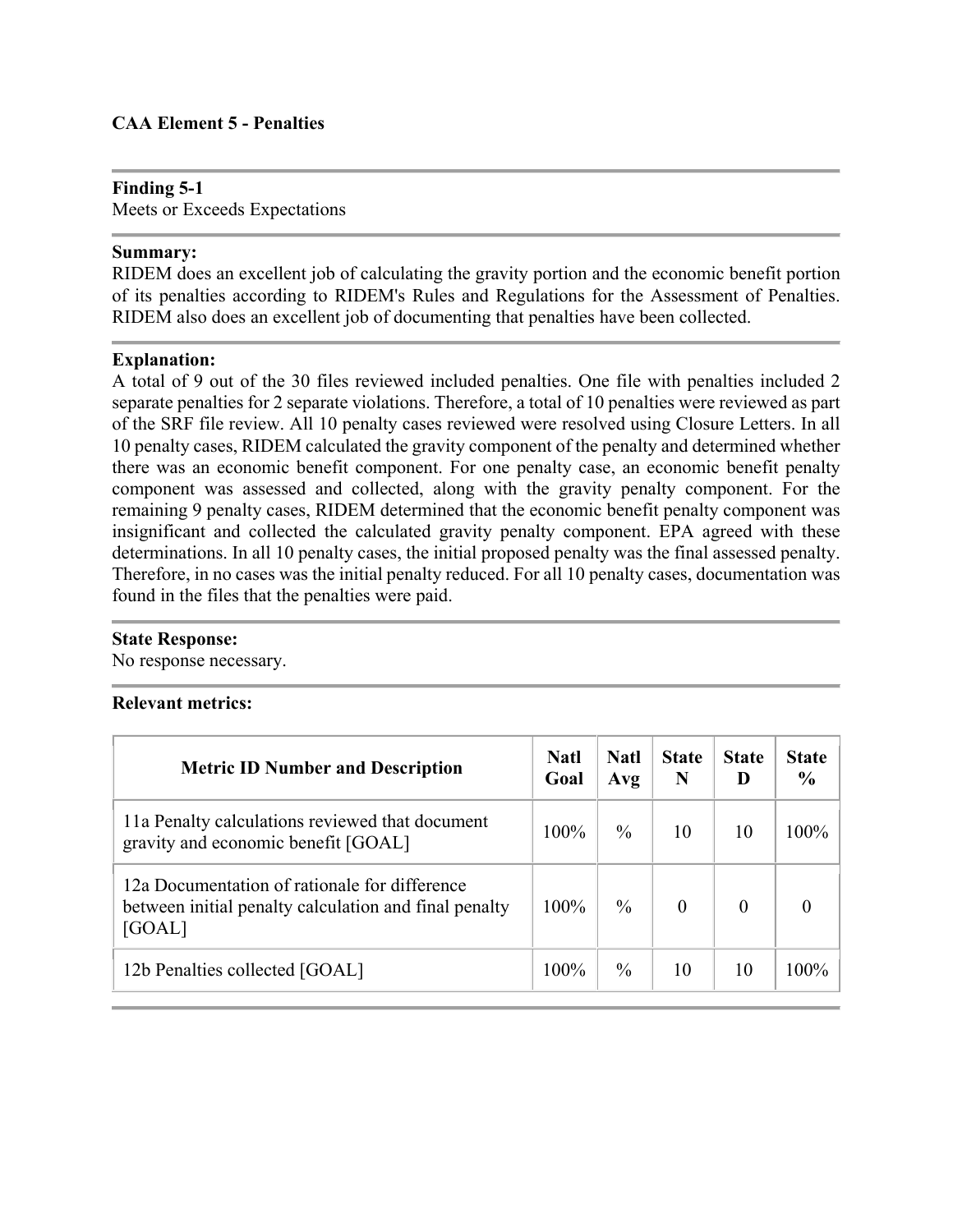# **Resource Conservation and Recovery Act Findings**

#### **RCRA Element 1 - Data**

# **Finding 1-1**

Area for Attention

#### **Summary:**

81.5% of the reviewed facilities had all required data elements entered into RCRAInfo properly. Four facilities never had the SNY Flag turned on (SNC). One facility did not have two CSE Inspections entered.

#### **Explanation:**

In FY17 the data entry staff person at RIDEM retired. The new data entry person was not aware that certain enforcement actions taken required the activation of the SNY Flag. In the case of the missing entry of CSEs, this was brought about by inspectors being directed to carry out assignments by different people. As a result, the data entry person was unaware of the field work conducted. As a result of these findings RIDEM has already made changes to procedures. The data entry staff person is now aware of the need for the SNY in all situations and notification procedures for inspectors are in place to instruct data entry for all field work and to review data to ensure all is present.

#### **State Response:**

The explanation regarding the failure to activate the SNY code in four cases involving the issuance of an Expedited Citation Notice (ECN) is correct. RIDEM developed the ECN in 2014 to address cases with significant noncompliance involving a limited number of minor violations. The ECN is used in lieu of a full formal action (210) and requires the party cited to take actions to return to compliance in a short time period (typically 30 days) and pay a reduced administrative penalty. Initially, EPA developed a new code (122) in RCRA Info to record ECNs in the database. RIDEM used the code (122) to enter ECNs in 2015 and interpreted it to represent an informal action. After a few ECN cases were entered into RCRA Info, EPA determined that the ECN should be recorded as a formal enforcement action in the database. In 2016, EPA created a new code (201) for ECNs and RIDEM's data entry person began recording the ECNs as formals. As noted above, RIDEM's data entry person retired and the duties were assumed by a manager. The four ECNs were recorded in RCRA Info under the new code (201), but the SNY evaluation was not entered at that time. RIDEM has updated the subject records by entering the SNY evaluation.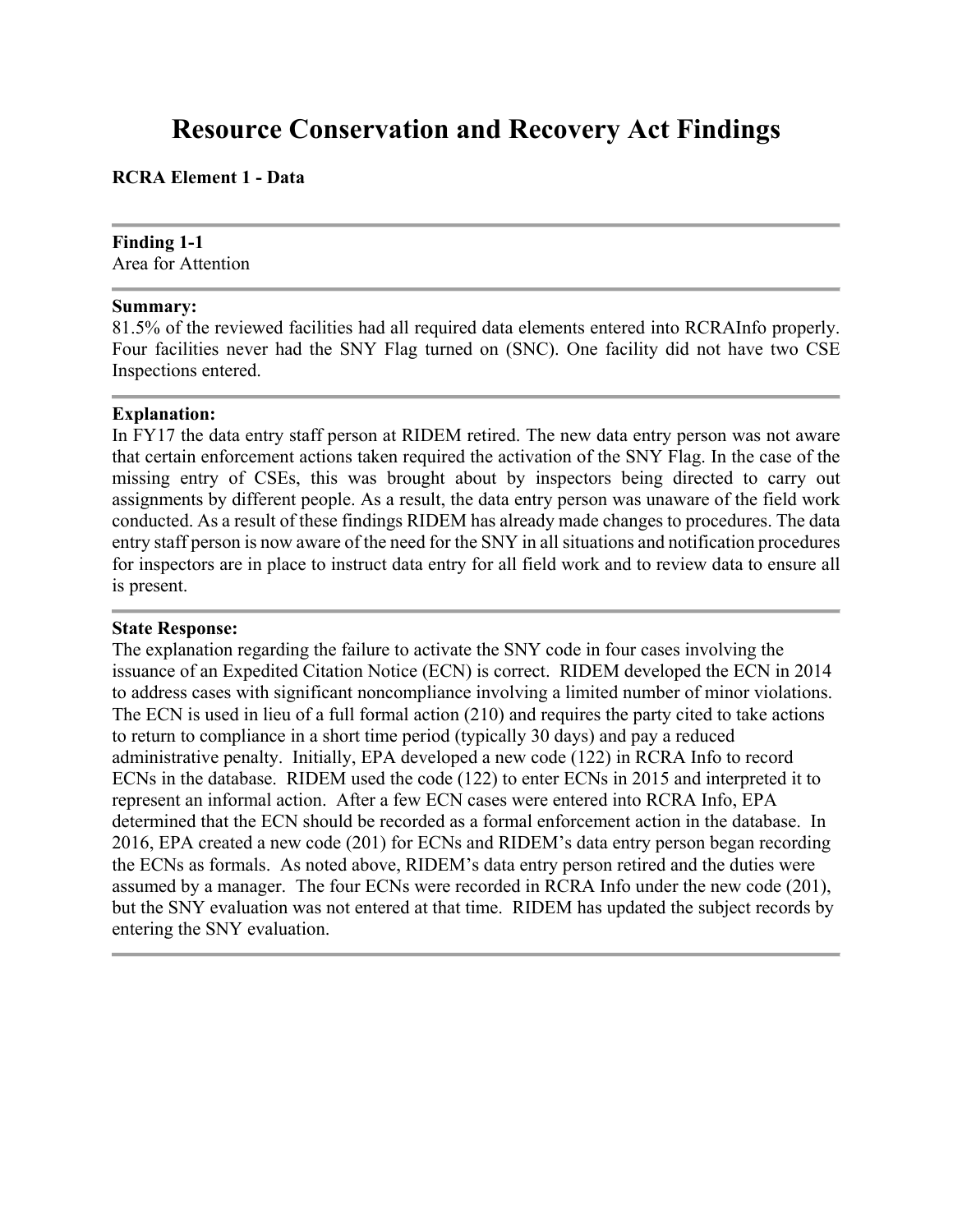# **Relevant metrics:**

| <b>Metric ID Number and Description</b>    | <b>Natl</b><br>Goal | <b>Natl</b><br>Avg | <b>State</b> | <b>State</b> | <b>State</b><br>$\frac{0}{0}$ |
|--------------------------------------------|---------------------|--------------------|--------------|--------------|-------------------------------|
| 2b Accurate entry of mandatory data [GOAL] | 100%                | $\frac{0}{0}$      | 22           | 27           | 81.48%                        |

# **RCRA Element 2 - Inspections**

# **Finding 2-1**

Meets or Exceeds Expectations

# **Summary:**

RIDEM met expectations for the number of inspections conducted in FY17.

# **Explanation:**

There are differences in numbers from ECHO and actual numbers and commitments from RIDEM. RIDEM met the two-year goal for TSDF inspections. DEM had a flex plan in place for FY17. That plan required 20% of non-pharmaceutical LQGs and 5% of LQG pharmacies to be inspected. At the start of 2017 there were 88 non-pharma LQGs in Rhode Island and DEM inspected 18 of those (20.5%). There were 83 pharmacies at that time and DEM inspected 5 of those (6%). SNC data in the system was missing (see Data issue above). However, DEM accurately determined SNC status and nine formal actions covered by this report were reviewed.

# **State Response:**

No response necessary.

| <b>Metric ID Number and Description</b>                                  | <b>Natl</b><br>Goal | <b>Natl</b><br>Avg | <b>State</b>   | <b>State</b><br>D | <b>State</b><br>$\frac{6}{6}$ |
|--------------------------------------------------------------------------|---------------------|--------------------|----------------|-------------------|-------------------------------|
| 5a Two-year inspection coverage of operating<br><b>TSDFs [GOAL]</b>      | 100%                | 88.1%              | $\overline{2}$ | 2                 | 100%                          |
| 5b1 Annual inspection coverage of LQGs using<br>RCRAinfo universe [GOAL] | 20%                 | $10.7\%$           | 18             | 88                | 20.45%                        |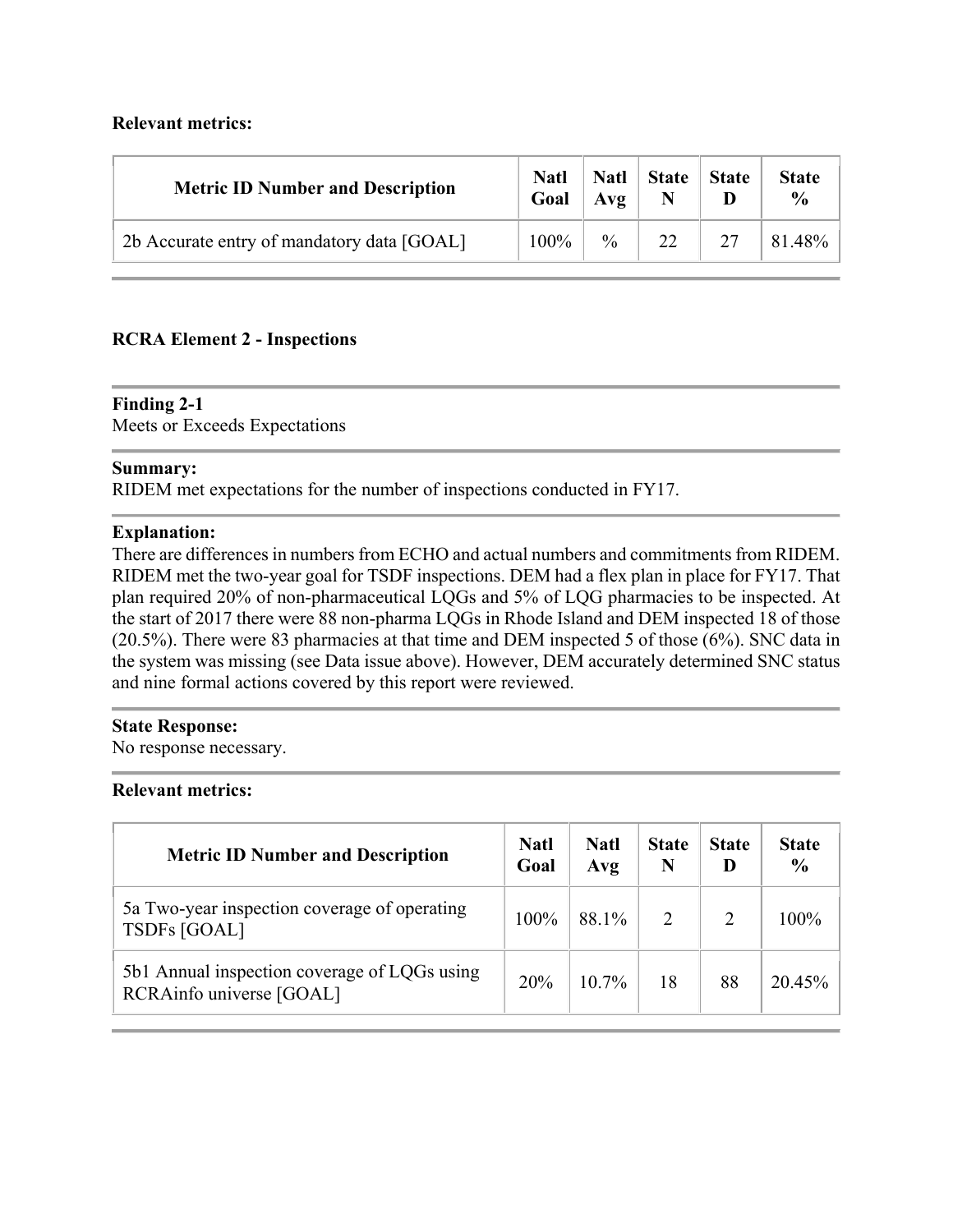# **RCRA Element 2 - Inspections**

## **Finding 2-2**

Meets or Exceeds Expectations

# **Summary:**

Inspection reports complete and sufficient to determine compliance

## **Explanation:**

All 41 inspection reports reviewed were complete and sufficient to determine compliance. The average inspection report was completed in 17 days. Two reports were outside the range of the rest and were not timely. The report for Cotes Auto Body Supplemental inspection took 95 days to complete and the report for Pease and Curren which took 203 days.

**State Response:** No response necessary.

| <b>Metric ID Number and Description</b>                                         | <b>Natl</b><br>Goal | <b>Natl</b><br>Avg | <b>State</b> | <b>State</b><br>D | <b>State</b><br>$\frac{6}{9}$ |
|---------------------------------------------------------------------------------|---------------------|--------------------|--------------|-------------------|-------------------------------|
| 6a Inspection reports complete and sufficient to<br>determine compliance [GOAL] | $100\%$             | $\frac{0}{0}$      | 41           | 41                | 100%                          |
| 6b Timeliness of inspection report completion<br>[GOAL]                         | $100\%$             | $\frac{0}{0}$      | 39           | 41                | 95.12%                        |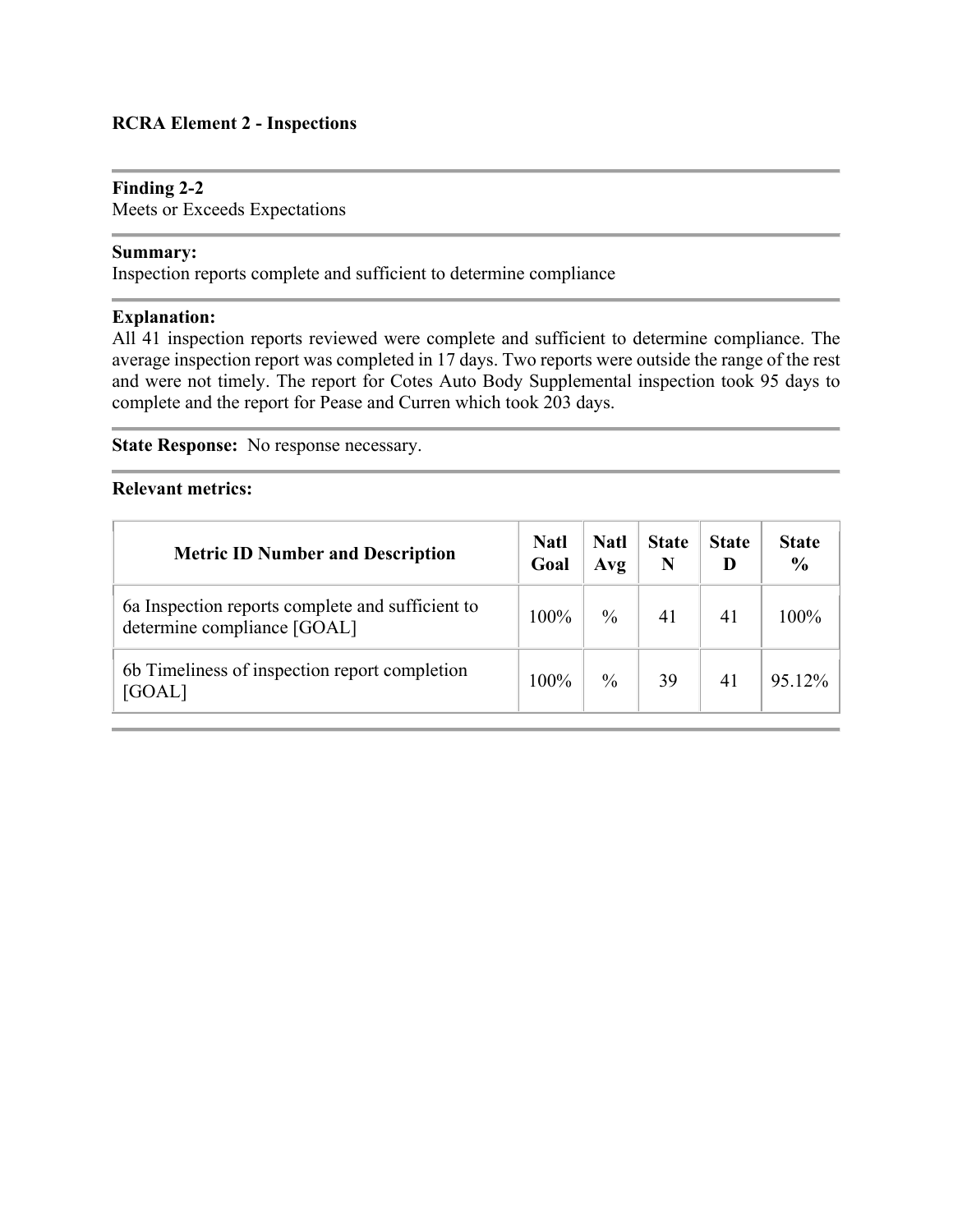## **RCRA Element 3 - Violations**

#### **Finding 3-1**

Meets or Exceeds Expectations

# **Summary:**

RIDEM did an excellent job of accurately determining compliance and documenting compliance status.

#### **Explanation:**

For every inspection completed by DEM, there was an accurate record of the violations determined at each facility. A review of these records showed that DEM made correct determinations of violator status and if the facility was an SNC.

### **State Response:**

No response necessary.

| <b>Metric ID Number and Description</b>      | <b>Natl</b><br>Goal | <b>Natl</b><br>Avg | <b>State</b> | <b>State</b> | <b>State</b><br>$\frac{6}{9}$ |
|----------------------------------------------|---------------------|--------------------|--------------|--------------|-------------------------------|
| 7a Accurate compliance determinations [GOAL] | $100\%$             | $\%$               |              | 41           | 100%                          |
| 8c Appropriate SNC determinations [GOAL]     | $100\%$             | $\frac{0}{0}$      | 36           | 36           | 100%                          |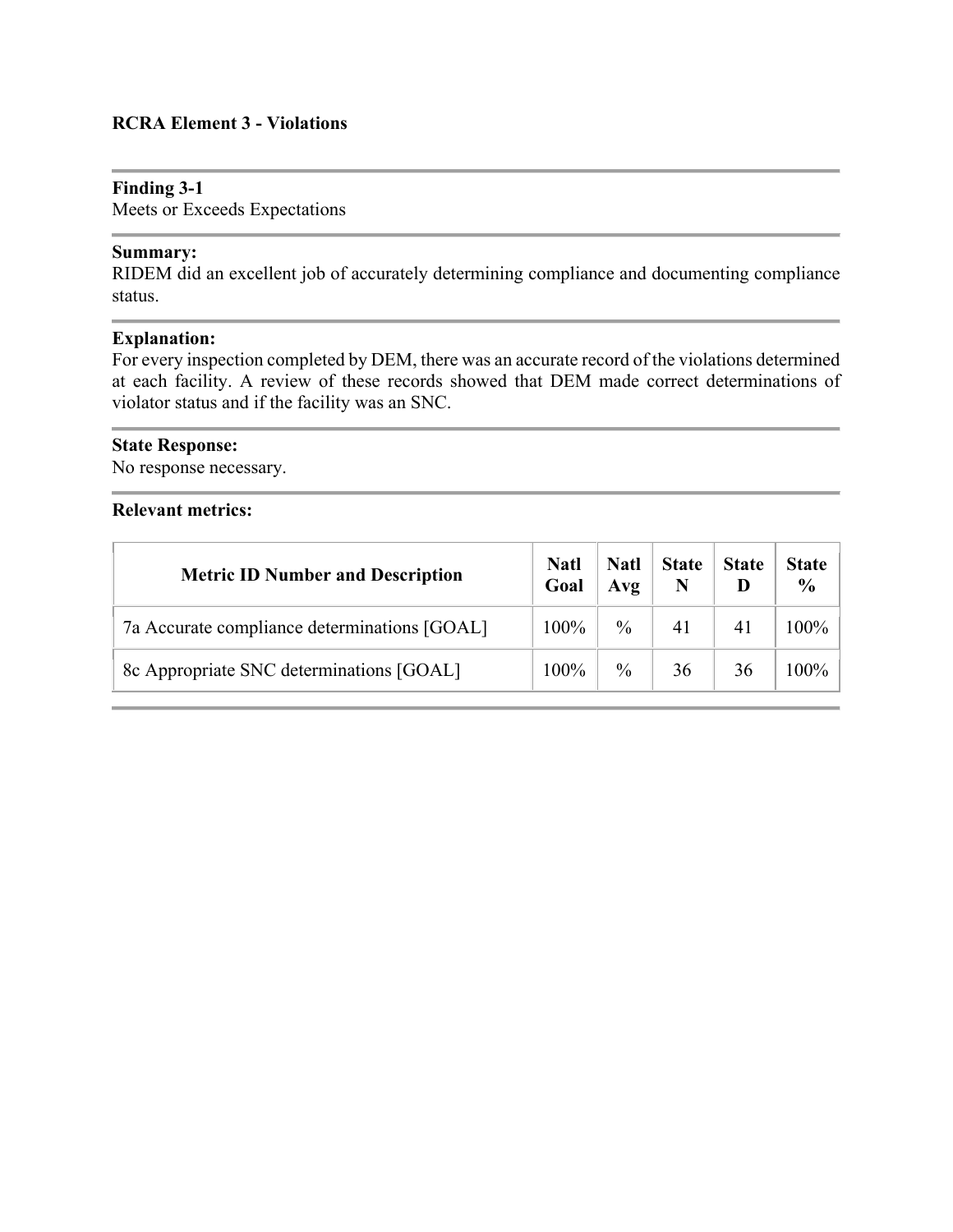## **RCRA Element 3 - Violations**

#### **Finding 3-2**

Meets or Exceeds Expectations

#### **Summary:**

After each inspection report is completed a summary sheet is completed with a recommendation for the type of follow-up needed. The average time for report completion is 17 days. The SNC decision is done on average less than 30 days from inspection.

#### **Explanation:**

Three formal actions were triggered as an escalation in enforcement response to address noncompliance with an informal action.

#### **State Response:**

No response necessary.

| <b>Metric ID Number and Description</b>    | <b>Natl</b><br>Goal | <b>Natl</b><br>A v g | <b>State</b> | <b>State</b> | <b>State</b><br>$\frac{0}{0}$ |
|--------------------------------------------|---------------------|----------------------|--------------|--------------|-------------------------------|
| 8b Timeliness of SNC determinations [GOAL] | 100%                | $\frac{0}{0}$        | 36           | 36           | $100\%$                       |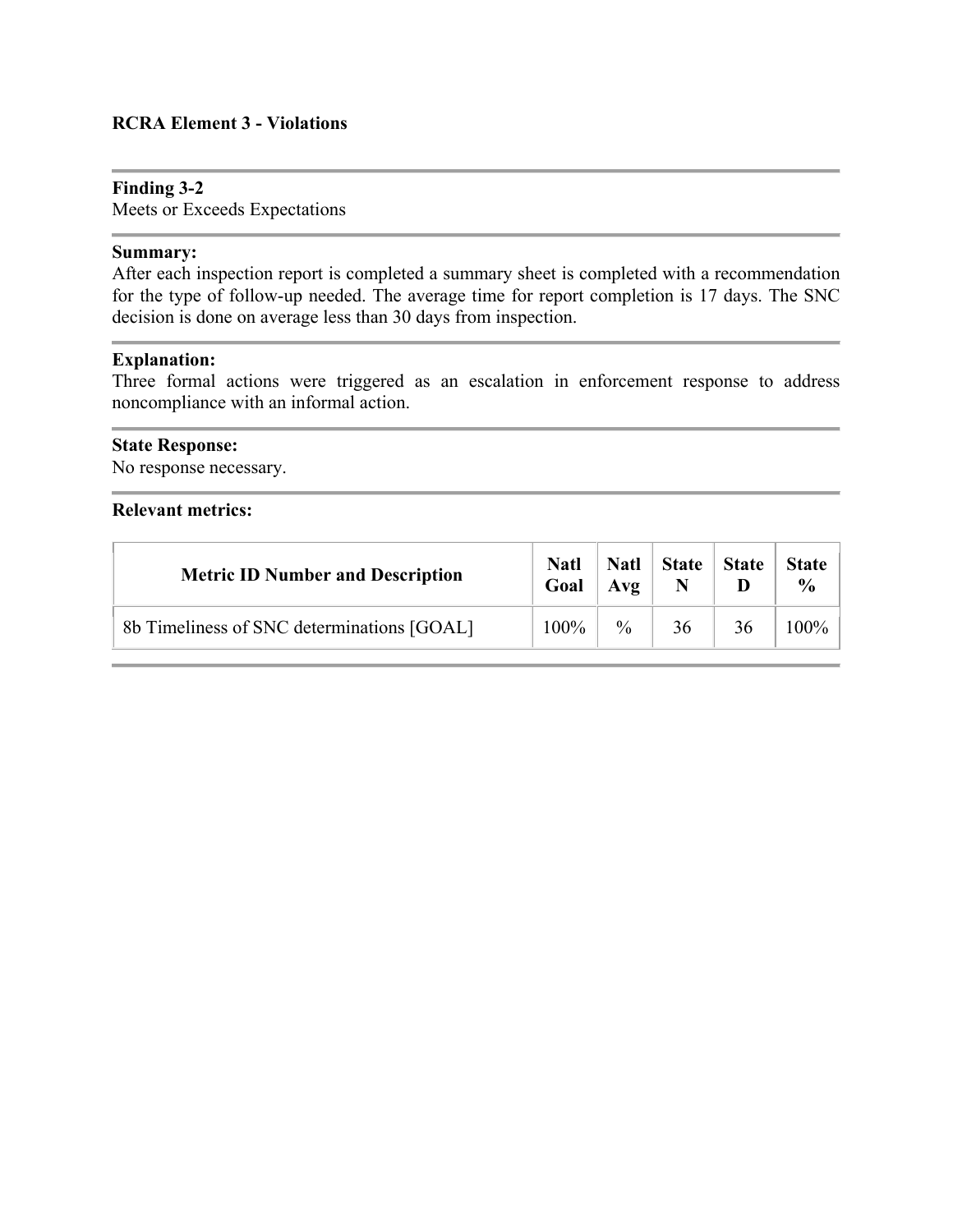# **RCRA Element 4 - Enforcement**

# **Finding 4-1**

Meets or Exceeds Expectations

# **Summary:**

All enforcement taken (21) was taken by RIDEM was appropriate to the specific case details.

# **Explanation:**

# **State Response:**

No response necessary.

| <b>Metric ID Number and Description</b>                           | <b>Natl</b><br>Goal | <b>Natl</b><br>Avg | <b>State</b><br>N | <b>State</b><br>D | <b>State</b><br>$\frac{6}{9}$ |
|-------------------------------------------------------------------|---------------------|--------------------|-------------------|-------------------|-------------------------------|
| 10a Timely enforcement taken to address SNC<br>[GOAL]             | $100\%$             | $\frac{0}{0}$      | 8                 | 9                 | 88.89%                        |
| 10b Appropriate enforcement taken to address<br>violations [GOAL] | $100\%$             | $\frac{0}{0}$      | 21                | 21                | 100%                          |
| 9a Enforcement that returns sites to compliance<br>[GOAL]         | $100\%$             | $\frac{0}{0}$      | 21                | 21                | 100%                          |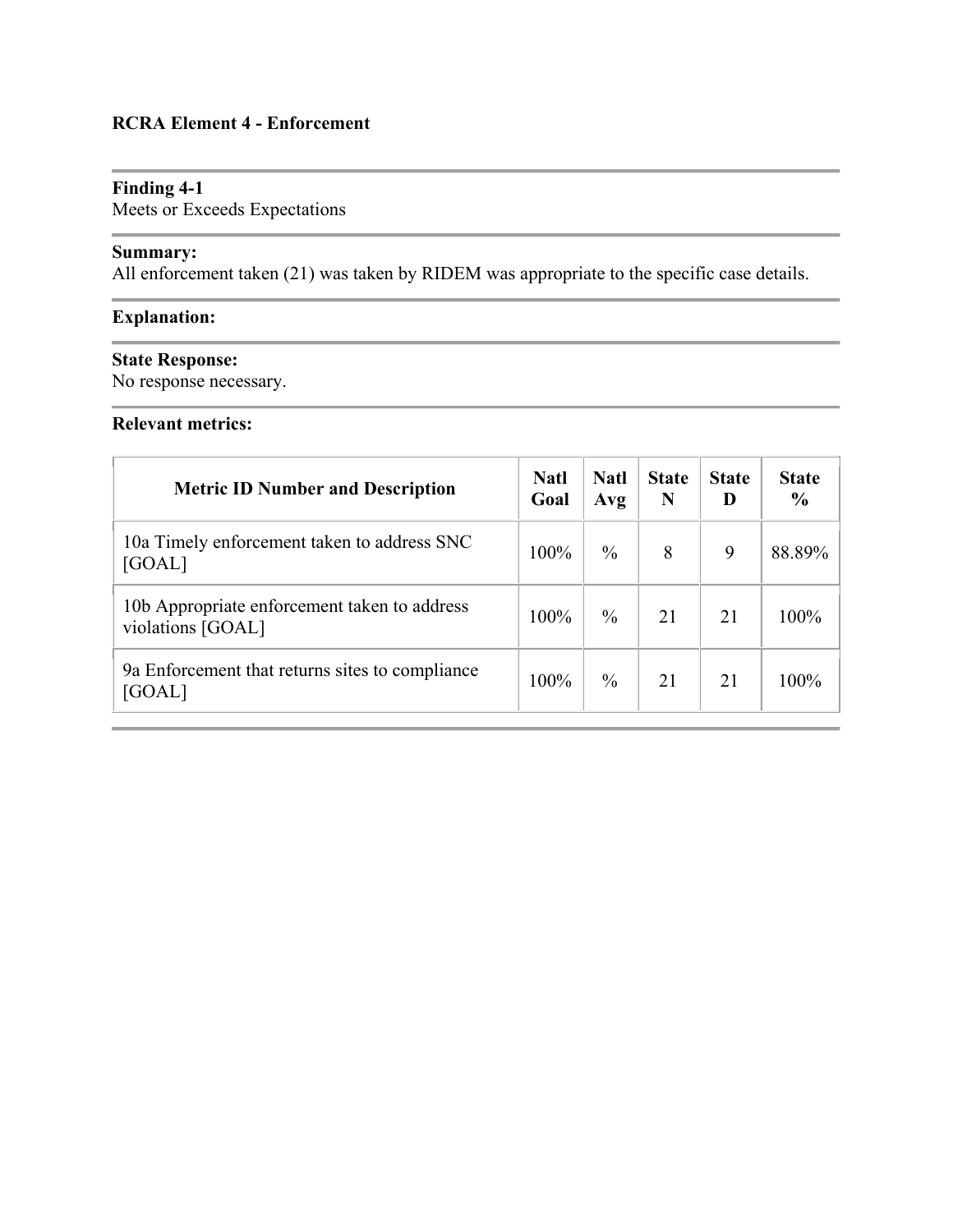# **RCRA Element 5 - Penalties**

## **Finding 5-1**

Meets or Exceeds Expectations

#### **Summary:**

In each penalty action initiated, RIDEM considers and calculates economic benefit if appropriate. In expedited settlements and expedited citations RIDEM policy is that the collected payments must be greater than any economic benefit determined. Penalty collection documentation is present in each file.

#### **Explanation:**

#### **State Response:**

No response necessary.

| <b>Metric ID Number and Description</b>                                                                          | Natl<br>Goal | <b>Natl</b><br>Avg | <b>State</b><br>N | <b>State</b><br>D | <b>State</b><br>$\frac{0}{0}$ |
|------------------------------------------------------------------------------------------------------------------|--------------|--------------------|-------------------|-------------------|-------------------------------|
| 11a Gravity and economic benefit [GOAL]                                                                          | 100%         | $\frac{0}{0}$      | 9                 | 9                 | 100%                          |
| 12a Documentation of rationale for difference<br>between initial penalty calculation and final penalty<br>[GOAL] | $100\%$      | $\frac{0}{0}$      | $\overline{2}$    | $\mathcal{D}$     | $100\%$                       |
| 12b Penalty collection [GOAL]                                                                                    | 100%         | $\frac{0}{0}$      | 9                 | 9                 | 100%                          |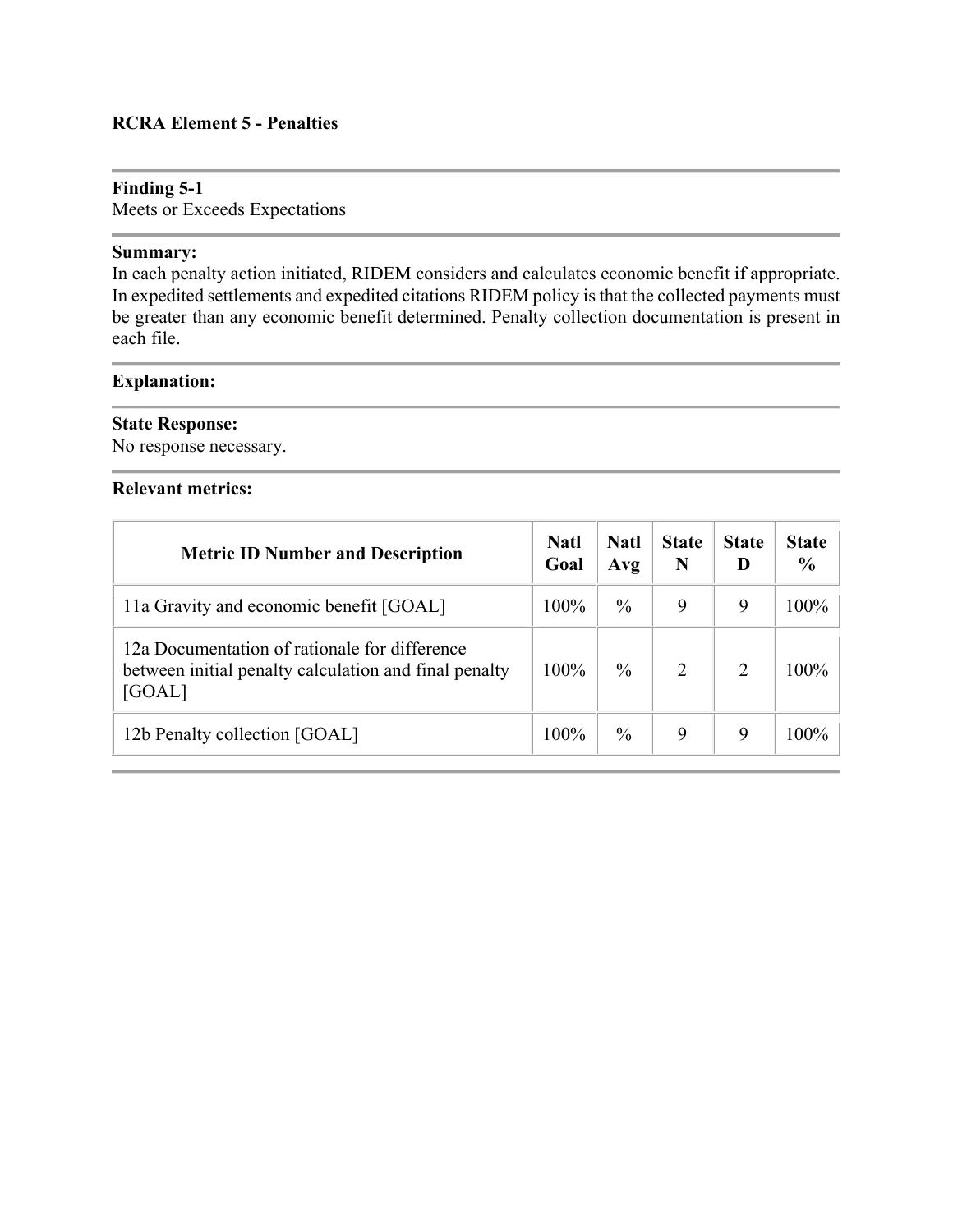# **Appendix A**

# **Background Information on Rhode Island State Program and Review Process**

*NOTE:**The background information provided below was provided by the Rhode Island Department of Environmental Management. EPA included this information in this report without any programmatic edits.*

# **A. General Program Overview**

#### *Agency Structure*

The Rhode Island Department of Environmental Management (RIDEM) is charged with ensuring residents have equal access to environmental benefits and to prevent any segment of the State's population from bearing a disproportionate share of environmental risks and pollution. It ensures all residents and visitors will have the opportunity to enjoy a diverse mix of wellmaintained, scenic, and accessible facilities and outdoor recreation opportunities and that the state's natural habitats are managed to maintain species biodiversity. RIDEM ensures air, water, and land resources are restored and maintained to protect public health and ecological integrity and educates residents and corporate entities to practice an environmental ethic based upon an understanding of their environment, and how their interactions affect it, including preventing pollution and minimizing waste at the source. RIDEM promotes economic opportunity that preserves Rhode Island's resources and maintains its high quality of life for a sound economy. One of the top cross-cutting priorities of RIDEM is improving customer service. This includes training for all staff and development of improved systems and feedback. A critical component of this effort is RIDEM's LEAN government initiative, which is aimed at reducing waste, standardizing processes, and producing clear, predictable, and reliable regulations.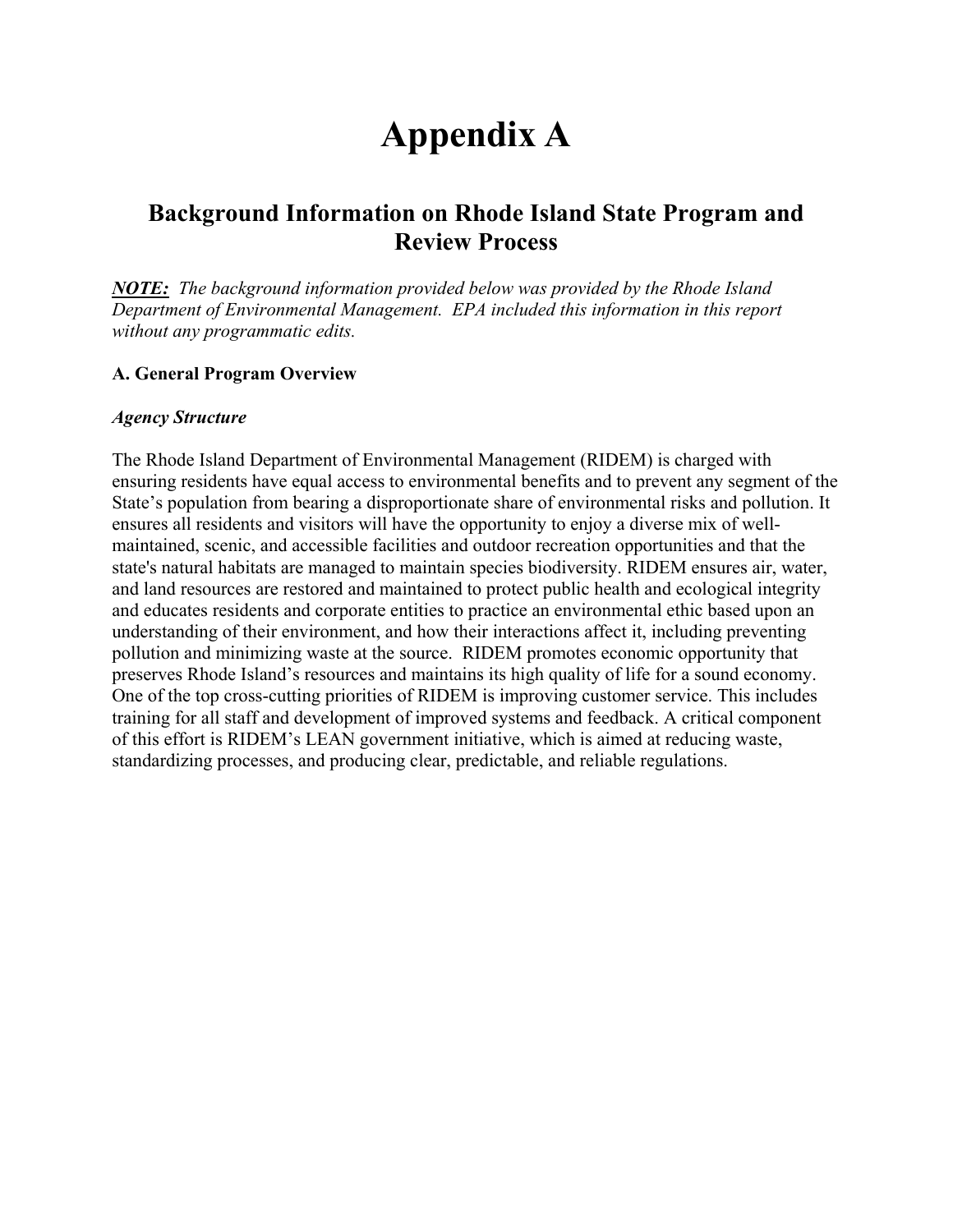# *Organizational Chart*

The organizational structure of RIDEM is shown in the chart below.



# *Mission*

The mission of RIDEM, working through its Bureaus and Offices is to:

- Protect, restore, manage and promote the State's natural resources while maintaining its citizens' health and safety
- Motivate citizens to practice an environmental ethic based upon an understanding of their environment, their own dependence on it, and the ways in which their actions affect it
- Practice careful stewardship of Rhode Island's finite water, air, land, agriculture, forest resources
- Ensure that Rhode Island's rich aquatic resources are maintained for the future
- Take necessary actions to preserve and enhance resources of the Narragansett Bay and coastal environments.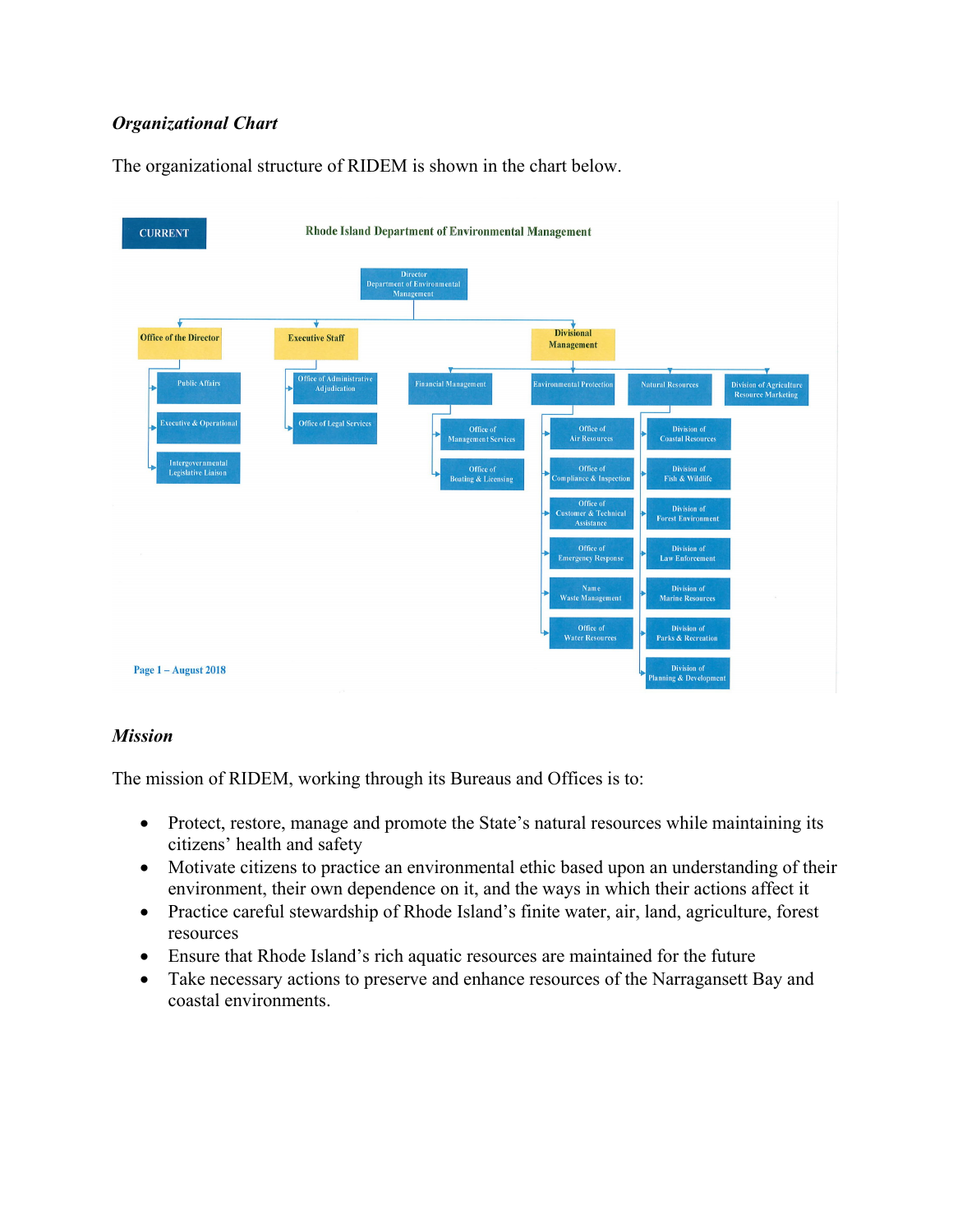# *Budget*

The FY 2017 Final Enacted budget for RIDEM was \$102.6 million, including \$38.3 million in general revenue, \$34.2 million in federal funds, \$17.2 million in restricted receipts, \$9.0 million in Rhode Island Capital Improvement Plan Funds, and \$4.0 million in other funds. This represents a total decrease of \$105,899 from the initial FY 2017 Enacted Budget. The final enacted FTE position count for FY 2017 is 400.0 FTE positions.

The FY 2018 Final Enacted Budget for RIDEM was \$102.2 million, including \$40.3 million in general revenue, \$34.5 million in federal funds, \$17.7 million in restricted receipts, \$6.4 million in Rhode Island Capital Improvement Plan Funds, and \$3.3 million in other funds. This represents a total decrease of \$1.8 million from the initial FY 2018 Enacted Budget. The final enacted FTE position count for FY 2018 is 400.0 FTE positions.

# *Compliance/Enforcement Program Structure*

Civil regulatory activities are handled by the Bureau of Environmental Protection, which consists of the Office of Air Resources, the Office of Water Resources, the Office of Waste Management, the Office of Compliance and Inspection, the Office of Technical and Customer Assistance, and the Office of Emergency Response. The management team for the Bureau of Environmental Protection consists of the Deputy Director; Assistant Director; Administrator, Surface Water Protection; Administrator, Groundwater and Wetland Protection; Administrator, Air Resources; Administrator, Waste Management; Administrator, Office of Technical and Customer Assistance; Administrator, Office of Compliance and Inspection; and Chief, Office of Emergency Response.

# *Roles and Responsibilities*

Enforcement of environmental laws and regulations is carried out by all the Offices within the Bureau of Environmental Protection. The response to noncompliance discovered through complaint inspections, compliance monitoring, or other channels can take several forms, but, for the most part, can be described as either **informal or formal enforcement**. **Informal enforcement** includes those actions that do not result in an enforceable order or assessment of a penalty. For the most part, these actions include correspondence such as letters of deficiency, warning letters, letters of noncompliance, and notices of intent to enforce. All these actions are taken to allow violators to resolve noncompliance voluntarily and as quickly as possible, including repairing any environmental damage that may have resulted due to noncompliance. If compliance through informal enforcement is not met, or RIDEM determines that the violations represent significant noncompliance, the case may proceed to **formal enforcement**.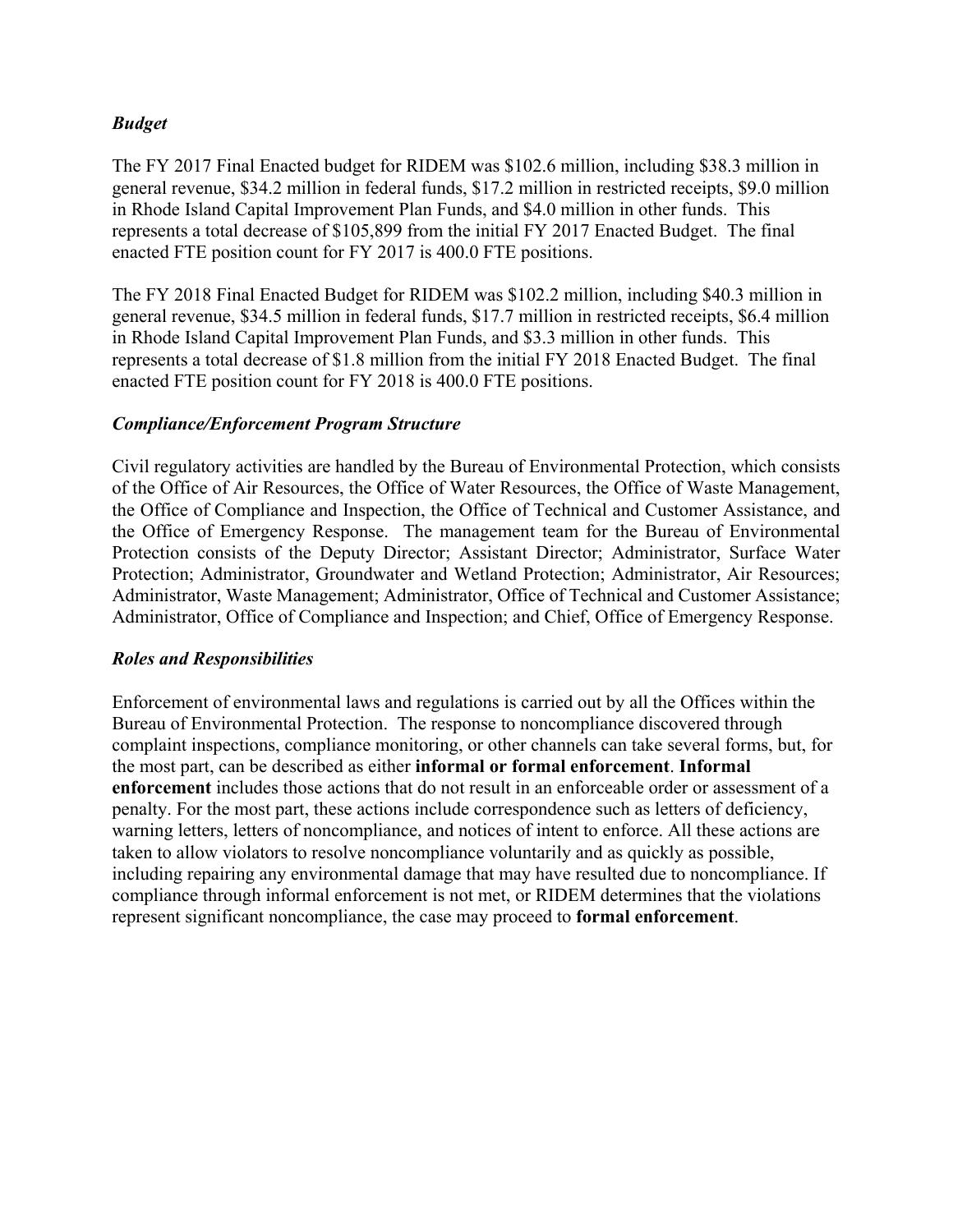**Formal enforcement** typically involves the issuance of a Notice of Violation (NOV) or Expedited Citation Notice (ECN). A NOV advises the respondent of the alleged facts surrounding the case, the statutes and regulations that are basis of the alleged violations, the requirements to meet compliance and usually includes an administrative penalty. The requirements to return to compliance are set forth in the order portion of the NOV. The assessed penalty is developed in accordance with the Rhode Island Code of Regulations titled *Rules and Regulations for Assessment of Administrative Penalties* (*250-RICR-130-00-1)*, and the NOV includes worksheets providing information on how the penalty was determined. The maximum penalty for violations is derived from the legislative statute providing RIDEM with the authority to assess and collect a penalty for civil (non-criminal) violations of laws or regulations. Since formal enforcement actions contain enforceable orders and assessments of penalties, such actions are subject to appeal with RIDEM's Administrative Adjudication Division (AAD). The respondent has 20 days to appeal the NOV to the AAD. Prior to or even after a hearing commences, the parties may finalize a settlement of the NOV. Upon completion of a hearing, a final decision is issued by the AAD hearing officer. The respondent or RIDEM may file an appeal to contest the AAD decision to Superior Court. If an administrative hearing is not requested, the NOV becomes a final order of the Director and is enforceable in Superior Court.

In 2013, legislation was enacted to allow RIDEM to issue an ECN. An ECN is similar to an NOV in that it advises the party/parties of the alleged facts that support the violation and the statutes and regulations that are alleged to have been violated. It can include requirements to meet compliance, but it cannot order corrective action. It always includes an administrative penalty, which is developed in accordance with the Rhode Island Code of Regulations titled *Rules and Regulations for the Assessment of Administrative Penalties (250-RICR-130-00-1)*. Unlike an NOV, the party/parties do not have a right of appeal; however, the ECN cannot be recorded on the title for the property and the ECN expires after 60 days. After that time, if the party/parties have not complied with the ECN, RIDEM can issue an NOV.

In 2017, the law was amended to allow RIDEM to issue an ECN with penalties up to \$5,000.

# **Office of Air Resources**

The Office of Air Resources (OAR) is responsible for the preservation, protection and improvement of air quality in Rhode Island. This is accomplished, in partnership with the U.S. Environmental Protection Agency, by regulating the emission of air pollutants from stationary and mobile emission sources. Planning, permitting, air pollutant emission inventory, air quality monitoring and inspecting emission sources are among the major activities of OAR.

Air pollutants fall into two broad categories – criteria pollutants and air toxics. National Ambient Air Quality Standards have been set for criteria pollutants. In general, criteria pollutants are irritants or have other minor and/or acute health or environmental effects. Examples are ground level ozone and carbon monoxide. Air toxics are pollutants that, for example, are carcinogens, or have other major and/or chronic health effects. Examples are benzene and trichloroethylene. Rhode Island and most of the Northeast United States do not meet the health-based air quality standards for ozone. Much of the work of the OAR is related to assuring that Rhode Island improves its air quality to attain the standards on the schedule required by the federal Clean Air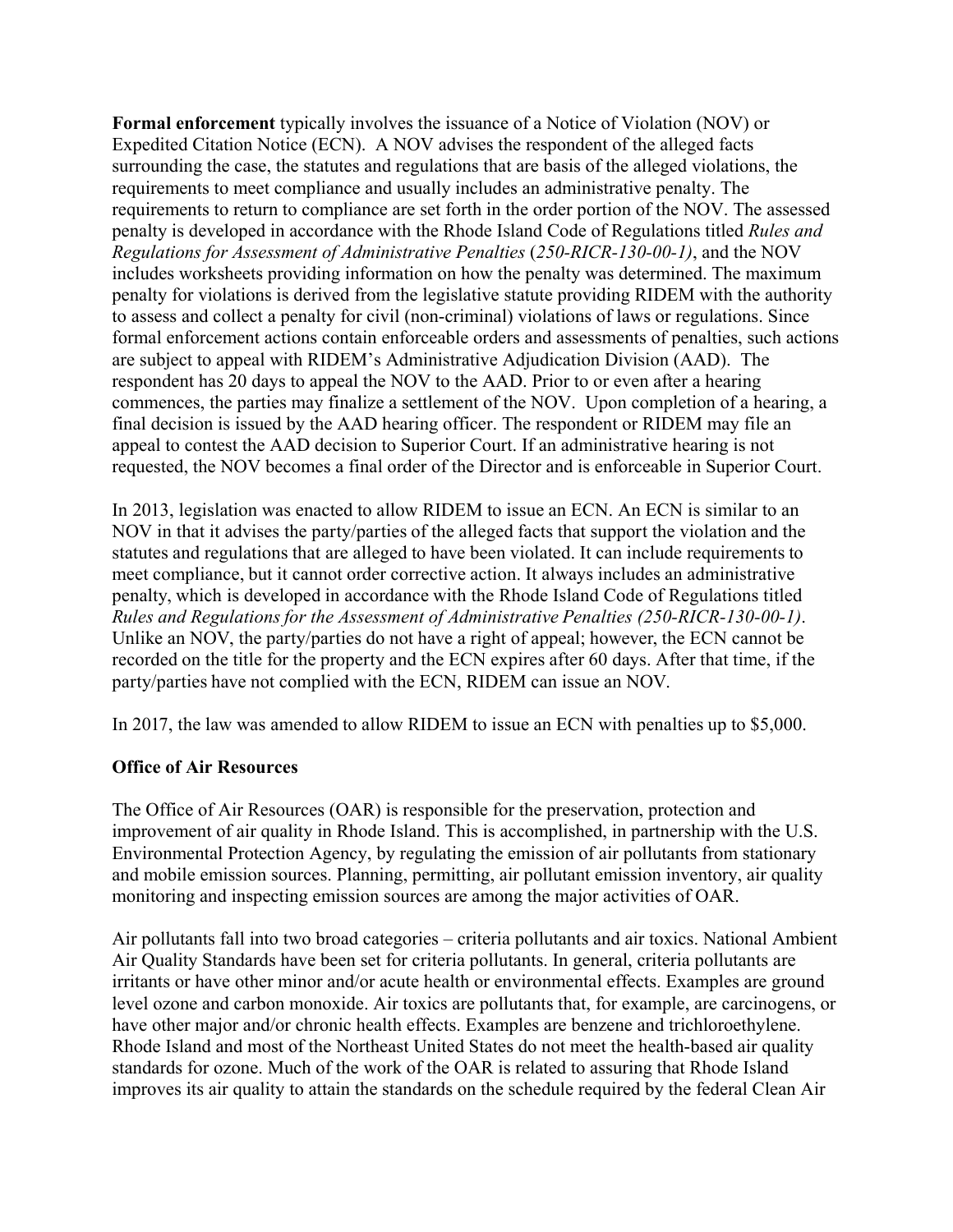Act. A number of toxic air pollutants are present in Rhode Island's air that are above acceptable levels. The OAR works to reduce emissions of air pollutants in Rhode Island and works with other states to secure emission reductions that will help Rhode Island solve its air quality problems. Compliance with environmental laws, rules, regulations, permits and licenses is enforced through **informal enforcement and referrals to OC&I for formal enforcement**.

# **Office of Water Resources**

The Office of Water Resources (OWR) is responsible for ensuring that rivers, lakes, and coastal waters will support healthy communities of fish, plants, and other aquatic life, and will support uses such as fishing, swimming, and drinking water quality. OWR also ensures that groundwater will be uncontaminated, freshwater wetlands will be protected and rehabilitated to provide wildlife habitat, reduce floods, and to improve water quality and public health will be protected from the adverse impacts of water pollution. This is accomplished, in partnership with the U.S. Environmental Protection Agency, by regulating the discharge of water pollutants from point sources. Planning, permitting, developing Total Maximum Daily Loads, water quality monitoring and inspecting sources are among the major activities of OWR. Compliance with environmental laws, rules, regulations, permits and licenses is enforced through **informal enforcement and referrals to OC&I for formal enforcement**.

# **Office of Waste Management**

The Office of Waste Management (OWM) has two primary functions:

- To oversee the investigation and remediation of contaminated sites and releases from leaking underground storage tanks.
- To regulate and permit facilities that accept or transport solid, medical or hazardous waste or that store petroleum products in underground tanks.

These functions are divided into four programs as listed below:

- Underground Storage Tank Management Program This program oversees the registration of Underground Storage Tanks (UST program) as well as the cleanup of Leaking Underground Storage Tanks (LUST program).
- Waste Facilities Management Program This program regulates facilities that receive Solid, Hazardous and Medical Waste and transporters of hazardous, medical and septage waste. It also oversees the closure of active landfills.
- Site Remediation Program This program oversees the investigation and remediation of sites contaminated with hazardous materials and petroleum. This includes the redevelopment and reuse of sites commonly known as Brownfields.
- Superfund and Department of Defense Program This program oversees the cleanup of NPL Sites (commonly referred to as Superfund Sites) and sites used or formerly used by the U.S. Department of Defense. This program also oversees the evaluation of sites on the U.S. Environmental Protection Agency's CERCLIS List for consideration of action under the Superfund Program.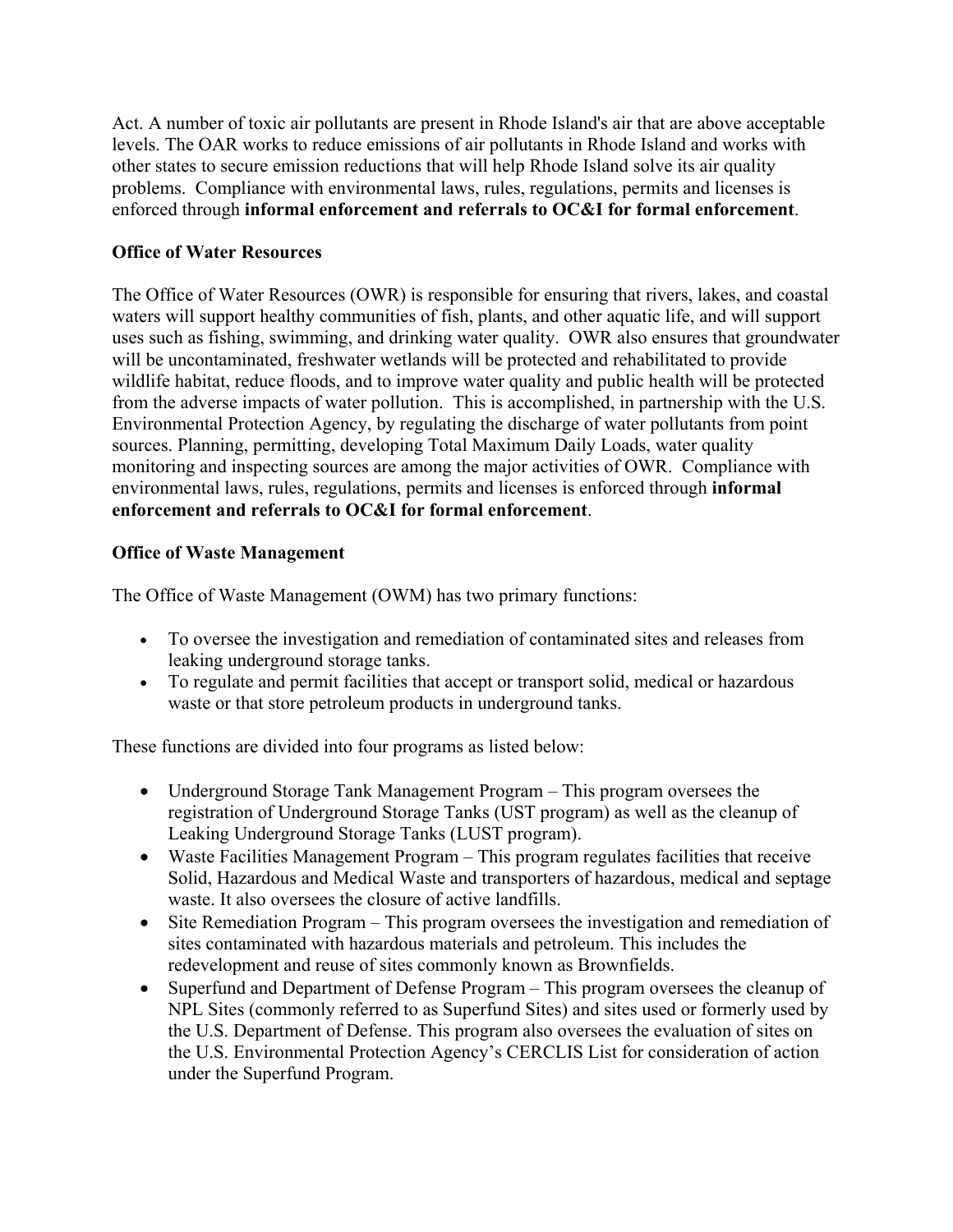Compliance with environmental laws, rules, regulations, permits and licenses is enforced through **informal enforcement and referrals to OC&I for formal enforcement**.

# **Office of Compliance and Inspection**

The Office of Compliance and Inspection (OC&I) is responsible for the regulatory enforcement activities related to air, waste, and water. OC&I investigates complaints and suspected violations of environmental laws and regulations relating to air pollution, dam safety, freshwater wetlands, hazardous waste management, unpermitted releases of hazardous materials and/or petroleum, onsite wastewater treatment systems (i.e., septic systems), solid and medical waste, underground and leaking underground storage tanks, and water pollution. In addition to complaint response, OC&I carries out compliance monitoring of regulated activities involving hazardous waste generators, underground storage tanks, and exterior lead paint removal activities. OC&I also inspects dams to monitor safety conditions and to advise dam owners of unsafe conditions. Significant noncompliance that is identified by any of the Offices within the Bureau of Environmental Protection that requires **formal enforcement** is referred to OC&I for issuance of a Notice of Violation or Expedited Citation Notice and management of the case. Not all OC&I programs focus on compliance and enforcement activities in the same way. For example, one program may spend considerable time on citizen complaint response while another may spend most of its time on compliance monitoring. In fact, much of OC&I's compliance and enforcement effort is a team approach, either internally in the office or externally with other RIDEM Divisions and Offices. In many cases, OC&I's activities are coordinated with the Offices of Air Resources, Emergency Response, Water Resources, Waste Management and Legal Services. Under some circumstances, OC&I supports the Office of Criminal Investigation and assists them with sampling, regulatory interpretation, and expert witness testimony. In many cases, OC&I is in close communication with the U.S. Environmental Protection Agency since RIDEM has specific authority delegated under federal regulations regarding air, water, underground and leaking underground storage tanks and hazardous waste. OC&I also works with attorneys in the Office of Attorney General in prosecuting civil and criminal cases. Compliance with environmental laws, rules, regulations, permits and licenses is enforced through both **informal and formal enforcement**.

# **Office of Technical and Customer Assistance**

The Office of Technical and Customer Assistance (OTCA) assists the public, state and local governments, and the business community concerning compliance with rules, regulations, environmental standards, and the permitting process. One aspect of this service is to coordinate pre-application assistance to companies and to individuals seeking permits. Prospective applicants for environmental permits will be able to have a single point of contact who will provide information on permits required, including permits for large facilities where more than one type of environmental permit is required. Another service is to coordinate the application review process for projects that require more than one environmental permit such as the permitting of large facilities that involve air emissions as well as construction that involves more than five acres (which requires a stormwater permit). Part of this coordination function is to track projects that the Economic Development Corporation's Board has determined to be of Critical Economic Concern. OTCA also serves as an information repository for RIDEM's regulations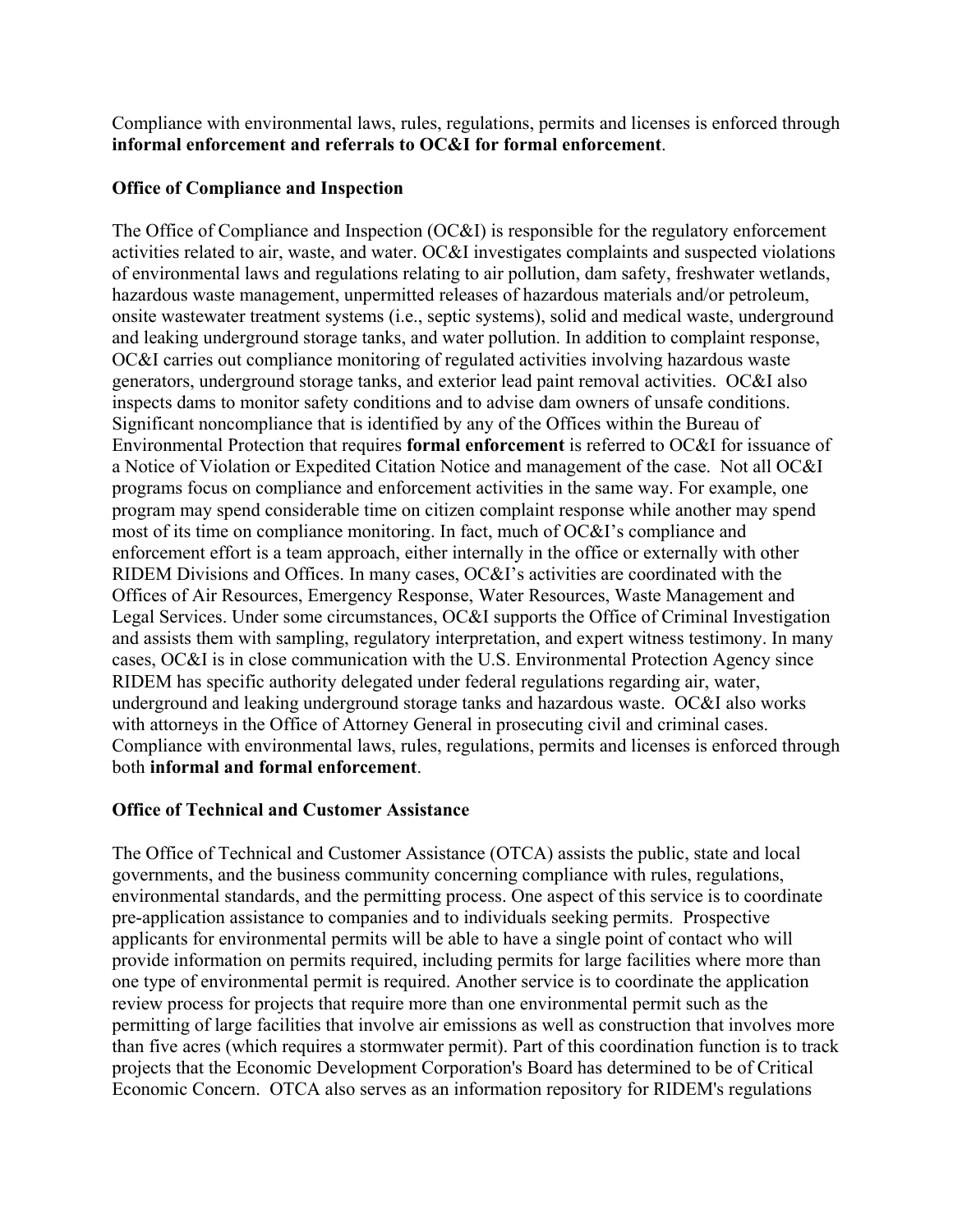and policies so that the public can easily access these regulations and policies. RIDEM's web site is coordinated and maintained by OTCA. In addition, OTCA maintains user-friendly descriptions of the regulations so that the public can easily determine the requirements associated with the regulations. To improve compliance among several business and industry sectors, OCTA also manages several industry-wide Environmental Results Program (ERP) initiatives. ERP is a comprehensive, "evidence-based" industry compliance certification program using guidebooks and checklists. Facilities certify to RIDEM that they are complying with environmental protection requirements every three years. ERP is currently used as a compliance improvement tool in the automotive refinishing, auto yard recycling, underground storage tank, green hospitality, golf course and MS4 sectors.

#### **Office of Emergency Response**

The Office of Emergency Response (OER) is Rhode Island's first line of defense in protecting public health, safety, and welfare in an environmental emergency. Like police and fire fighters, OER's highly trained emergency responders are prepared to handle incidents of great variety – from a spill of a few gallons to a whole tanker-full of petroleum, from a single abandoned drum to biological, radiological and chemical weapons – and are on-call 24-hours a day, 7 days a week. The responders spend the bulk of their time remediating mishaps that could otherwise pose a significant danger. Nearly every day of every year, despite preventive measures, hundreds of incidents threaten the public and environment. The responders are prepared to limit the risks from oil and chemical spills, failed tanks or pipes, fires or fumes, overturned trucks, sunken vessels, litter, weapons of mass destruction, abandoned drums, and the like. In some cases, OER coordinates with the Offices of Air Resources, Compliance & Inspection, Water Resources, Waste Management and Legal Services and supports the Office of Criminal Investigation and assists them with sampling and provides expert witness testimony. State agencies that OER works with include the Rhode Island Emergency Management Agency, State Fire Marshal's Office, Department of Health, Department of Transportation and State Police. Many large responses require working with the U.S. Environmental Protection Agency and the U.S. Coast Guard when incidents impact their area of responsibility. OER works with other federal agencies that include the Drug Enforcement Administration, the Federal Bureau of Investigation and the Civil Support Team (National Guard). OER is responsible for regulatory enforcement of aboveground storage tanks that are greater than 500 gallons and ensures that the tanks are compliant with the Rhode Island Code of Regulations titled *Oil Pollution Control Regulations (250-RICR-140-25-2)*. In 2015, OER took over the Tier II Reporting Requirement from the Department of Labor and Training. The requirement ensures that responding agencies have the needed emergency information for facilities that store chemicals of concern and that they comply with the Federal Emergency Planning Community Right-to-Know Act Reporting Requirements.

The State Climatologist also resides in OER and provides weather information to the Governor's Office, multi-State agencies and emergency responders. The Climatologist tracks weather and other environmental related data for the National Weather Service, the Rhode Island Executive Climate Change Coordinating Council and the public.

Compliance with environmental laws, rules, and regulations is enforced through **informal enforcement and referrals to OC&I for formal enforcement**.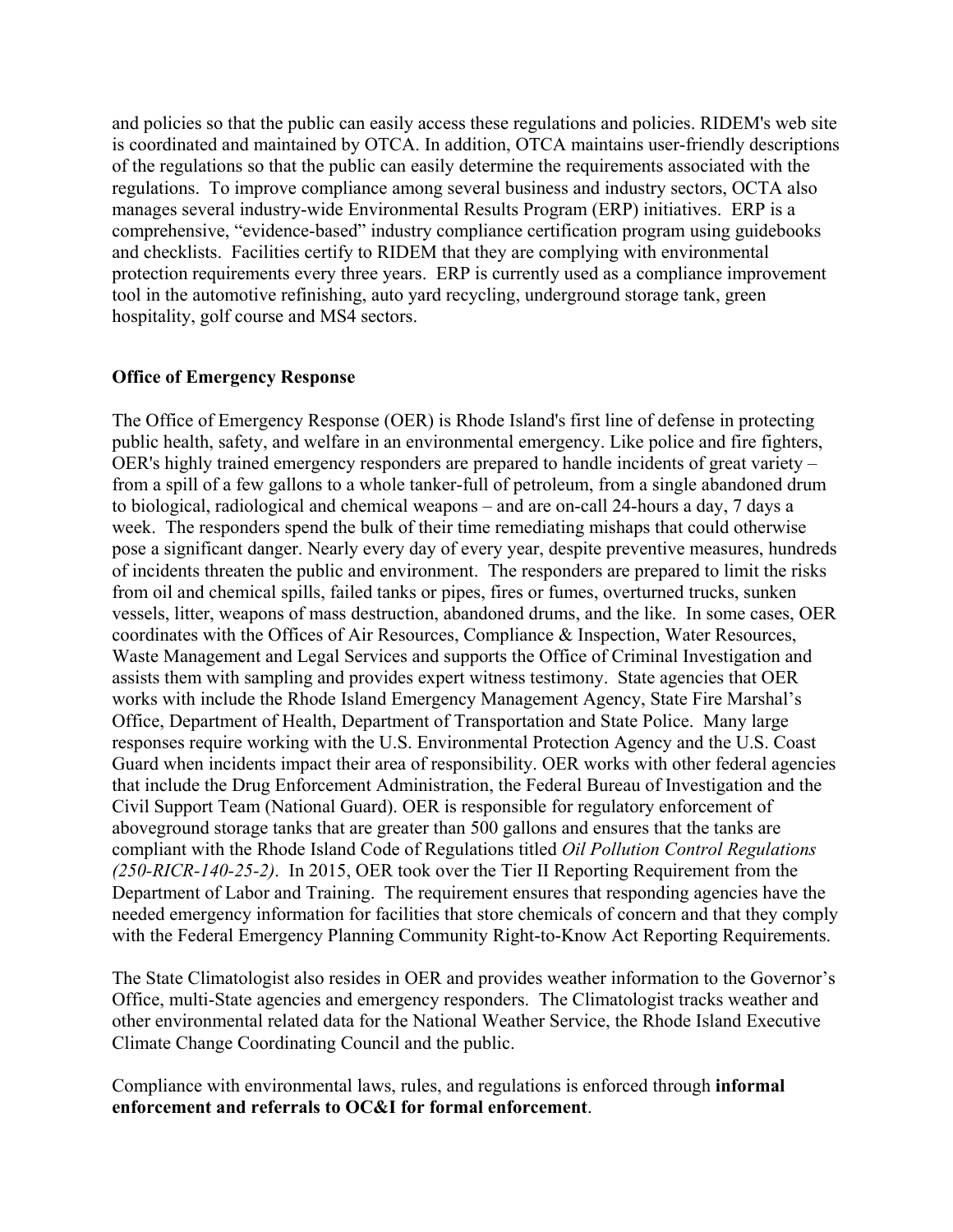# *Resources/Staffing/Training/Data Reporting Systems*

## **Office of Water Resources**

#### *Resources*

OWR has 13.0 FTEs to implement the Clean Water Act NPDES Enforcement Program (which includes Permitting, Pretreatment, O & M, and Sludge Management programs). 2.0 of the FTEs are supervisors/program managers. The FTEs work on both permitting and compliance monitoring and enforcement. There have not been resource constraints in OWR that present major obstacles to implementing compliance monitoring and enforcement with the NPDES Enforcement Program (see additional clarification under Staffing/Tracking). It is important to note that a substantial amount of compliance monitoring and enforcement is undertaken by OWR in other federal and state programs that were not subject to the EPA State review. These programs include Freshwater Wetlands, On Site Wastewater Treatment Systems, Underground Injection Control, and Water Quality Certification. The FTEs assigned to these programs have not been included in this summary.

#### *Staffing/Training*

Compliance monitoring and enforcement has not been impacted by vacancies. However, compliance tracking and enforcement of RIPDES MS4 General Permit requirements remains a challenge. There is no specific state program for hiring and maintaining qualified staff. When vacancies occur, managers determine whether the position is critical and, if so, prepare a critical need form that is forwarded to RIDEM's Director and the Department of Administration for approval. Depending on availability of funds, managers may authorize staff to attend training programs or technical conferences to refresh their knowledge or gain new knowledge.

#### *Data Reporting Systems*

OWR is a direct user of the EPA ICIS national data system. OWR's efforts with assistance from EPA to require that permittees input data through the EPA NetDMR system have been highly successful. As of December 2018, 100% of major and minor individual permittees are submitting DMRs using NetDMR and 75% of general permittees (combination of Multisector and Non-Contact Cooling Water general permits) have created NetDMR accounts.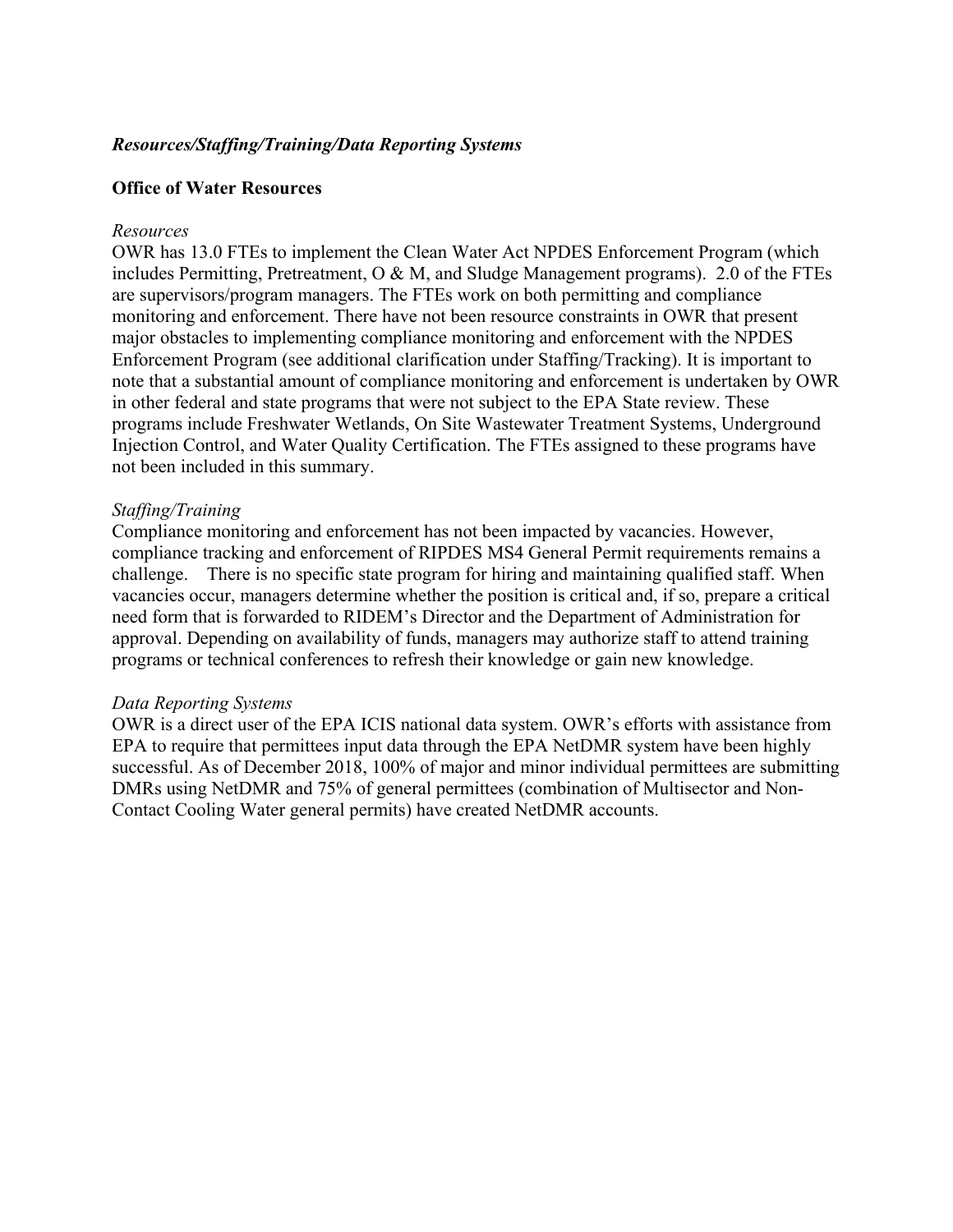# **Office of Air Resources**

## *Resources*

OAR currently has 4.5 FTEs to implement the Clean Air Act Stationary Source Enforcement Program. The FTEs work on compliance monitoring and enforcement of both major air pollution sources, synthetic minor air pollution sources (those with emission caps) and other source types. 3.5 FTEs are staff that conduct inspections and 1.0 FTEs are supervisors/program managers. There are resource constraints in OAR that present major obstacles to implementing compliance monitoring and enforcement with the Stationary Source Enforcement Program.

# *Staffing/Training*

Compliance monitoring and enforcement has not been impacted by vacancies. There is no specific state program for hiring and maintaining qualified staff. When vacancies occur, managers determine whether the position is critical and, if so, prepare a critical need form that is forwarded to RIDEM's Director and the Department of Administration for approval. Depending on availability of funds, managers may authorize staff to attend training programs or technical conferences to refresh their knowledge or gain new knowledge.

# *Data Reporting Systems*

OAR inputs all required data directly into the EPA national data system.

# **Office of Waste Management**

#### *Resources*

OWM currently has 1.5-1.75 FTEs to implement the RCRA Subtitle C Enforcement Program (which includes the TDSF, Program Authorization, Transporter, and Biennial Reporting/Data Management programs). The FTEs work on permitting, authorization and compliance monitoring and enforcement. About 0.25 FTEs do inspections and 1.25-1.5 FTEs do authorization/supervision/permitting, transporters, and data entry. There are resource constraints in OWM that present major obstacles to implementing compliance monitoring and enforcement with the RCRA Subtitle C Enforcement Program. It is important to note that a substantial amount of compliance monitoring and enforcement is undertaken by OWM in other federal and state programs that were not subject to the EPA State review. These programs include medical waste management, solid waste, and landfill closure. The FTEs assigned to these programs have not been included in this summary.

# *Staffing/Training*

Compliance monitoring and enforcement has been impacted by vacancies and OWM foresees impacts soon. There is no specific state program for hiring and maintaining qualified staff. When vacancies occur, managers determine whether the position is critical and, if so, prepare a critical need form that is forwarded to RIDEM's Director and the Department of Administration for approval. Depending on availability of funds, managers may authorize staff to attend training programs or technical conferences to refresh their knowledge or gain new knowledge.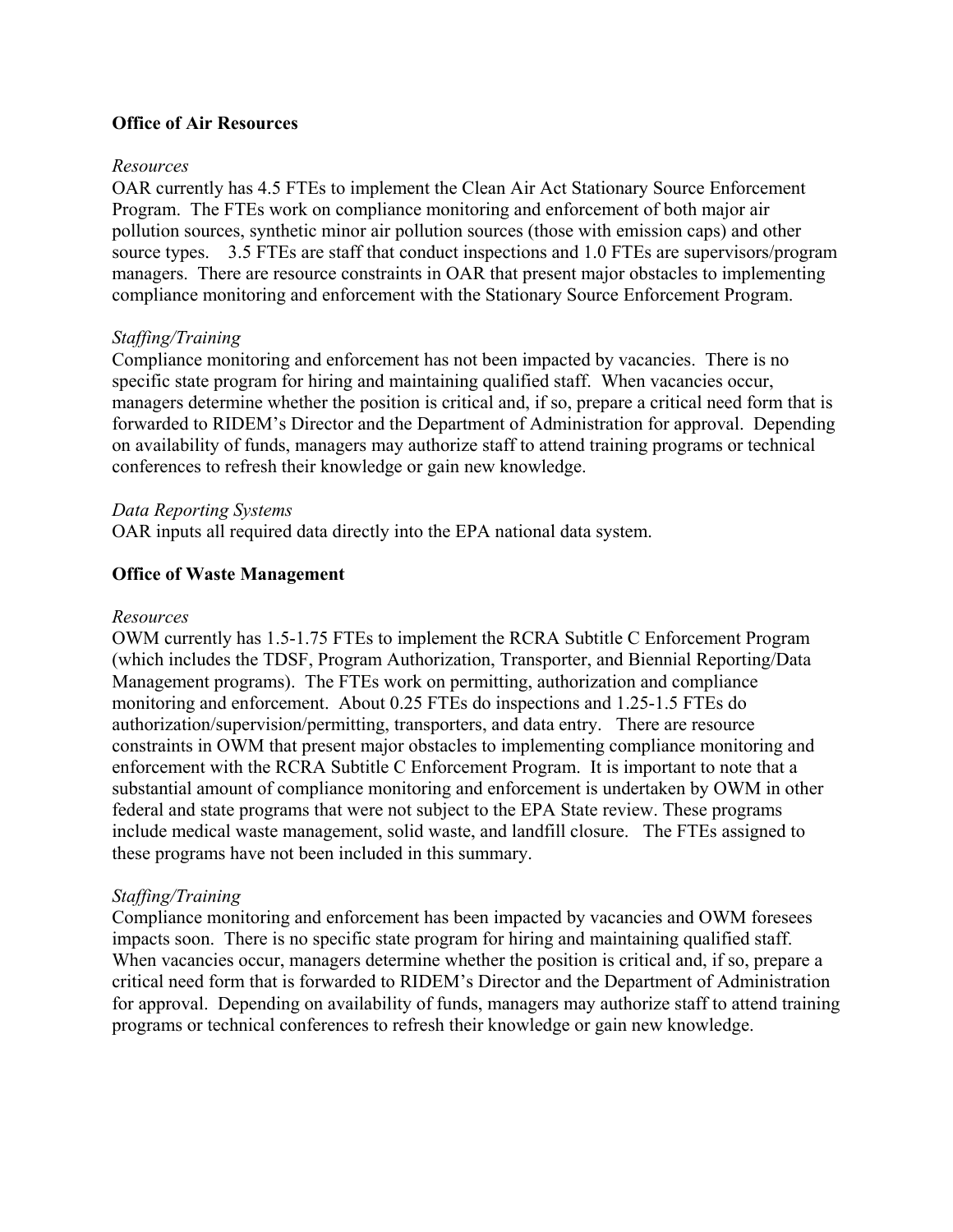#### *Data Reporting Systems*

OWM does not input all data directly into the EPA national data system, although it may in the future.

# **Office of Compliance and Inspection**

# *Resources*

OC&I currently has 3.1 FTEs assigned to the Water Enforcement Program. The FTEs work on compliance monitoring and enforcement. 2.0 FTEs are inspectors and 1.1 FTEs are supervisors/program managers. There are no resource constraints in OC&I that present major obstacles to implementing compliance monitoring and enforcement with the NPDES Enforcement Program. It is important to note that a substantial amount of enforcement is undertaken by OC&I through its citizen complaint response program that was not subject to the EPA State review. The FTEs assigned to this program are included in this summary.

OC&I currently has 2.1 FTEs assigned to the Air Enforcement Program. The FTEs work on compliance monitoring and enforcement. 1.0 FTE is an inspector and 1.1 FTEs are supervisors/program managers. There are no resource constraints in OC&I that present major obstacles to implementing compliance monitoring and enforcement with the Clean Air Act Stationary Source Enforcement Program. It is important to note that a substantial amount of compliance monitoring and enforcement is undertaken by OC&I through its citizen complaint response program that was not subject to the EPA State review. The FTEs assigned to this program are included in this summary.

OC&I currently has 4.4 FTEs to implement the RCRA Enforcement Program. The FTEs work on compliance monitoring and enforcement. 3.0 FTEs are inspectors (although .4 FTEs are used for database entry and management) and 1.4 FTEs are supervisors/program managers (although .2 FTEs are used for database entry and management). There are no resource constraints in OC&I that present major obstacles to implementing compliance monitoring and enforcement with the RCRA Enforcement Program.

# *Staffing/Training*

For the Water, Air and RCRA Enforcement Programs, compliance monitoring and enforcement have been impacted by vacancies; however, OC&I does not foresee further impacts soon. There is no specific state program for hiring and maintaining qualified staff. When vacancies occur, managers determine whether the position is critical and, if so, prepare a critical need form that is forwarded to RIDEM's Director and the Department of Administration for approval. Depending on availability of funds, managers may authorize staff to attend training programs or technical conferences to refresh their knowledge or gain new knowledge.

# *Data Reporting Systems*

OC&I inputs all data for the RCRA Enforcement Program directly into the EPA national data system.